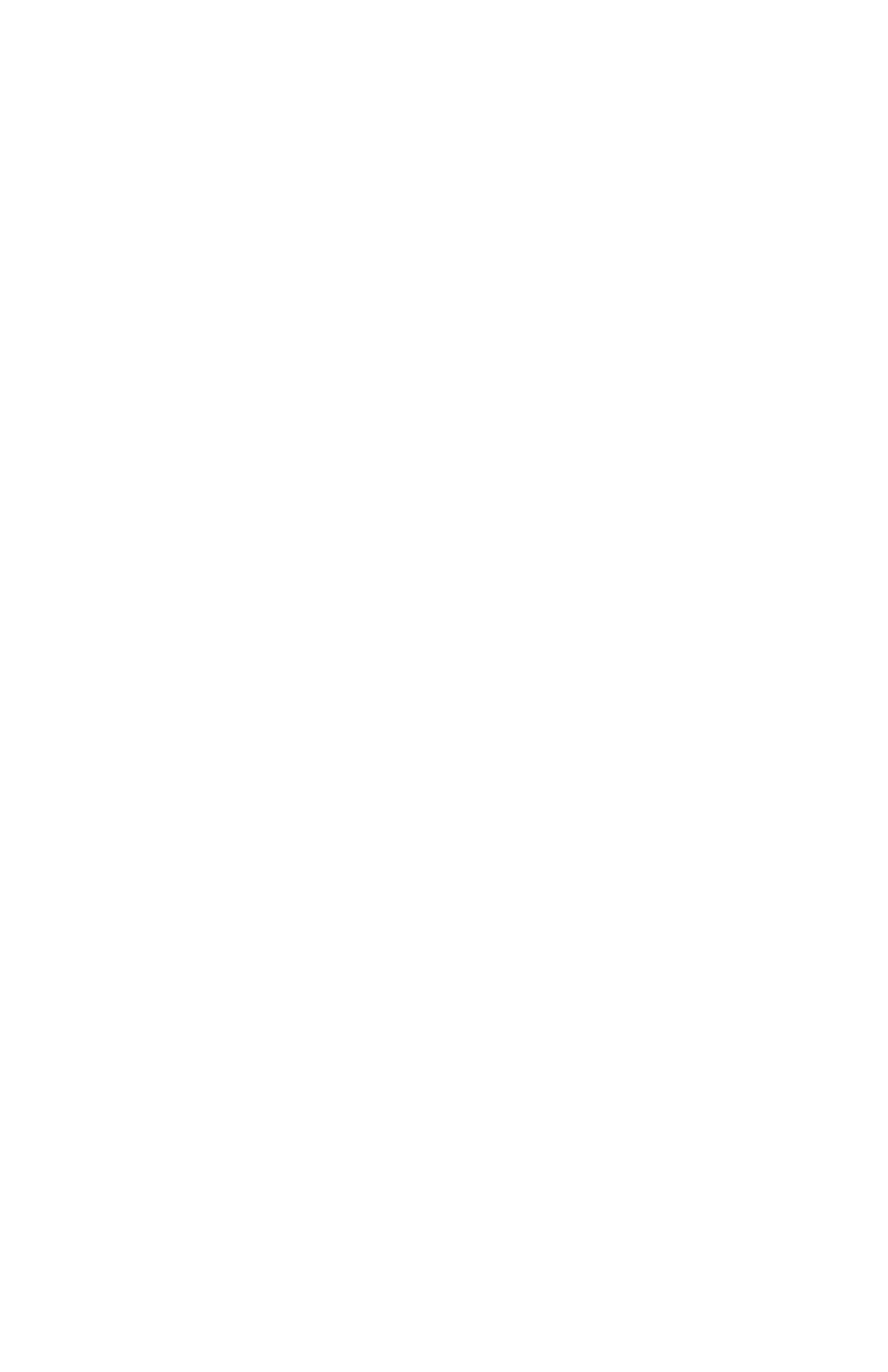# **HOLY SPIRIT BAPTISM**

## **AND**

# **THE SECOND CLEANSING**

## **By**

## **Russell R. Byrum**

Author of Shadows of Good Things, Scripture Readings and Sermon Outlines

**FAITH PUBLISHING HOUSE**

*Digitally Published by*  **GOSPEL TRUTH PUBLISHING <www.churchofgodeveninglight.com>**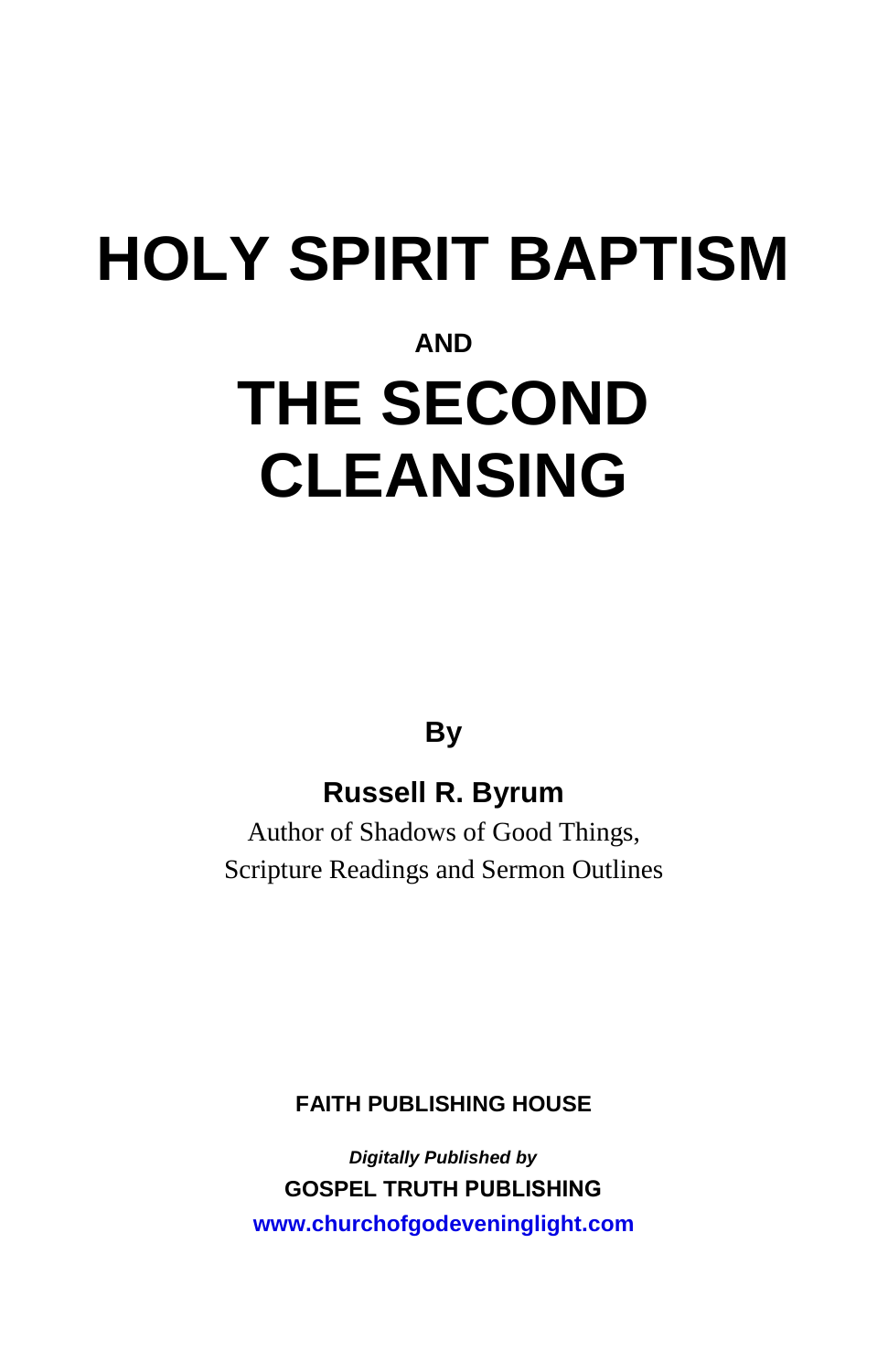Originally Published by Gospel Trumpet Company 1923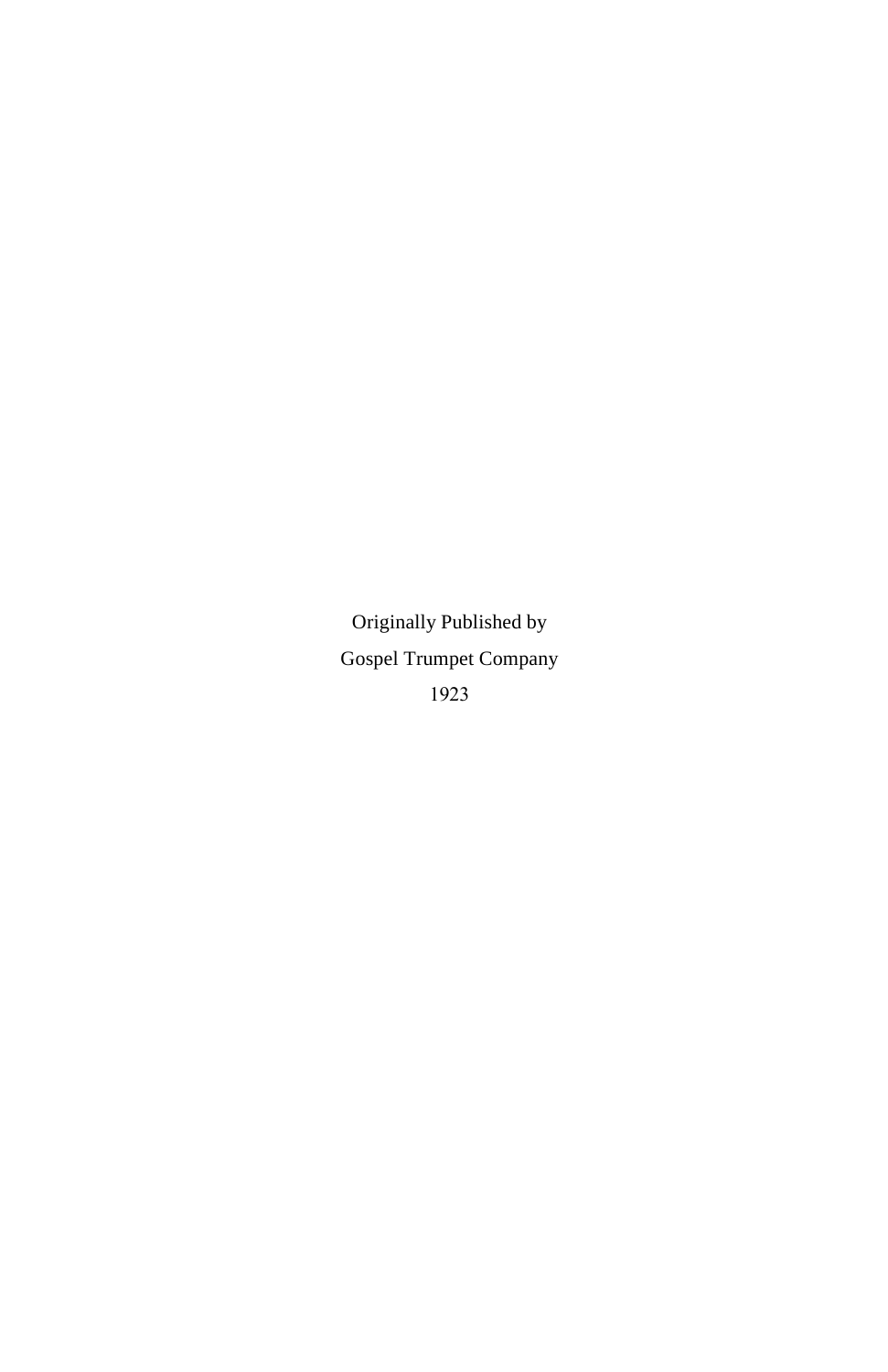## **Introduction**

The author has invited me to stand at the threshold of this little book to open the door for the people. I gladly accept this service because, having been a visitor myself and found much to satisfy my own mind and heart, I can conscientiously urge others to enter.

The subject-matter of this book is of prime importance, especially at the present time. The author has succeeded well in giving a clear, concise restatement of the doctrines treated, and in addition he has thrown fresh light upon them. This makes the new treatment both interesting and profitable.

A casual examination of this treatise may produce the impression at first that undue prominence has been given to the subjective phase of the Spirits work; but in my opinion a careful study of the subject will show that the author has not minimized the objective work of the Spirit. The author proceeds, and that rightly, on the principle that the cleansing work of the Spirit in the heart of the individual believer is first in importance, as well as first in point of time, being a necessary prelude to any successful subsequent operation of the Spirit through the individual. It is very evident to my mind that when in doctrinal teaching little stress is placed on the purification of the soul in entire sanctification, and extraordinary emphasis is given to the baptism of the Holy Spirit instead, the result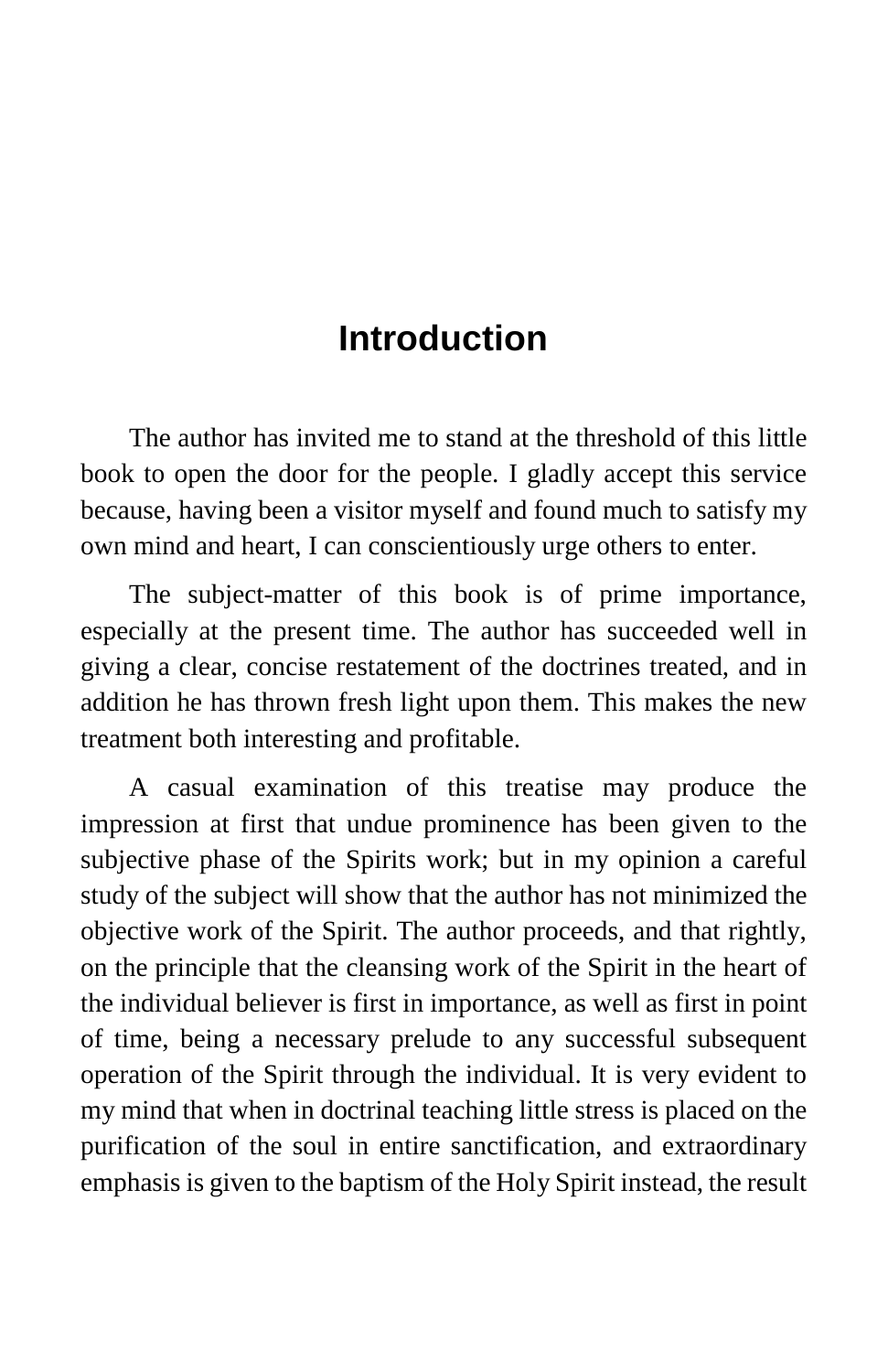is always superficial, ofttimes even deceptive and dangerous. "Blessed are the pure in heart; for they shall see God."

Salvation results from the work which Christ performed for man; but it is faith in Christ and in his atonement that makes his work effective in man. The individual is not saved until the work of redemption is wrought in him; therefore the divinely appointed cure for sin becomes to us a matter of first concern, and theological inquiry is the legitimate and natural result. The sincere mind cannot rest until convinced that it has found the truth. It is to the Bible that we must turn for an authoritative statement of truth and for full light on God's plan of salvation. Holy Spirit Baptism and the Second Cleansing presents the clearest statement of this important, fundamental truth I have ever found in so small a compass. I am sure it will supply a real need.

F. G. SMITH.

Anderson, Ind., Feb. 16, 1923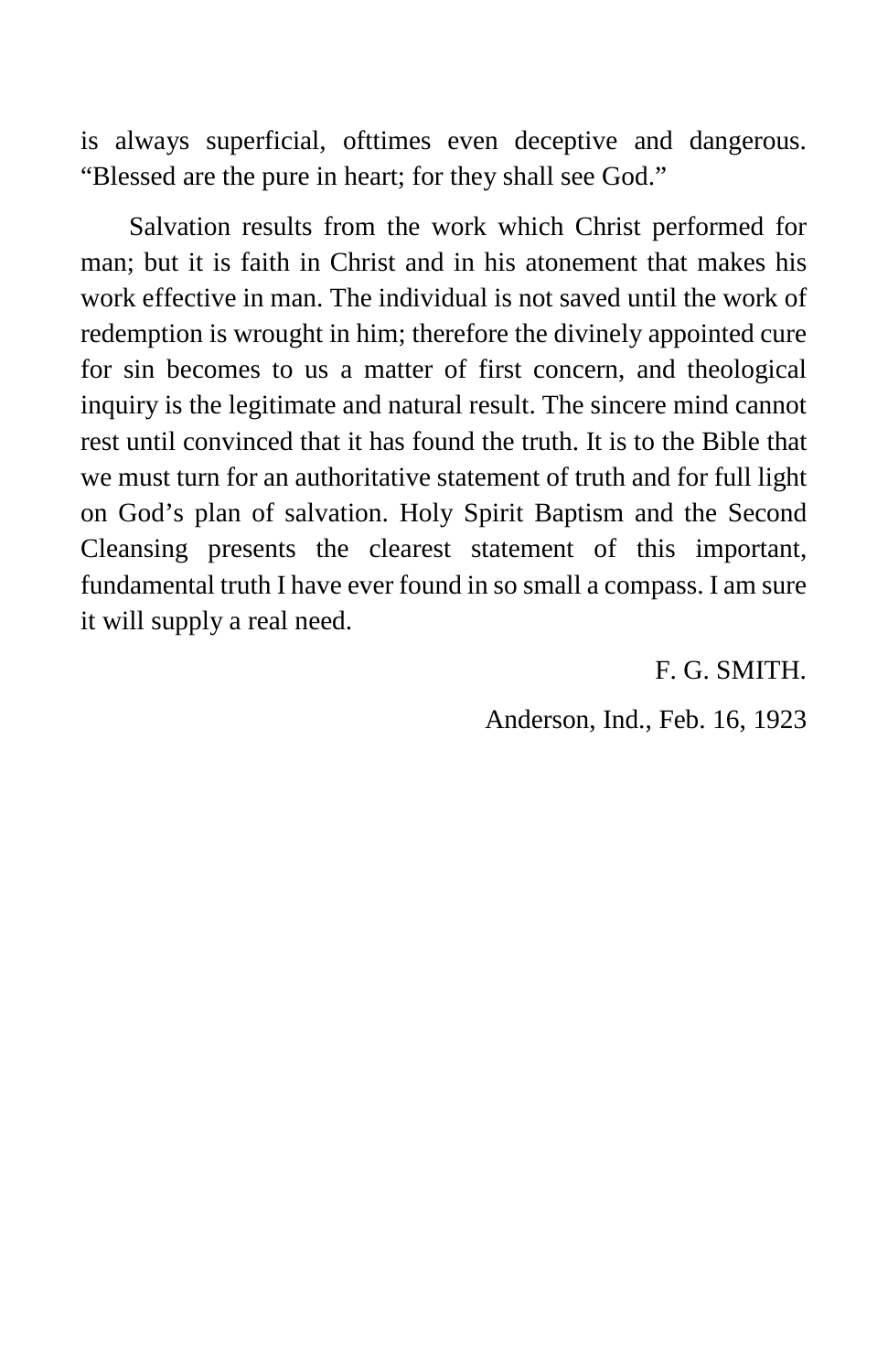## **Contents**

| Meaning of Sanctification in Its Various Uses31 |  |
|-------------------------------------------------|--|
|                                                 |  |
| A Second Cleansing Foreshadowed                 |  |
|                                                 |  |
|                                                 |  |
|                                                 |  |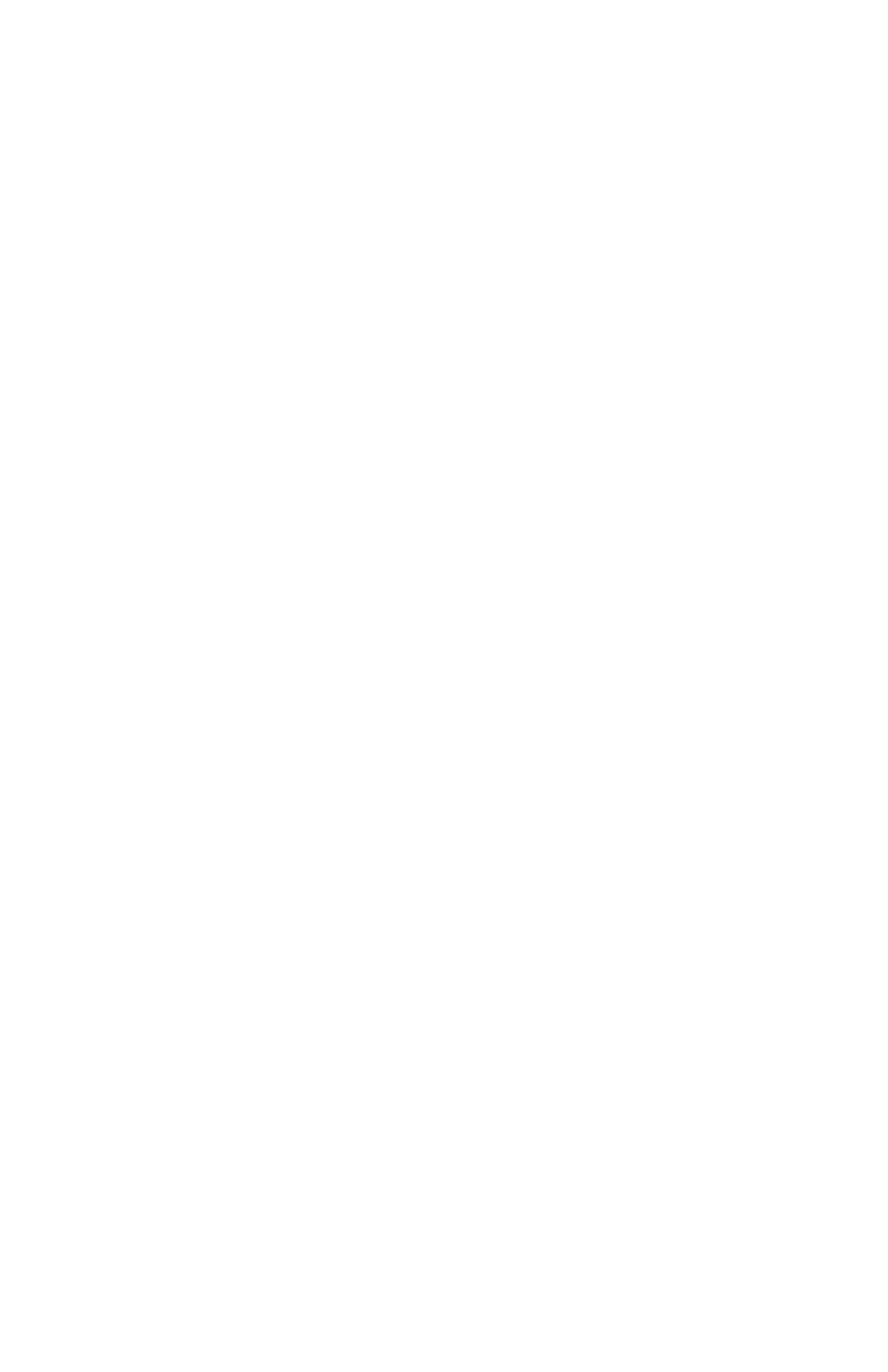## **Chapter I**

## <span id="page-8-0"></span>**Two Works of Grace**

Thousands of the most devout and spiritual Christians of the past and present have testified to and taught an experience of entire sanctification of the heart and Holy Ghost baptism subsequent to conversion. And these advocates of this second work of grace are not only the illiterate and uncritical as some might suppose, but include some of the most learned and discriminating minds — John Wesley, John Fletcher, Adam Clarke, George Fox, Hester Ann Rogers, D. S. Warner, Richard Watson, John Miley, Minor Raymond, Field, Bishop Foster, A. B. Simpson, Daniel Steele, J. A. Beet, and a great many others.

These witnesses testify that this experience has afforded them many rich blessings—a deep inner peace, greater victory over temptations, a greater measure of Holy Ghost power for Christian service, more joy and comfort, and a fuller measure of divine love in their hearts. Every true Christian is always reaching out for more of God's grace, love, and power in his life, and desires to please God by attaining to the highest degree of Christian experience possible. If he sees by God's Word and the experiences of his brethren that greater things from God await him, he is constrained to seek for them. The Christian experience of others may not be absolute proof of this doctrine, nor that we may possess a like blessed experience;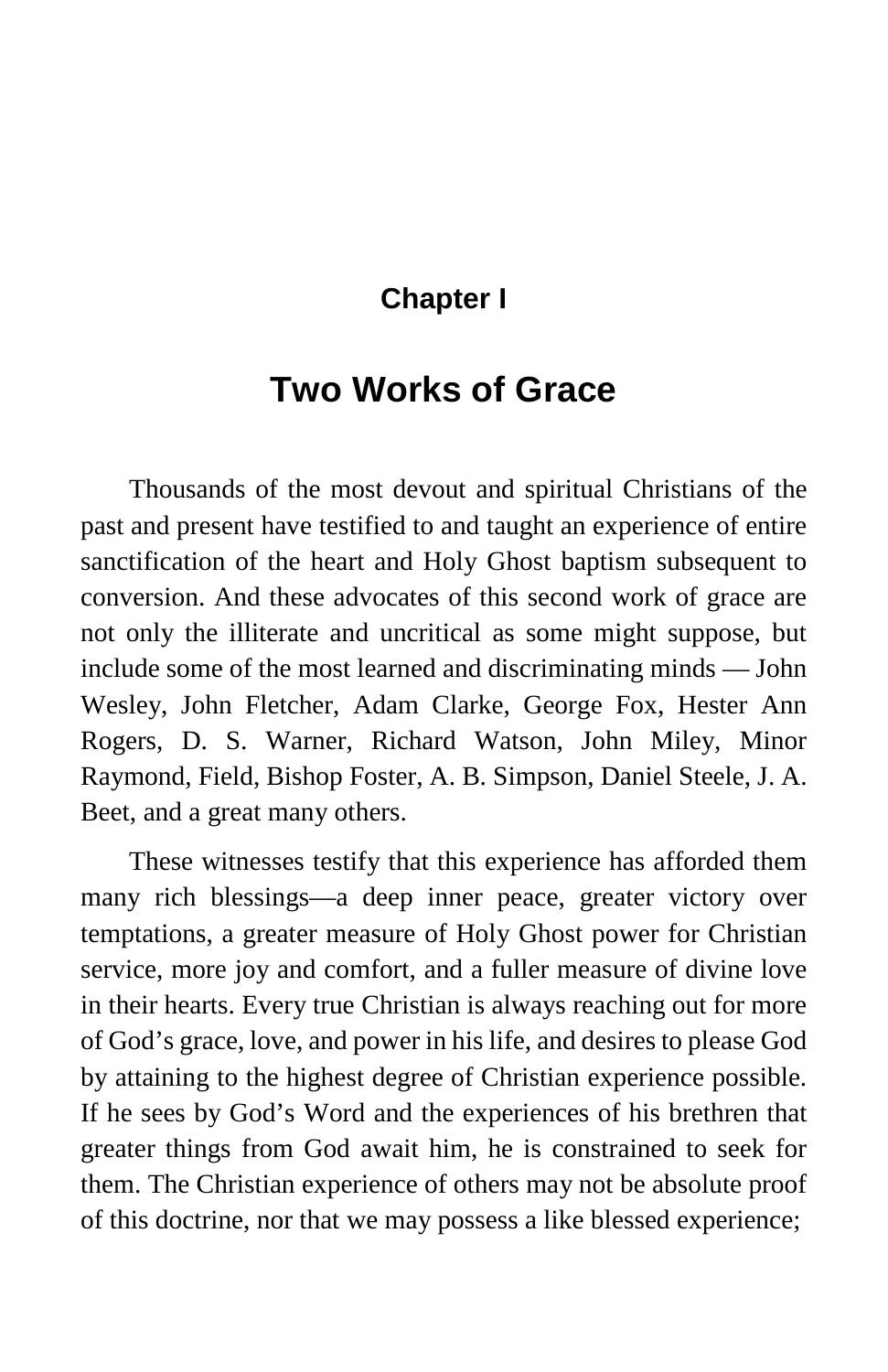but if it can be shown that such an experience and the possibility of all attaining to it is taught in the Bible, then we may confidently seek for the experience if we have not already attained it.

## **Hindrances to Belief in a Second Work of Grace**

Before undertaking to set forth the teaching of the Scriptures on this important Bible doctrine, let us first consider some general facts relative to the doctrine and endeavor to remove any obstacles to a fair consideration of the subject.

Those who have doubts about a second cleansing often wrongly suppose that nearly all Christians believe they are saved from native depravity in regeneration. But the truth is just the opposite. The belief of probably over nine tenths of professed Christians is that depravity remains in the regenerate believer. Nearly all Protestants believe this. This is held by the Episcopal Church; by the Westminster creed, representing the various Presbyterian bodies; it is held also by Methodists and Baptists. In fact, according to Dr. Miley, the theory of a complete deliverance from depravity in regeneration was new with Count Zinzendorf, the Moravian, in the eighteenth century. At present that theory is held only by some Pentecostal people and a few other small sects. Among those denominations who hold depravity in the regenerate have been numbered many devout Christians who are respected as great ministers, martyrs, and missionaries. Were these mistaken both as to the teaching of the Scriptures and the facts of their own experience of salvation? Reason leads us to believe they were not mistaken in this. The point where many have erred is in supposing that this depravity in the regenerate believer cannot be removed until death, whereas numbers of the more spiritual from their own religious brotherhoods have come to experience this second cleansing. We do not say this general acceptance of the doctrine of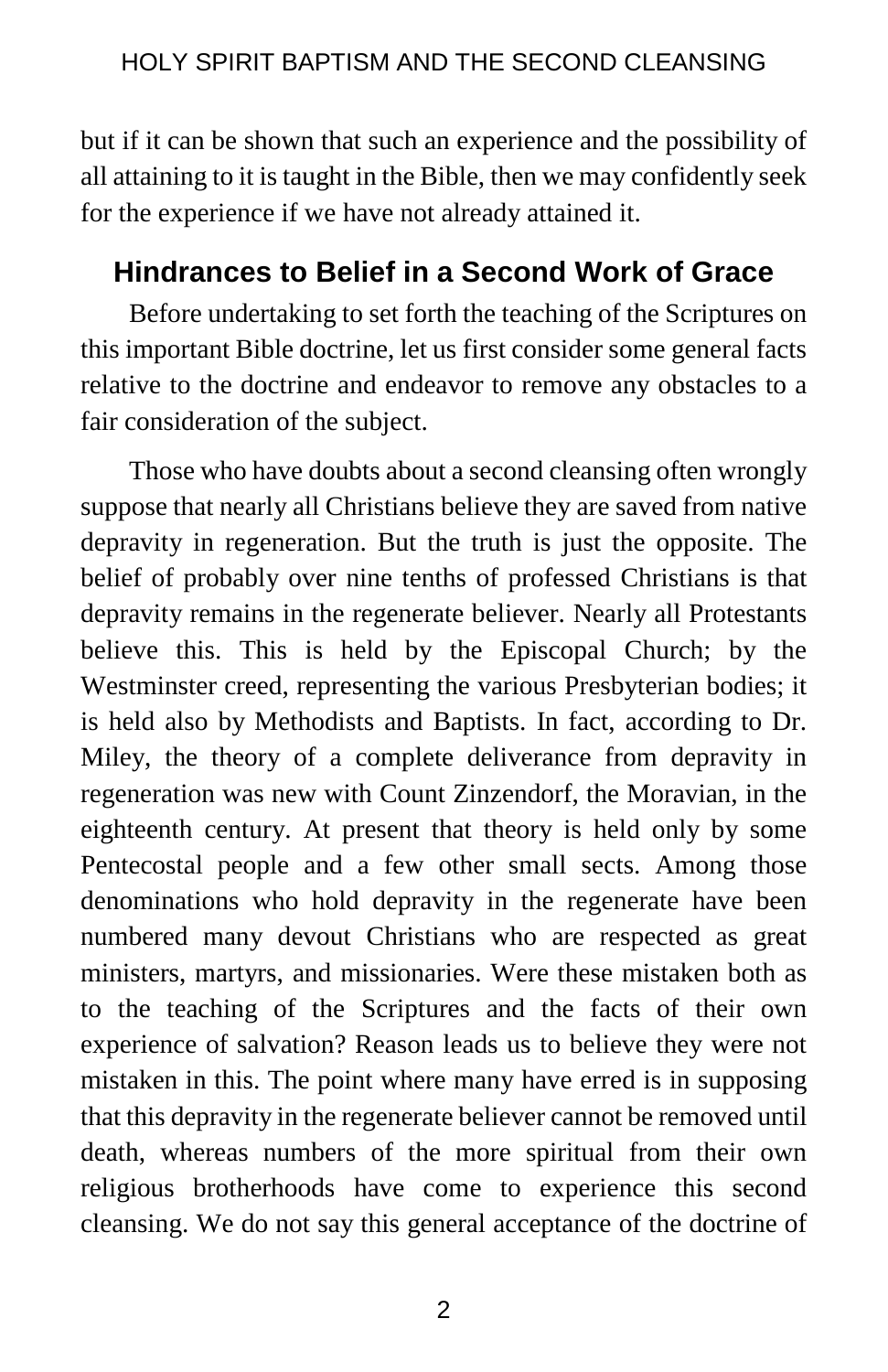depravity in believers is proof of it, but it does show the unreasonableness of questioning the doctrine on the ground that few hold it.

Another hindrance to the acceptance of the doctrine are the unwise attempts to support it by unsound argument and texts that do not apply to the subject. But it is unreasonable to reject a doctrine on this ground when other sound proofs of it can be given. In rejecting the unsound supports of it one should not make the mistake of rejecting the doctrine itself. Such would be as unreasonable as it would be to reject the idea of God's existence simply because certain teachers of theism have attempted to prove it by what is known as the ontological argument, which many able thinkers consider no proof whatever of the existence of God. Is it not better to believe in the divine existence, sanctification, and every other Bible truth for which clear proofs exist than to get our eyes on the unsound supports of them to such an extent that we are hindered from embracing truths that so nearly concern our present and eternal happiness?

Another thing that seems to have prejudiced some very good people against sanctification is the fact that some professors of the experience have been known to live ungodly and disgraceful lives. It is regrettable that such persons do put a stumblingblock in the way of good people's accepting this glorious truth. Yet it is not reasonable to give place to prejudice because of such persons. As well might one reject the teaching and reality of regeneration because many profess it and live sinful lives, though the Bible plainly teaches that "whosoever is born of God [regeneration] doth not commit sin." (1 John 3:9). We believe in regeneration because it is clearly set forth in the Bible, and many actually have the experience. May we not as reasonably accept sanctification on similar grounds in spite of false professors?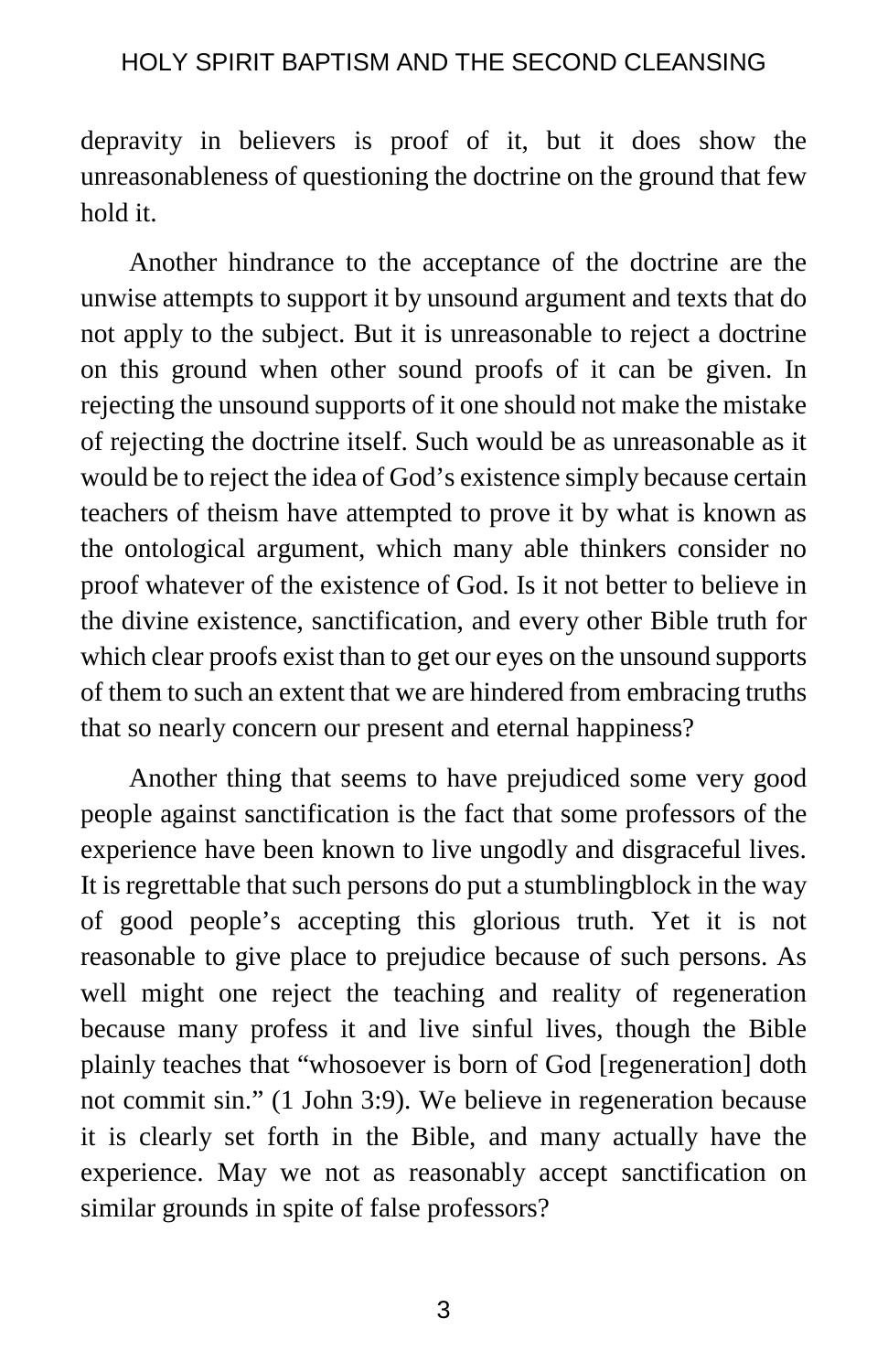Extreme claims as to what sanctification will do for one have also been a fruitful source of confusion concerning the doctrine. Extravagant teaching that if one is sanctified he will not have certain temptations or feelings has led some who sought sanctification and did not get the results described to doubt either their being sanctified personally or the possibility of any one's receiving a cleansing of the heart subsequent to conversion. It is unsound reasoning to decide that because sanctification is not exactly what someone has taught it to be it is therefore nothing. Wrong views of the nature of native depravity have led to some of these errors.

Another hindrance to some is that they suppose the doctrine of a second cleansing subsequent to conversion was new with John Wesley, and was not known to Christian theology prior to that time. But if a second work of grace is set forth in the New Testament, if it was taught by Jesus and by Paul, and the experience was enjoyed by the apostolic church, we have abundance of ground for accepting it regardless of its place or lack of place in the history of Christian doctrine. Likewise the doctrines of divine healing and the charismatic organization of the church, though clearly taught in the Bible, were not formulated in theology until recent years. Even the doctrine of justification by faith was never very clearly stated until Luther. The doctrines of the Trinity and of the twofold nature of Christ were not clearly set forth until the fourth century, when heretical teachings made a clear statement of these doctrines imperative. Like other doctrines that were lost in the apostasy and recovered at or after the Reformation, so sanctification was recovered in Wesley's day, when the occasion demanded a clear statement of the Bible teaching. The clear formulation of any phase of Christian doctrine usually takes place only when erroneous teaching and practice make such necessary. As Dr. Sheldon has said in his History of Christian Doctrine, "A system wrought out in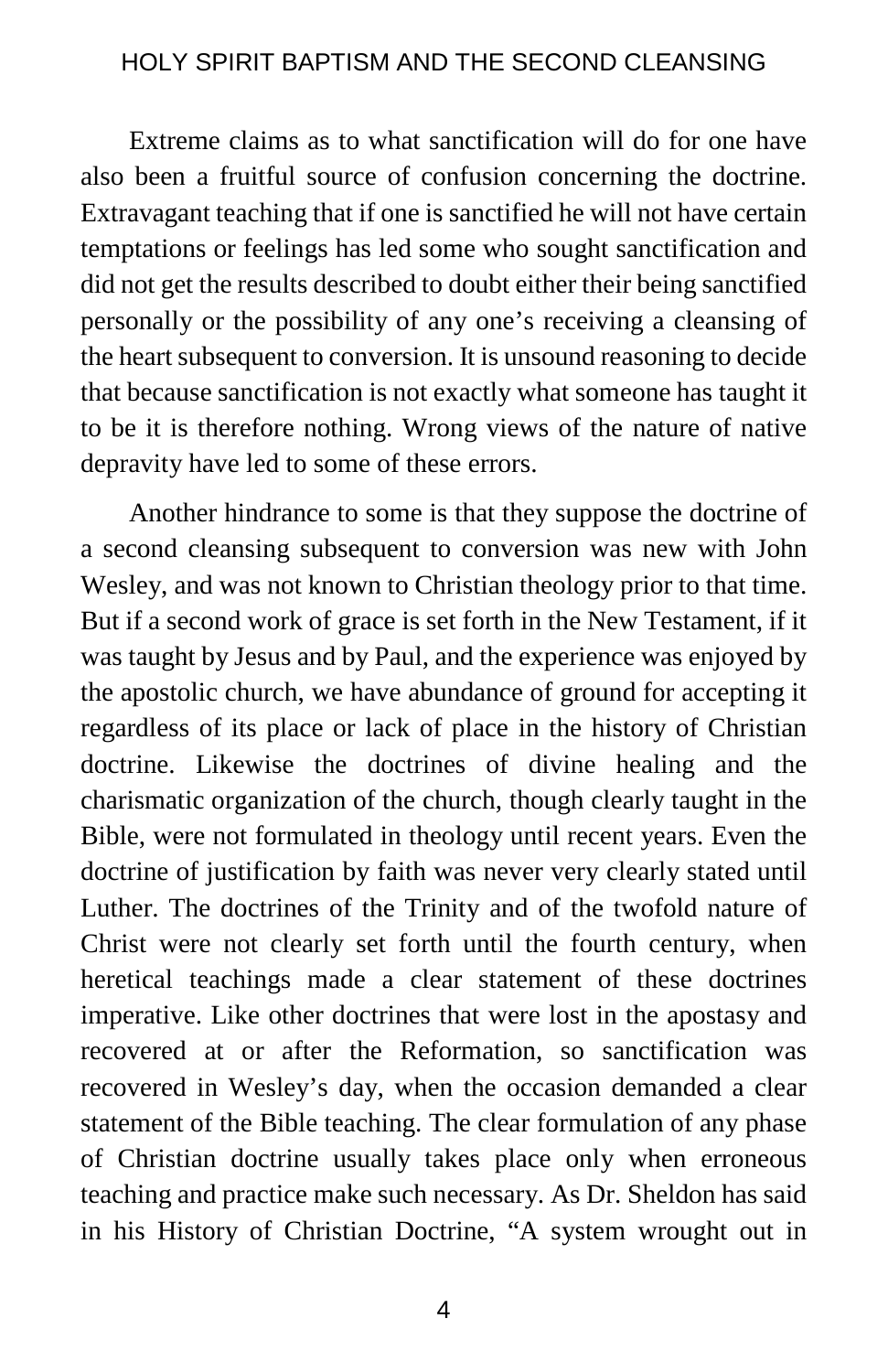conscious antagonism to a contrasted system naturally has sharper outlines than one developed apart from such antagonism."

## **Nature of Sanctification Difficult for Thought**

That there are difficulties for thought and some unexplainable things in this doctrine we agree; some people would give up the doctrine because of these. But where is a doctrine that does not possess such difficulties? Though there are difficulties in holding the doctrine, are there not greater difficulties in rejecting it? This question is worthy of consideration by those who question sanctification because of its difficulties. We do not reject other doctrines and facts because of unexplainable things connected with them. Many problems arise in connection with the proofs of theism or Christian evidence, but we accept the arguments we can understand in spite of those points that we cannot understand. The doctrine of the Trinity, which lies at the center of all Christian doctrine, is generally accepted by Christians, yet it is not only difficult for thought, but it transcends reason. Still we accept it because of the unanswerable proofs of the doctrine that we can comprehend. Should we not be as reasonable in our consideration of the doctrine of sanctification? Simply because our minds cannot comprehend the vastness of limitless space, shall we refuse to use a measuring rule or to recognize the reality of space? Or if we cannot grasp the vastness of eternity, shall we deny the actuality of time and destroy our clocks and watches? It would be no more unreasonable to do so than it is to refuse to believe facts that can be known about sanctification because some things about it are unknowable to us.

Others question sanctification because it is not discernible by the senses. This is a great fallacy. They overlook the fact that sanctification is a spiritual operation in the soul and does not have to do with the material, therefore cannot be known by the senses. A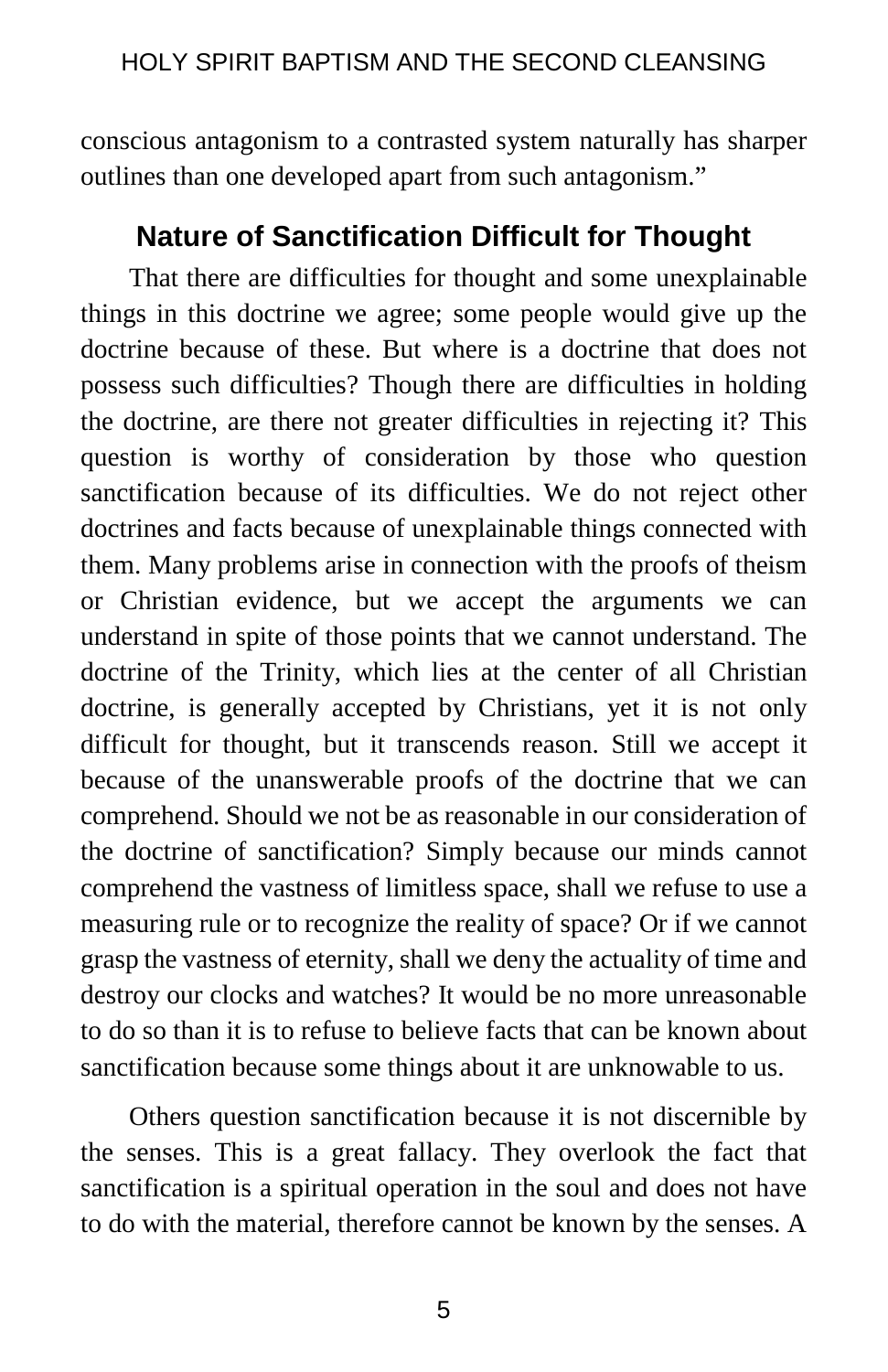thought is somewhat parallel to this in that it is a spiritual operation. But what is thought? How is it effected? We do not know; psychologists cannot tell. All they can know about it is the phenomena of it. So likewise it is not possible to explain exactly what sanctification is. We know in experience the phenomena of a depraved nature. After sanctification we know by experience the phenomena resulting from a pure heart. So also it is in the new birth. Jesus answered this objection hundreds of years ago in these words: "The wind bloweth where it listeth, thou hearest the sound thereof, but canst not tell whence it cometh, nor whither it goeth; so is every one that is born of the Spirit."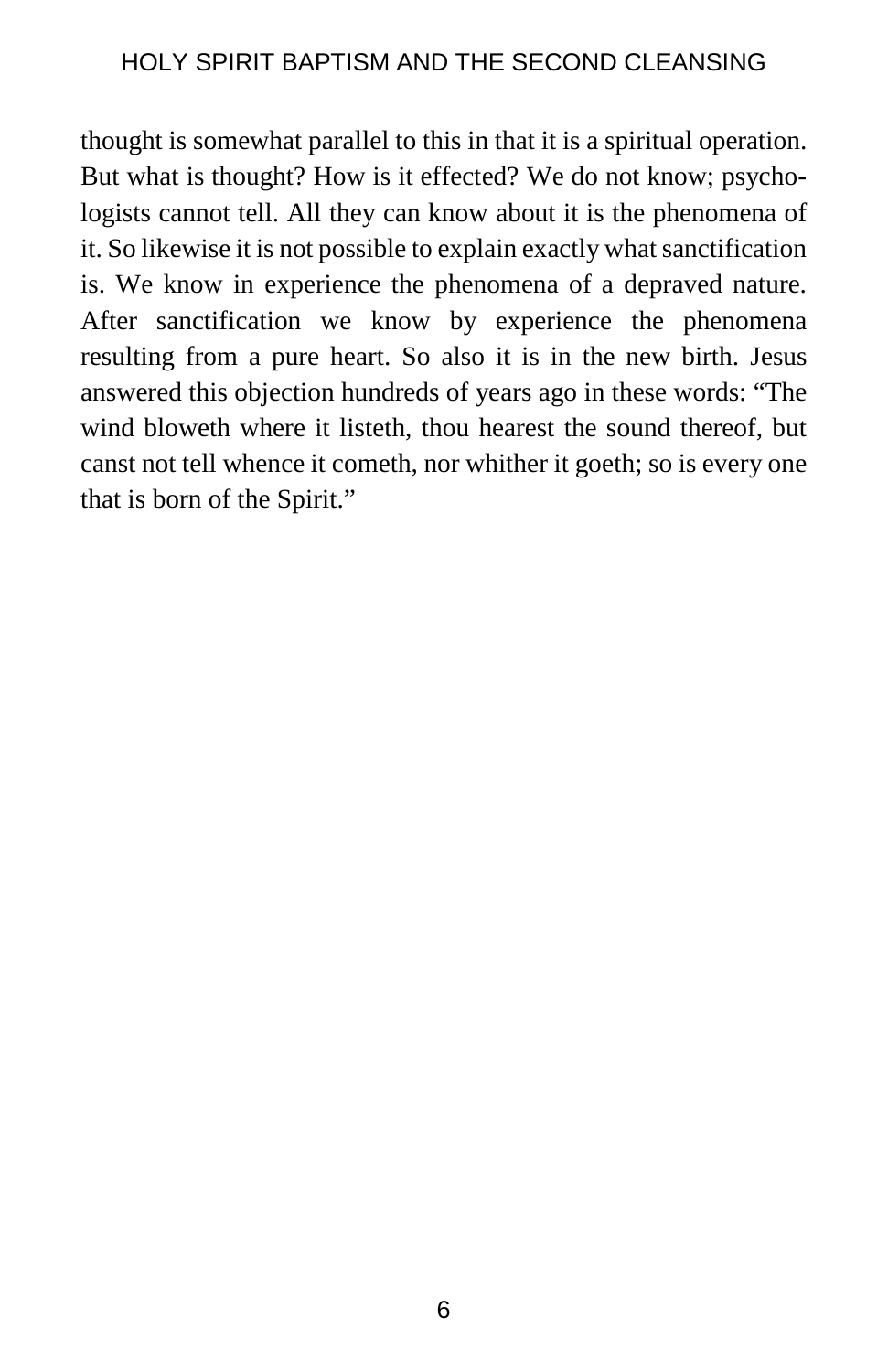## **Chapter II**

## <span id="page-14-0"></span>**The Holy Ghost Baptism**

The Bible teaches, not only two works of grace—the first commonly described as conversion, and the second a later special work of God in the heart—but it also clearly teaches a double phase of each of these experiences. The first work, conversion, includes both justification and regeneration, which are different in their very nature though both are received at the same time. These will be described more fully in a later chapter. The second work includes, not only a perfect cleansing of the heart from inherited depravity, but also the baptism of the Holy Ghost. Inasmuch as the Holy Ghost baptism is especially important in this second work and is held up by Jesus and the apostles as being necessary to the highest success in the Christian life, it is proper that it should be given consideration here before the cleansing phase of the second work of grace is described.

Those opposed to the doctrine of a second work too often overlook the fact that in rejecting it *they reject, not only sanctification, but also the Holy Spirit baptism* as subsequent to conversion. When they say and attempt to show by the Bible that they "got it all at once," they must show they received not only entire sanctification, but also the Holy Ghost baptism, failure to show which makes their position doubly unscriptural.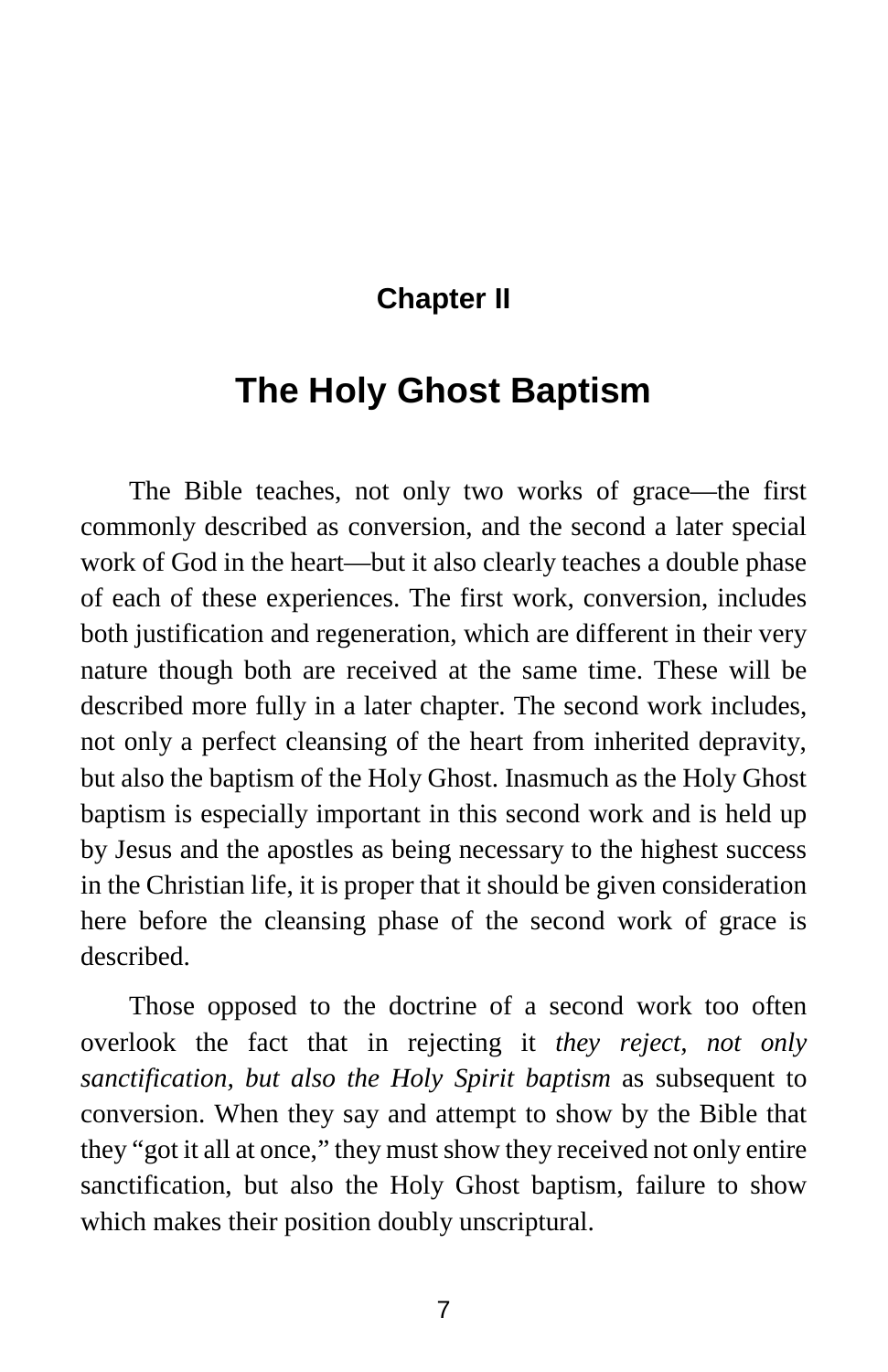Only those who have received the blessed Holy Spirit of God into their hearts, the abiding Comforter, can know the sweetness of closest communion with God and the greatest measure of the joy of his presence. When God created man, he purposely made his shoulders too narrow to bear the burdens of life alone, and his wisdom too limited to know of himself what way he should take. God intended that men should be dependent upon him. He knew this very feeling of dependence on him would cause them to find the blessedness of trusting him. He made a place in their hearts that he alone can fill, and created a longing there that only his indwelling presence can satisfy. In his very nature man is incomplete without God much as the man is incomplete without the woman. Through sin, mankind has been deprived of the indwelling divine Spirit; but, thank God, in the full salvation which Jesus provides the Spirit is again restored.

Jesus and the apostles give much importance to the baptism of the Holy Ghost and urge the disciples to receive him. In that great discourse recorded in John 13-17, given on the solemn occasion of the last supper, Jesus sought to encourage those he was about to leave by the promise of the Comforter whom he would send to them. Also when the apostle Paul came to Ephesus, the first question he asked of the twelve disciples he found was, "Have ye received the Holy Ghost since ye believed?" It was also the important thing in the visit of Peter and John to the newly established church in Samaria, in the visit of Ananias to Paul, and of Peter to Cornelius. And, reader, if you are a child of God and have not yet been baptized by the Spirit of God, it is of much concern to God that now, as you read, you open your heart's door for him to come in and abide there.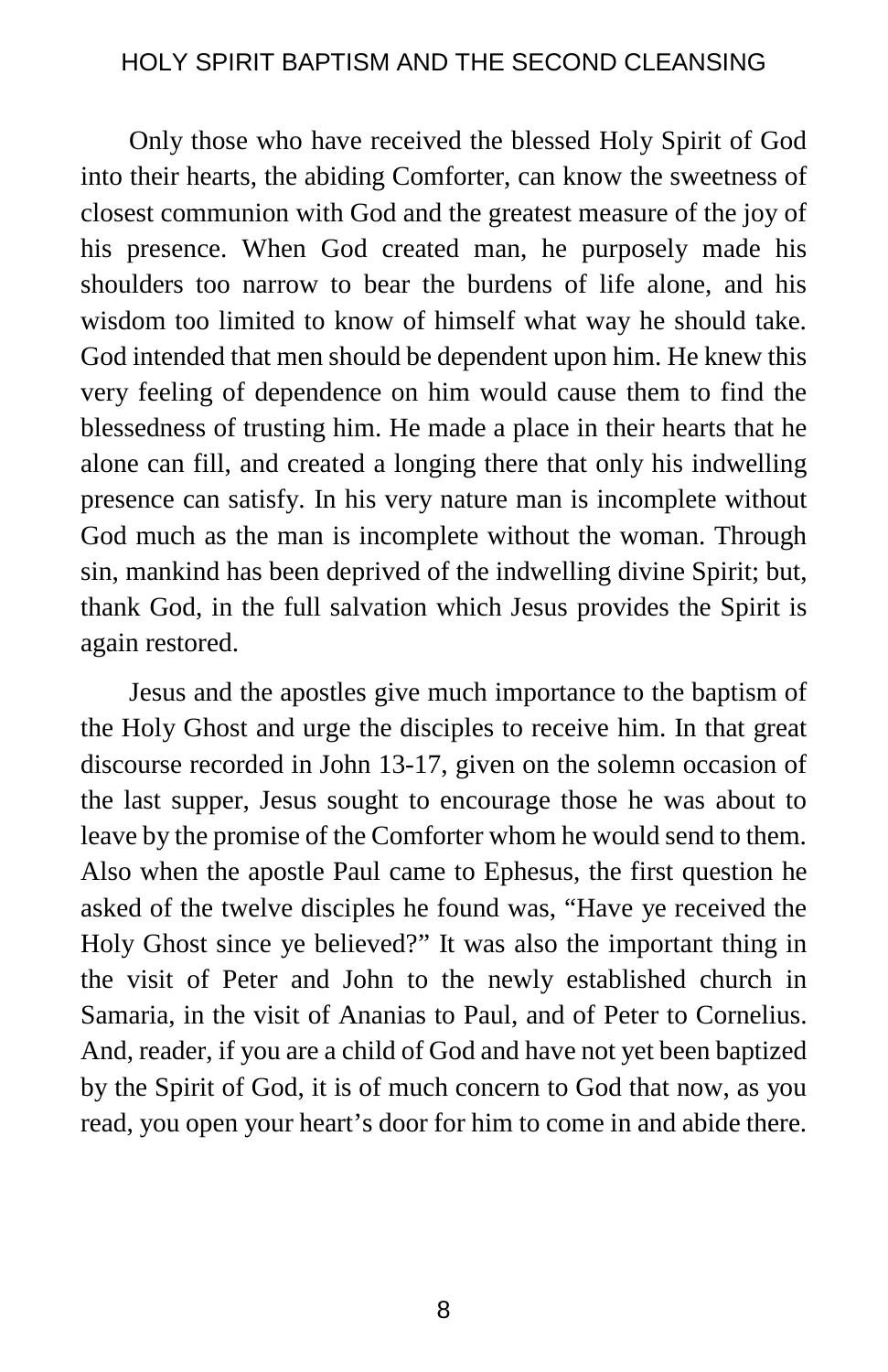## **Holy Ghost Baptism After Conversion**

Throughout the entire New Testament we find neither precept nor example indicating that the Holy Ghost baptism ever took place at the time of conversion. The Holy Spirit is not given to sinners, but only to those already saved. Jesus said in promising him to his disciples, "Whom the world cannot receive" (John 14:17).

The first example of receiving the Holy Ghost after conversion is that of the disciples among whom were the twelve apostles. Before the day of Pentecost, when they received the Holy Spirit, they were already converted. They had believed on Christ (John 17:8; Matt 16:16), and therefore had been born again (John 1:12, 13). They were regenerated and therefore in God's kingdom to the extent that it was already set up. Their names were written in heaven (Luke 10:20). They had been sent out to preach the gospel (Matt. 10:7). They were not of the world (John 14:17; 15:19). They kept God's word (John 17; 6). Surely they were saved, yet they were commanded to tarry at Jerusalem until baptized by the Holy Ghost. This they received on the day of Pentecost, when "they were all filled with the Holy Ghost" (Acts 2:4). And this was not different from the experience of those converted after Pentecost.

The Samaritan church is a very remarkable example of receiving the Holy Spirit after conversion. The people of Samaria "believed Philip preaching the things concerning the kingdom of God, and the name of Jesus Christ, [and] they were baptized, both men and women" (Acts 8:12). Did Philip, this mighty New Testament evangelist, baptize a company of sinners here?

No. They had "believed," had "great joy," and then Philip baptized them, as was done to the multitude converted on Pentecost. How long it was before the information reached Jerusalem that these Samaritans had been converted, we are not told; but when it did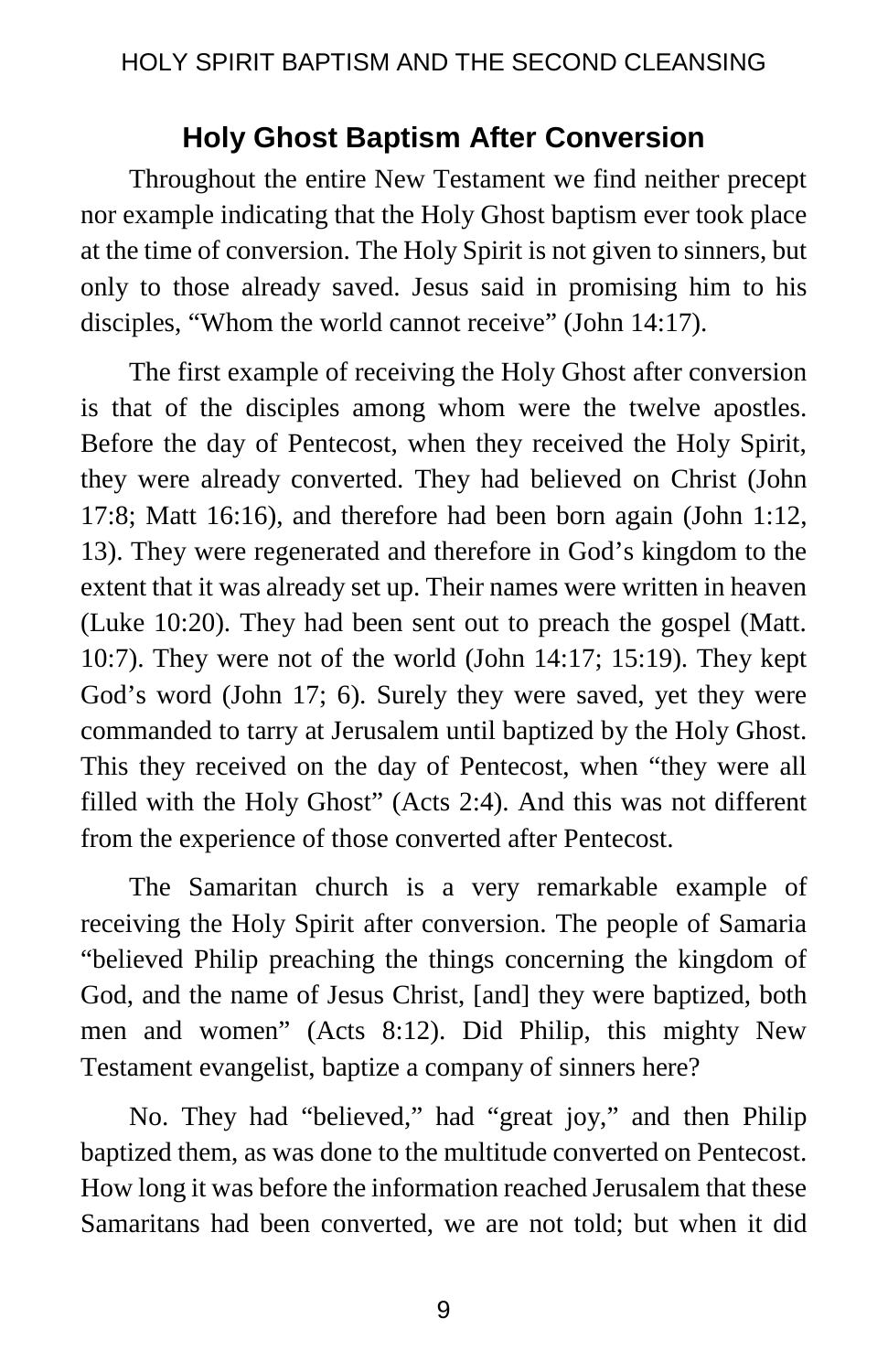reach there, the apostles sent Peter and John to Samaria at least some days later, and possibly a few weeks later. When these apostles arrived, they found that the new disciples there had not yet received the Holy Ghost. Therefore they prayed for them, and the new disciples received the Holy Ghost. Here is a plain case of a second work of grace.

The disciples at Ephesus whom Paul found on his first visit there, were saved. They had "believed" and were "disciples." Yet they had not received the Holy Ghost, and did not until Paul laid his hands upon them for that purpose. Paul's question, "Have ye received the Holy Ghost since ye believed?" (Acts 19:2), implies that Paul recognized the Spirit's baptism as subsequent to conversion. But if the critic insists on the reading of the American Standard translation, "when ye believed," the argument is not materially changed; for the fact still remains that these disciples received the Holy Ghost subsequently to conversion.

Even the apostle Paul received the Spirit three days after his conversion. He accepted and believed on Christ on the Damascus road. There he received his call to the ministry. (See Acts 26:16). Also Ananias recognized him as a brother, and it was said of Paul, "He prayeth." (Acts 9:11). But he did not receive the Holy Spirit until Ananias came to him. Other similar examples might be given.

#### **Relation of the Spirit to the Justified**

Though the foregoing Bible texts conclusively prove that the *baptism* of the Holy Spirit is subsequent to conversion, yet according to other texts the Spirit is with believers in some sense before. Jesus said to his disciples, "He dwelleth with you, and shall be in you." (John 14:17). Paul says, "But ye are not in the flesh, but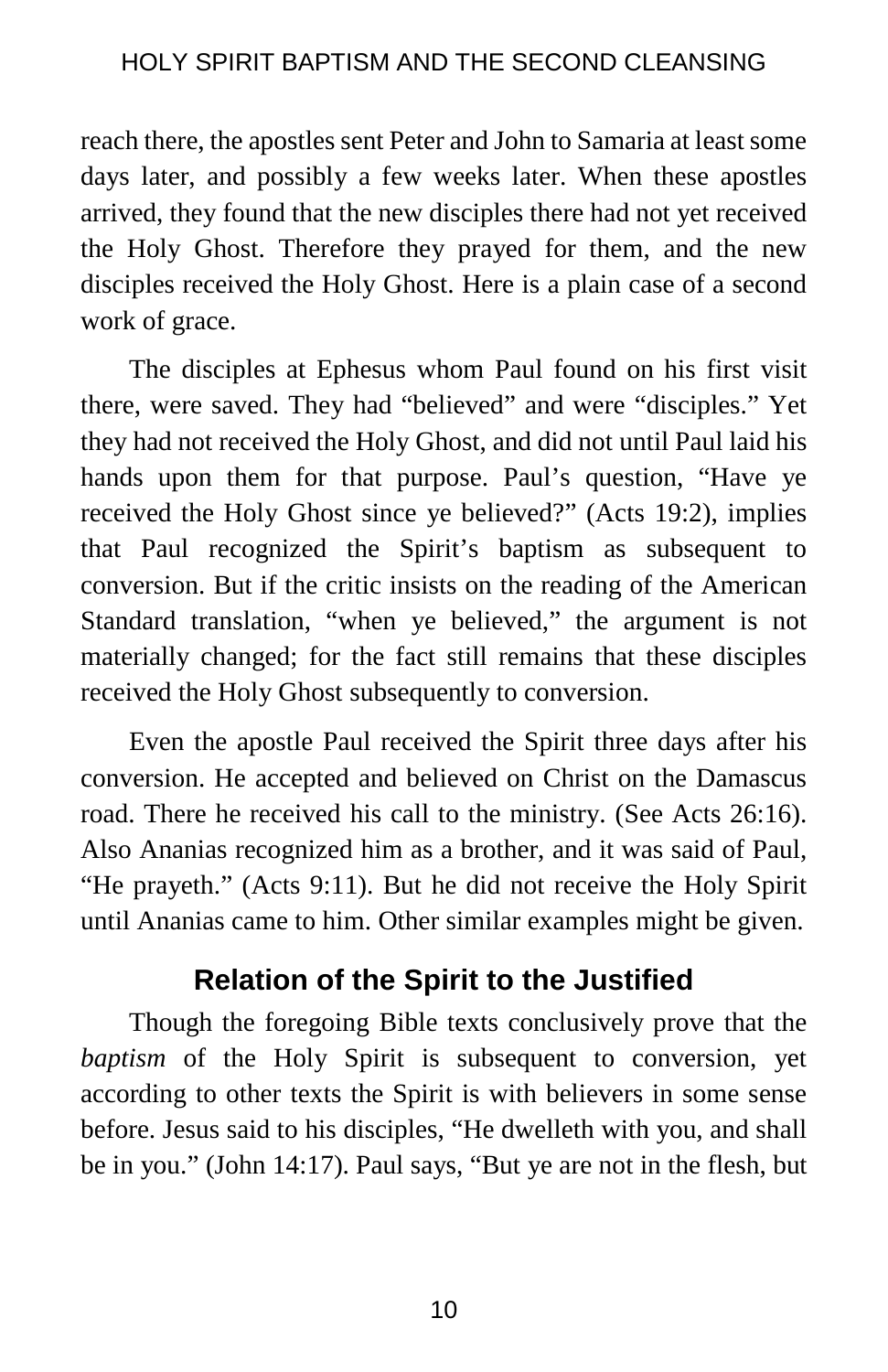in the Spirit, if so be that the Spirit of God dwell in you. Now if any man have not the Spirit of Christ, he is none of his" (Rom. 8:9).

These and similar texts cause confusion in the thought of some and furnish ground for objection to a second work for others. Jesus makes the distinction of "with" and "in," but Paul seems to disregard such distinction. That the justified person has the Spirit working in him in some sense is certain. The Spirit even comes to and works in the sinner in conviction. He is everywhere present in his capacity to work, and it is in this sense that he is in the justified. But he is in the person who has been baptized by him in a much greater degree to work in and through him. He works, not only in a greater degree, but also in different ways in the wholly sanctified person than in the one who is only justified.

Jesus' use of the prepositions "in" and "with" may be understood as a practical rather than as being an exact distinction between the two experiences. The distinction is not one of the Spirit's location so much as of his power to operate. Probably a clearer understanding would be possible to some minds by illustrating this distinction by that between the ordinary sinner whose evil deeds are actuated by suggestions of Satan and the demoniac who is *possessed* by the evil spirit and is much more fully under his power and control. The Spirit-baptized saint is *possessed* by the Holy Ghost and sustains a very close relationship indeed to him. One great difference in the case of the individual possessed by the Holy Spirit is that he is not bound nor compelled as is the demoniac, but, thank God, is gloriously free.

#### **One Baptism But Many Fillings with the Spirit**

Another practical distinction which should be made is that between being baptized with or receiving the Spirit, and being filled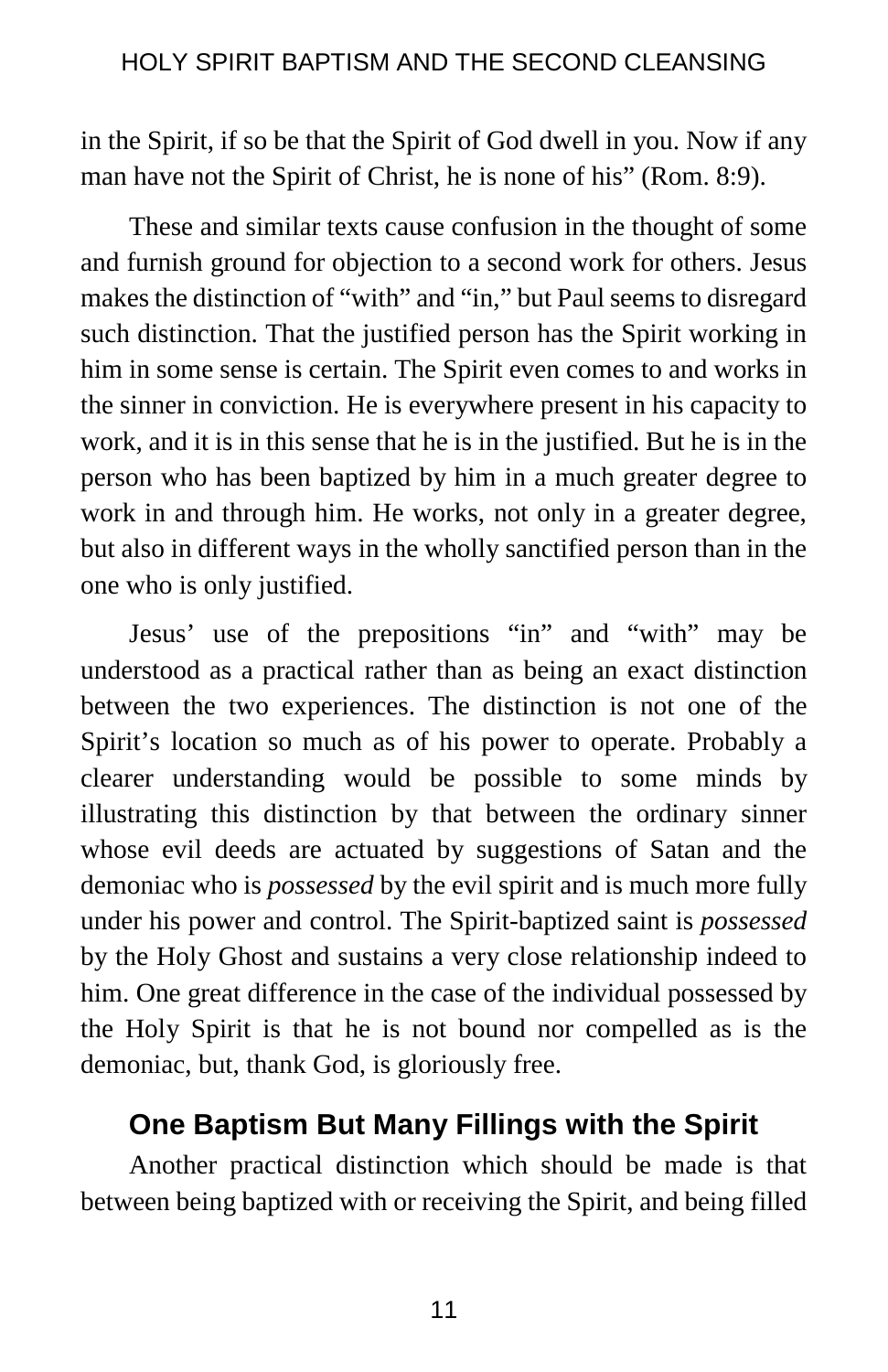with the Spirit. If one receives the Spirit, there need not be any repetition of it; because if he lives right, the Spirit remains in him constantly. But there will be times when he will need and should have fresh anointings of the Spirit for particular services or circumstances. This being filled with the Spirit does not mean that one receives a greater measure of the Spirit himself, who is a person, but a greater measure of his working. One may or may not receive this fuller measure of the working of the Spirit at the time of the baptism by the Spirit. The apostles at Pentecost received it then and also at later times.

One remarkable instance of the reception of this fuller measure of the working of the Spirit was when the apostles on a certain occasion were persecuted and threatened. They prayed, and "the place was shaken; . . . and they were all filled with the Holy Ghost" (Acts 4:31). Now we know these apostles received and also were filled with the Holy Ghost at Pentecost. But this special occasion required another special filling of the Spirit or mighty working of the Spirit in them. This anointing was for the purpose of giving them boldness to preach in the face of persecution. Stephen was filled with the Holy Ghost at the time of his martyrdom that he might have grace to suffer (Acts 7:55). Paul was filled with the Holy Ghost to rebuke Elymas the Sorcerer and strike him blind (Acts 13:9, 10). Elizabeth and others were filled to praise God and prophesy (Luke 1:41, 67).

Every person today who has been much used of God is familiar with these special fillings of the Spirit. Often the preacher is temporarily filled with the Spirit for the preaching of God's message. Sometimes it is for the praying of the prayer of faith for the healing of the sick, the carrying on of a revival meeting, or the winning of a soul to Christ. Every spiritual person should experience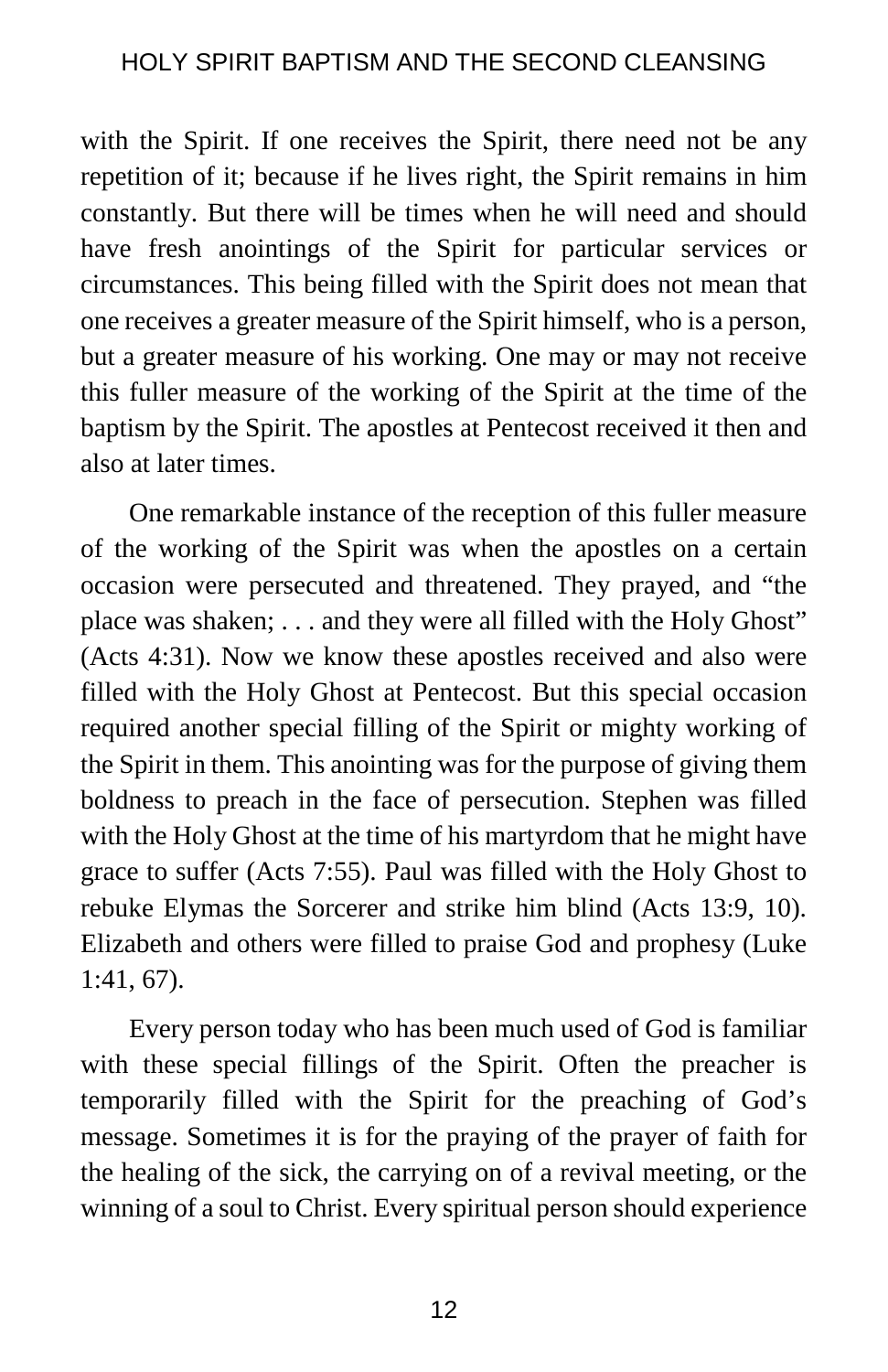the special fillings. Reader, if you have received the Spirit, but have not been filled with his working, seek God more earnestly until you get an anointing for service.

This point is of practical importance, because some sincere people who have really received the Holy Spirit yet who feel the need of a new filling by him, become troubled, and go back to seeking the baptism again instead of the fresh anointing they need. Also false teachers often take advantage of this craving for a fresh anointing of the Spirit to make people think they have never received him. Thank God, you can become filled with the mighty working of God's Spirit and do great things for God without getting confused about your past experience and baptism, or without falling under the "power" in an unseemly manner and getting what some are pleased to call "tongues."

If we pray as earnestly as did the persecuted apostles described in the 4th of Acts, if we labor for the advancement of God's cause as diligently as did Paul when he met Elymas, if we are as devoted as Stephen when he was about to lay down his life for Christ's sake, then we shall receive fresh fillings of the Spirit as occasion demands.

#### **Works of the Holy Spirit**

The works of the Spirit are described as including a wide range in the matter of our salvation. He it is who convicts the sinner of his sins, regenerates the penitent, and witnesses to the adoption of the converted. But we are here concerned especially with his works *in* and *through* us at the time of the Holy Spirit baptism. His work *in* us, or the subjective operation, is alike in all because all have the same general need of salvation from the depravity that will later be shown to remain in the justified person. We are therefore "sanctified by the Holy Ghost." At the time of the Holy Spirit's baptizing men,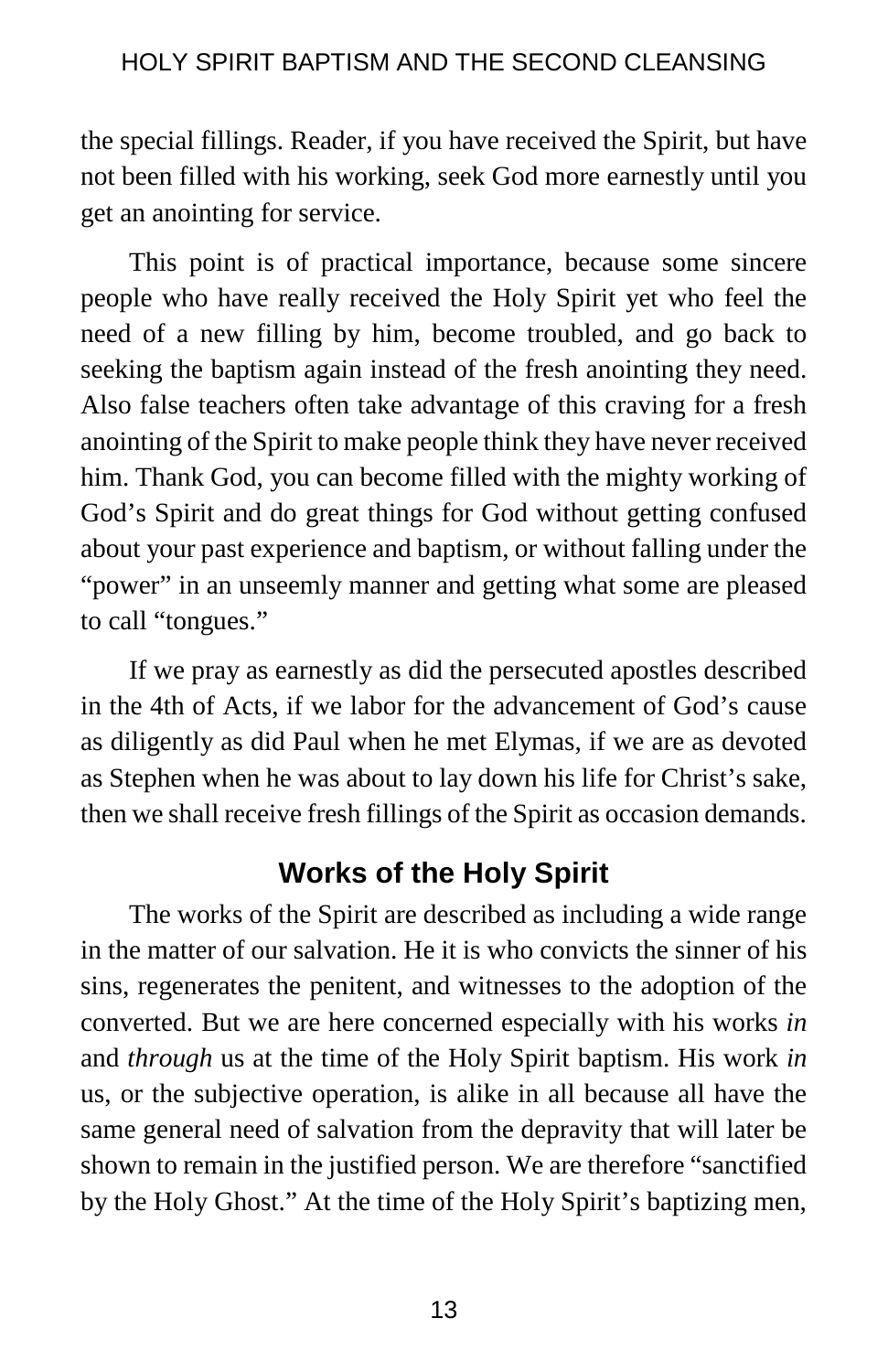his principal work is "purifying their hearts by faith" (Acts 15:8, 9). There is a proper identity between the incoming of the *Holy* Spirit and the making *holy* the heart in which he comes to dwell.

But in the *objective* phase of his works, consisting in his operation through his various gifts, or "manifestations," there is variation in different individuals, as is definitely stated in 1 Corinthians 12. At the time a person receives the Holy Spirit he may receive any of the many gifts of the Spirit, or he may receive no particular gift at that time. One may receive the gift of tongues, or of prophecy, as did a few of those described in the New Testament. But there is no common need for these or any other gifts at the time of the baptism as there is of a cleansing of the heart. In fact, one may as well obtain the gifts subsequent to the baptism according to Paul's reasoning in 1 Corinthians 14, where he urges those who have already received the baptism of the Spirit and some of the less important gifts to "covet earnestly the best gifts," which were yet possible to them.

#### **The Evidence of the Baptism**

The evidence of the Holy Spirit's baptism is deserving of brief consideration here because of the fact that many modern teachers of a certain class tell us that the only proper evidence is speaking in tongues, and that all who get the baptism speak in tongues. It is said that anything so important as the baptism must be witnessed to by such an outward physical sign. But is the baptism more important than the salvation of one's soul? And since conversion is not witnessed to by a physical sign, surely there is no necessity for such a sign of the baptism. If the evidence of the spiritual work of regeneration is the witness of the Spirit (Rom. 8:16) and if the call to service and other important things are witnessed to in the same manner, certainly such a spiritual work as the Spirit baptism requires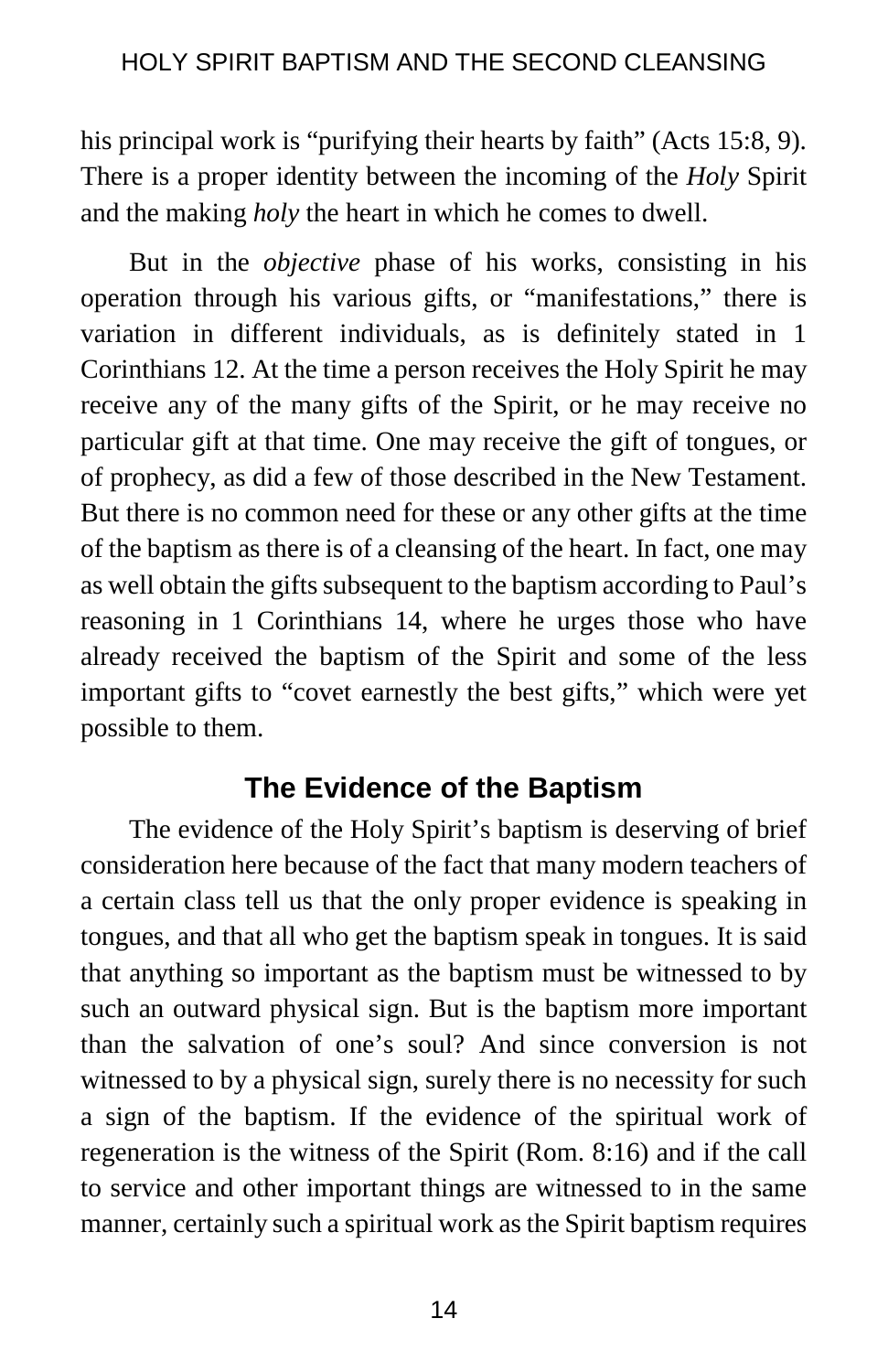only this spiritual evidence for spiritually minded people. Only unspiritual, earthly minded people could need a physical or outward evidence of a spiritual work, and such never receive the baptism of the Holy Ghost.

On only three occasions does the Bible state that tongues accompanied the outpouring of the Spirit; see Acts 2:4; 10:45, 46; 19:6. Of all the other converts who received the Holy Spirit there is no proof that they spoke in tongues. Those who on the ground of these three texts teach the theory that tongues is *the* evidence of the Spirit's baptism are guilty of the fallacy of unsound reasoning. Peter, in speaking of the baptism of Cornelius by the Spirit, said, "As I began to speak, the Holy Ghost fell on them, as on us at the beginning." If all the many thousands who had received the Holy Ghost during the eight years since Pentecost had always received the tongues, why did Peter say, "As on us at the beginning"? Why could he not as well have said, "As he has been baptizing all since the beginning"? This is reason for believing the speaking in tongues did not usually accompany the Holy Ghost baptism.

Those who advocate the theory that all who get the baptism speak in tongues also hold that this speaking in tongues is different from the gift of tongues described in 1 Corinthians. But a careful consideration of 1 Corinthians 12 shows that the "gift" and the "manifestation" of the Spirit are identical, and the apostle closes with the clear implication that all do not speak with tongues (see 1) Cor. 12:28-30). We agree with the apostle that all do not speak with tongues. The best evidence that one has the Holy Spirit is the Spirit himself.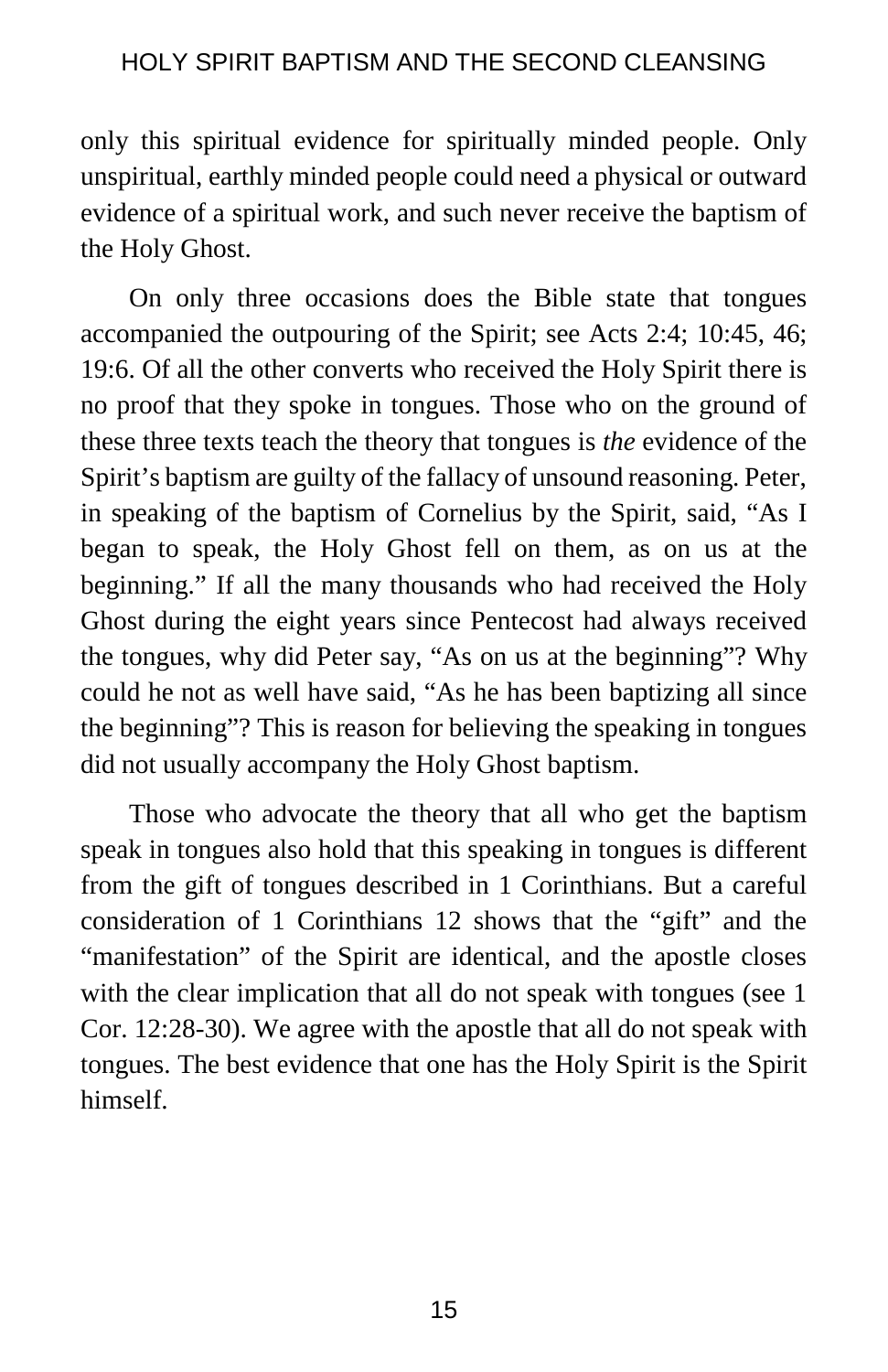## **Chapter III**

## <span id="page-23-0"></span>**Man's Moral Malady-Depravity**

The ground of the need for the new birth and also for entire sanctification is the depravity of men's natures, that spiritual disease which leads to spiritual death through sin. Though justification saves from committed sins, yet the reason why "ye must be born again" is because of this depraved nature, and we need entire sanctification for the same reason. If we reject depravity, consistency requires that we also reject, not only sanctification as a second cleansing, but also regeneration. Because depravity is fundamental to the work of salvation, it is important that we understand the fact and nature of the disease that we may the better comprehend the nature of its cure.

Native depravity is commonly known as original sin, inherited sin, inbred or indwelling sin, the Adamic nature, the carnal nature, or the flesh. The two latter designations and some others are sometimes criticized as not properly applying. But it seems, as is held by some very respectable theologians, that "carnal" and "flesh" have also a technical usage in the New Testament different from their more general meaning and refer to the depraved nature. However, the fact and nature of depravity is not dependent upon any particular designation.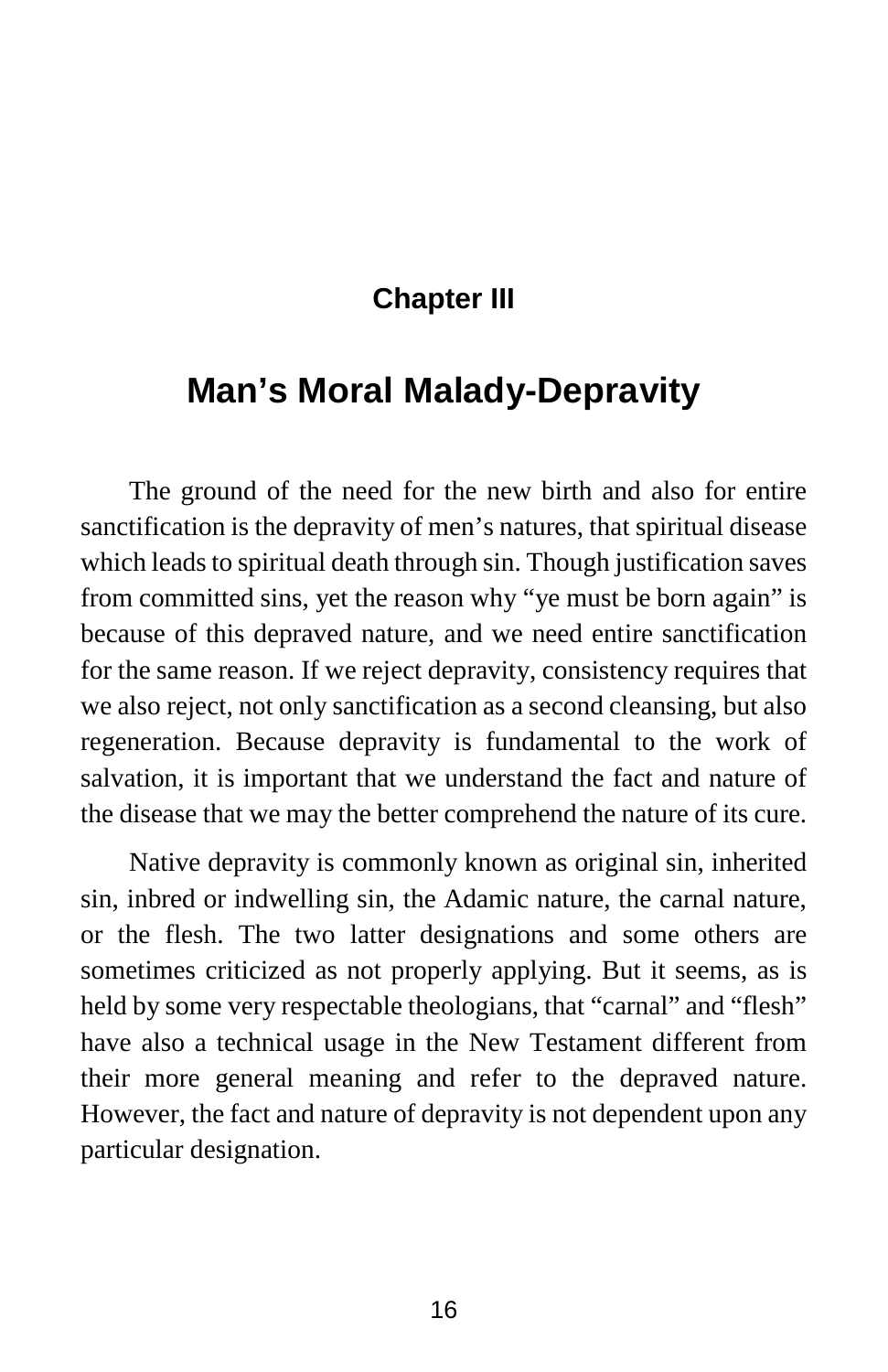### **Nature of Depravity**

The nature of this depravity has been much misunderstood. Many have wrongly supposed that it consists of guilt for Adam's sin and that it is punishable. We reject this view as we do also the theory resulting from it, that infants are punished in hell for the sin of Adam. While some reject these theories as being unscriptural and unjust, yet they have no clear idea as to what depravity is; and without a clear view of the nature of depravity it is not possible to understand what is comprehended in the work of regeneration and entire sanctification. Native depravity is not a physical entity or material substance. It is not a stump that may be removed nor a germ that may be eradicated. It is not a thing that may be extracted as a bad tooth. It may be roughly illustrated in this way, but perhaps better as being like a poison in one's blood resulting in disease and suffering in the body. Its immaterial nature may be still better illustrated as being likened to that which causes the ferocious lion to differ from the harmless lamb. No surgeon could find in the lion a physical thing that makes him ferocious. So, likewise, depravity is the very nature that makes unregenerate man what he is.

#### **A Derangement of the Moral Nature**

As depravity is not a physical something in man causing him to do evil, neither is it an entire subtraction of his moral nature. This is shown by the fact that the sinner possesses moral faculties such as conscience, though it is weakened. From a careful study of the subject it is evident that depravity is a derangement or enfeeblement of man's moral nature. It is a perversion or weakness of his moral faculties. It is in this sense that the image of God is lost, and not in the sense of an entire loss of the moral nature.

In the depraved, conscience is perverted or weakened. Its power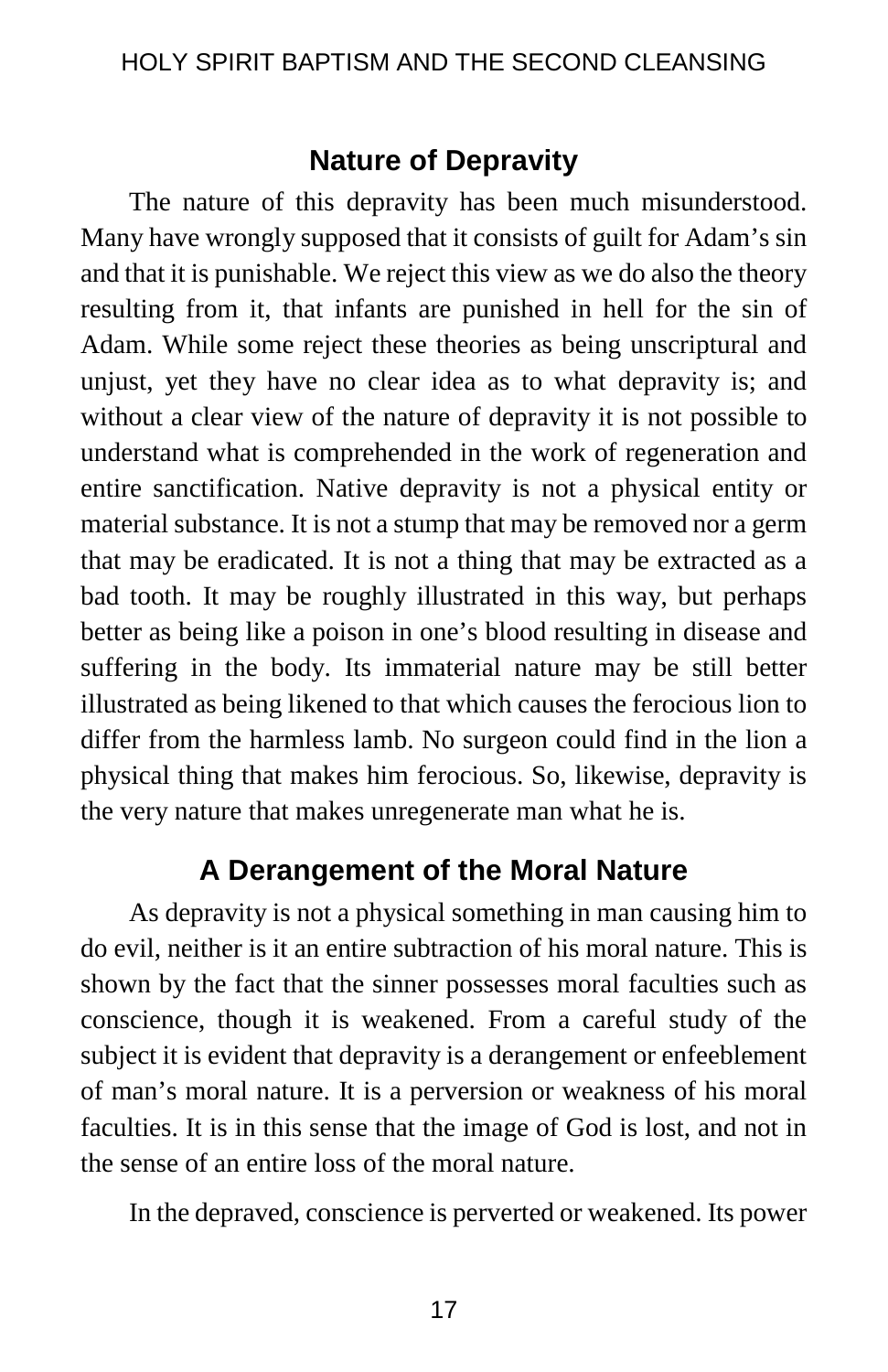to discriminate between right and wrong is lost, to a great extent. Its power to impel to the right is weakened, so it fails to function as God intended. Its power to reprove is weakened insomuch that one may sin and feel very little if any compunction of conscience for it. The conscience becomes, as the Bible says, "seared with a hot iron." Because the power of conscience is weaker in some than in others, we understand that there are degrees of depravity and that the hardened criminal is more depraved than the little child.

Also the affections are alienated or perverted. Man was intended to love God supremely and to love his neighbor as himself, which is keeping all God's law. But by the perversion of this moral faculty, the affections, commonly referred to as an evil heart, he loves the creature more than the Creator, and he loves himself more than his neighbor. Depravity is the one reason why there is more love for things and self rather than for God and others. Man's heart is not right. This is why man needs a new heart, or affections.

The will is also enslaved in moral volitions. One in sin may desire to do good, but is unable. In the words of Paul, "For to will is present with me; but how to perform that which is good I find not" (Rom. 7:18). In describing his condition before he found Christ, Paul says, in Rom. 7:14, 15: "I am carnal, sold under sin. For that which I do I allow not: for what I would, that do I not: but what I hate, that do I." Probably in the will more than in any other of his faculties is depravity in man manifested. The depravity of the will is so evident that some have wrongly supposed that man's free will is entirely lost.

#### **Practical Consequences of Depravity**

Probably one of the best ways to get a practical comprehension of the nature of depravity is to take a look at the effects of it in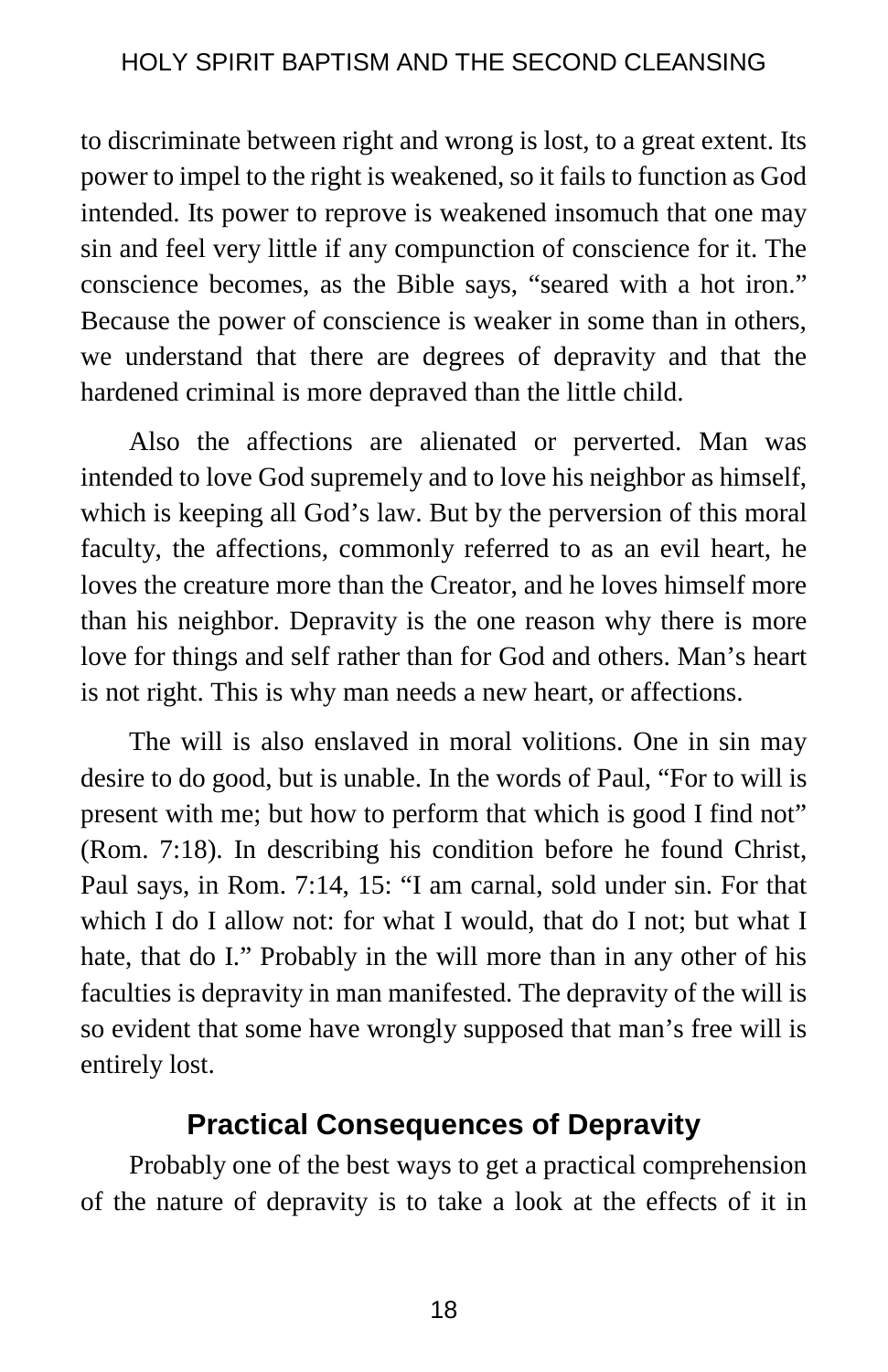everyday life. When God created man, he placed in his nature a sense of justice, which in itself is a good thing, serving to aid man in his relations to his Maker and his fellows. But this sense of justice has been perverted in the depraved, insomuch that it not only causes him to feel that justice should be done in case of injury to himself or another, but it becomes a vindictive anger or hatred calling for revenge, and even injustice on the offender. When such a one is fully sanctified, or freed from depravity, he will still have that sense of justice and may feel displeasure and indignation if he sees an injury inflicted upon a helpless person, but he will not feel that hatred and vindictive anger which results from a deranged moral nature.

Man was created with a quality known as approbativeness, or a desire to have the approval of his fellows. This is good and causes one to seek to please others and to do them good. But because of the perversion of man's nature and his consequent self-love, he desires not only to be well thought of but to be regarded as better than anyone else. This we call sinful pride. Sanctification eliminates this sinful, selfish pride, but it does not take away that natural pride or approbativeness which is a part of his nature and is for his good.

To illustrate further: Man has a quality known as acquisitiveness. It is this which causes one to provide for a time of adversity, to get a home, and other things needful. This is good. But depravity develops this into an inordinate love for *things* and money, which love is called covetousness. But even though by entire sanctification one may be saved from the disposition to covetousness, yet he will still have the natural disposition to acquire, in a greater or less degree.

Self-respect causes one to dress as is customary according to circumstances, that is, one will brush his hair, polish his shoes, etc.; but because of the perversion of this natural quality of self-respect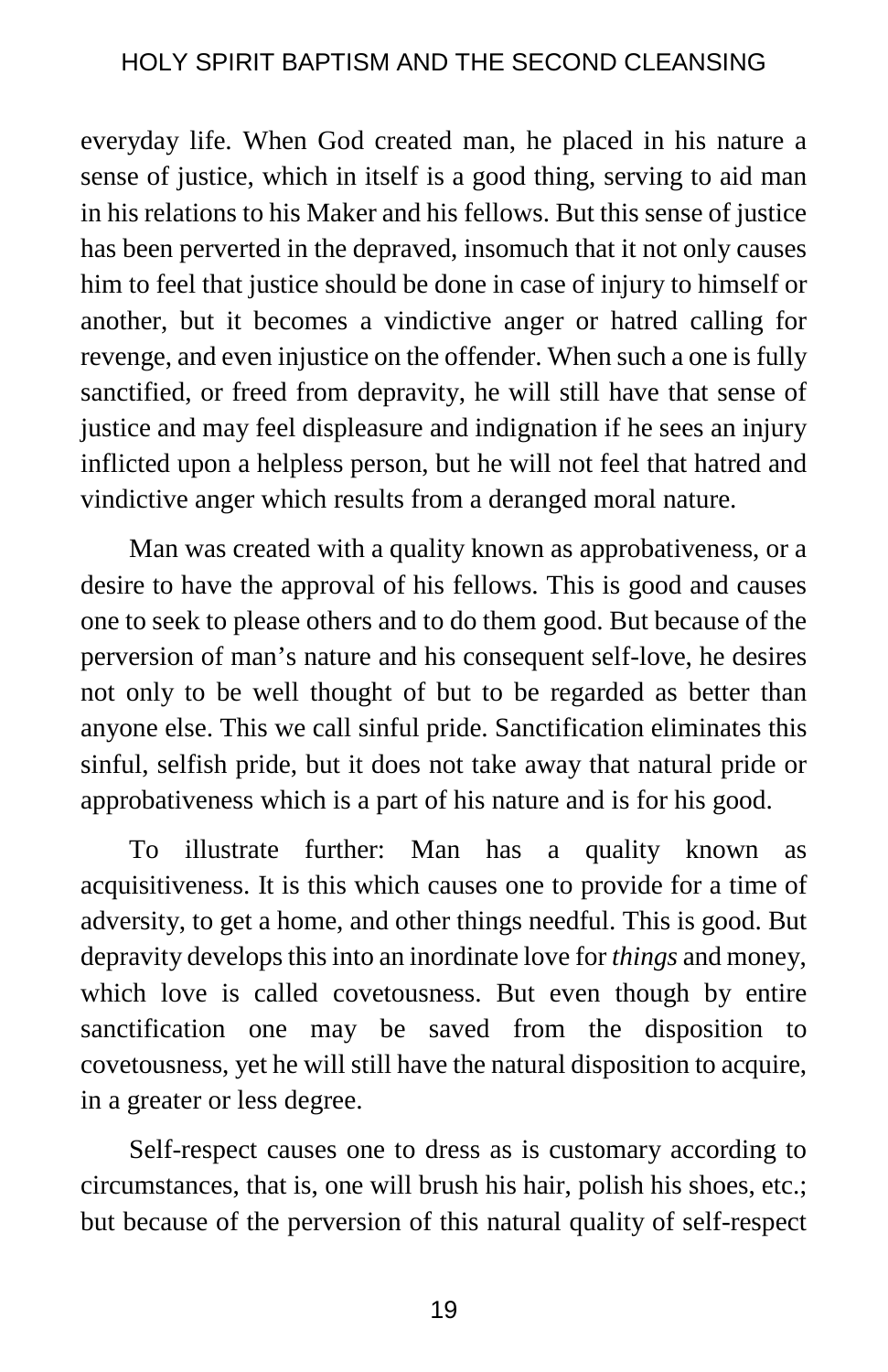man comes to be proud and wants to appear, not only respectable, but as better than any other person. This is selfish pride, and is sinful. Entire sanctification will destroy this sinful pride, but will leave one with the natural quality of self-respect.

Because of a lack of clear understanding of the nature of depravity, hence of what is eliminated in sanctification, many have been confused because they expected sanctification to take away a quality of the human nature, when it in reality merely restores the deranged human nature, or destroys the depravity in it. Clear ideas concerning depravity will aid much in understanding the whole process of sin and salvation from sin.

#### **The Fact of Native Depravity**

That man is fallen and sinful by nature has been generally held by mankind. Among all people in all ages men have believed this. With the exception of Pelagians and a few others, Christians have universally believed in native depravity in some sense. Pelagius, who lived in the early part of the fifth century, advocated the theory that sin consists only in actions, not in character, and that man does not have a deranged moral nature, but that he is as Adam was created. This phase of Pelagius' teachings is held by Unitarians of the present time. Charles Eliot, ex-president of Harvard, and a leading Unitarian writer, says in his Religion of the Future, "The new religion rejects absolutely the conception that man is an alien in the world, or that God is alienated from the world. It rejects also the entire conception of man as a fallen being, hopelessly wicked, and tending downward by nature."

That class of professed Christians who hold that man is evolved from a lower animal usually deny that he is a fallen being, because this is contrary to their theory of evolution. The tendency of liberal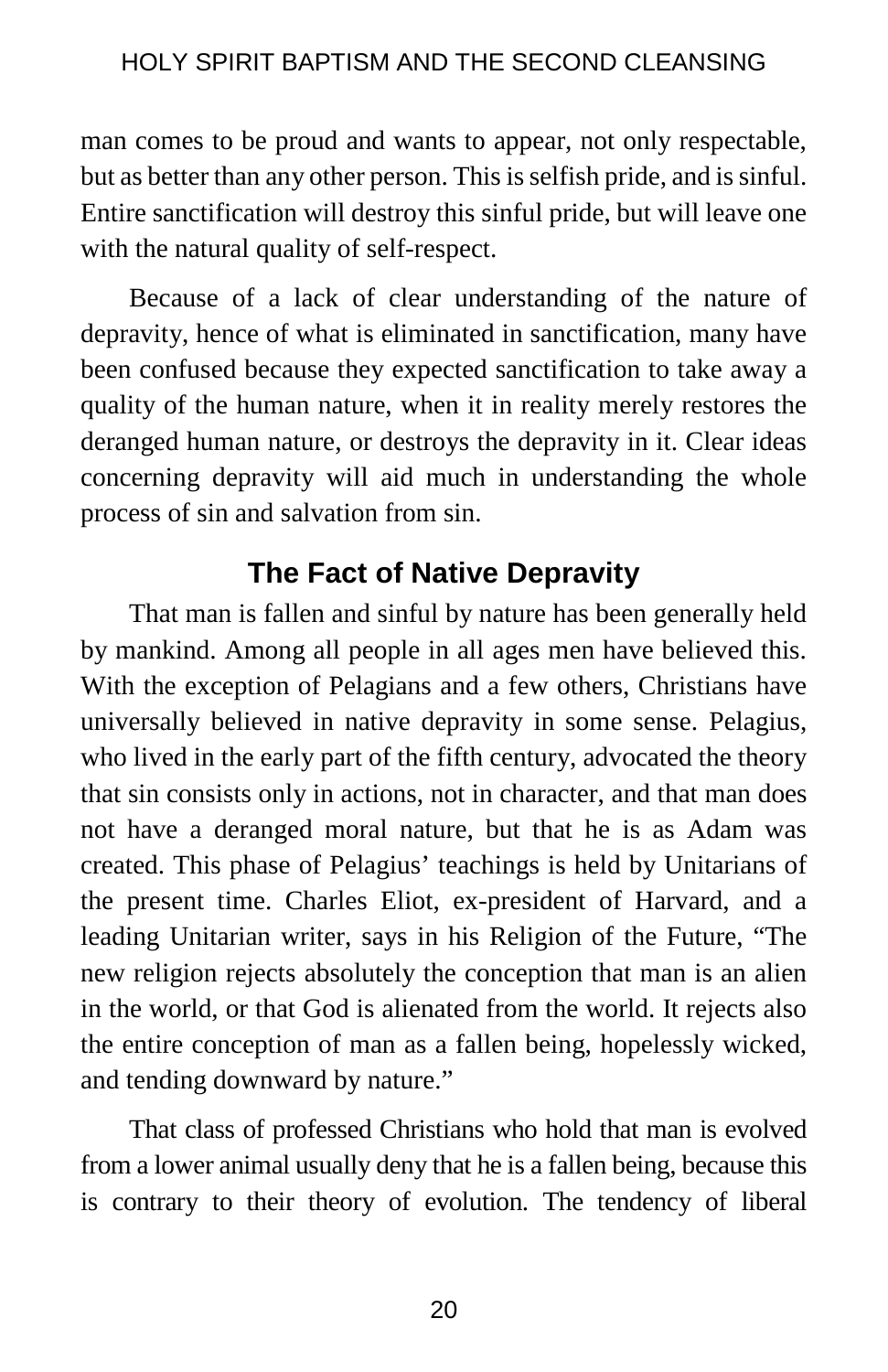Christianity in this day is to deny native depravity. Some well-meaning people, not of the class mentioned above, through lack of information have been inclined to forsake the doctrine of depravity. Especially because the doctrine of native depravity is vital to the doctrine of the new birth, sanctification, and to experimental religion generally, attention is called to some of the many positive proofs of this doctrine.

#### **More Positive Scripture Proofs of Depravity**

In the earliest history of the human race, men are described as of evil character continually. "And God saw that the wickedness of man was great in the earth, and that every imagination of the thoughts of his heart was only evil continually" (Gen. 6:5). "The imagination of man's heart is evil from his youth" (Gen. 8: 21).

The psalmist David was a believer in native depravity from one's earliest existence. In his penitent prayer in Psalm 51 he said, "Behold, I was shapen in iniquity; and in sin did my mother conceive me" (v. 5). "They go astray as soon as they be born, speaking lies" (Psa. 58:3). Paul also clearly taught that he had sin dwelling in him even before he came to know right from wrong. "I was alive without the law once: but when the commandment came, sin revived, and I died" (Rom. 7:9). "We . . . were by nature the children of wrath" (Eph. 2:3).

#### **It Is Assumed in the Scriptures**

The Bible teaches that sinful acts in man are the result of a sinful nature in him. It is taken for granted that character determines conduct. "Out of the heart of men, proceed evil thoughts" (Mark 7:21). In other words, the stream will be like the fountain from which it flows. If the nature of man is sinful, the life will be sinful. And if the life is sinful, it is proof that the heart is depraved by sin.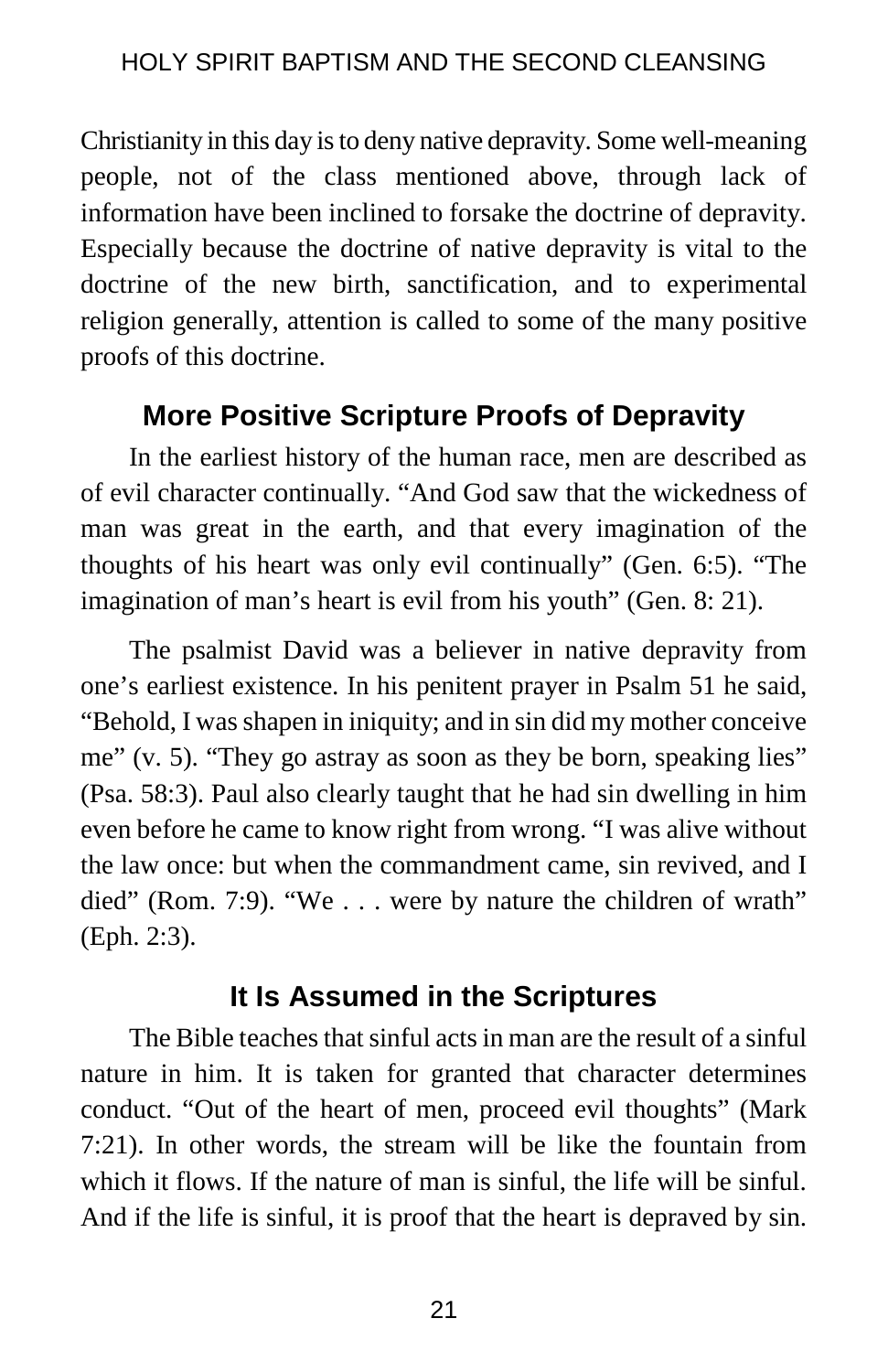Jesus taught that a tree is known by its fruits. "A good tree can not bring forth evil fruit, neither can a corrupt tree bring forth good fruit" (Matt. 7:18). ''Do men gather grapes of thorns, or figs of thistles? Even so every good tree bringeth forth good fruit; but a corrupt tree bringeth forth evil fruit" (Matt. 7:16, 17). This is too plain to be misunderstood. Native depravity is the cause of sinful deeds in men's lives. The ancient Pharisees tried to live a good, clean outward life without an inward change, as many try to do today. They try to "make clean the outside of the cup and of the platter, but within they are full of extortion and excess." Jesus said, "Thou blind Pharisee, cleanse first that which is within the cup and platter, that the outside of them may be clean" (Matt. 23:26). The sense is clear, man's inherent character determines his outward conduct. Also, as Paul taught, it is because of depravity that man cannot attain unto righteousness by the law. He does not have the power to obey the law.

It is on the assumption that man is depraved that the Scriptures teach, "Ye must be born again." If man is not depraved, then he requires no regeneration, but only forgiveness of committed sins. But the entire New Testament points to man's need of becoming "regenerated," "born again," "a new creature," "created anew," having "a new heart," being "quickened," putting on the "new man." These and many other expressions in the Bible are senseless if man is not depraved. The fact that he is, is assumed in all of them. Also, unless man is depraved there is no new birth or sanctification of his nature possible, and these are clearly taught by inspiration. The most vital facts in Christian experience are dependent upon the fact that the natural man is depraved.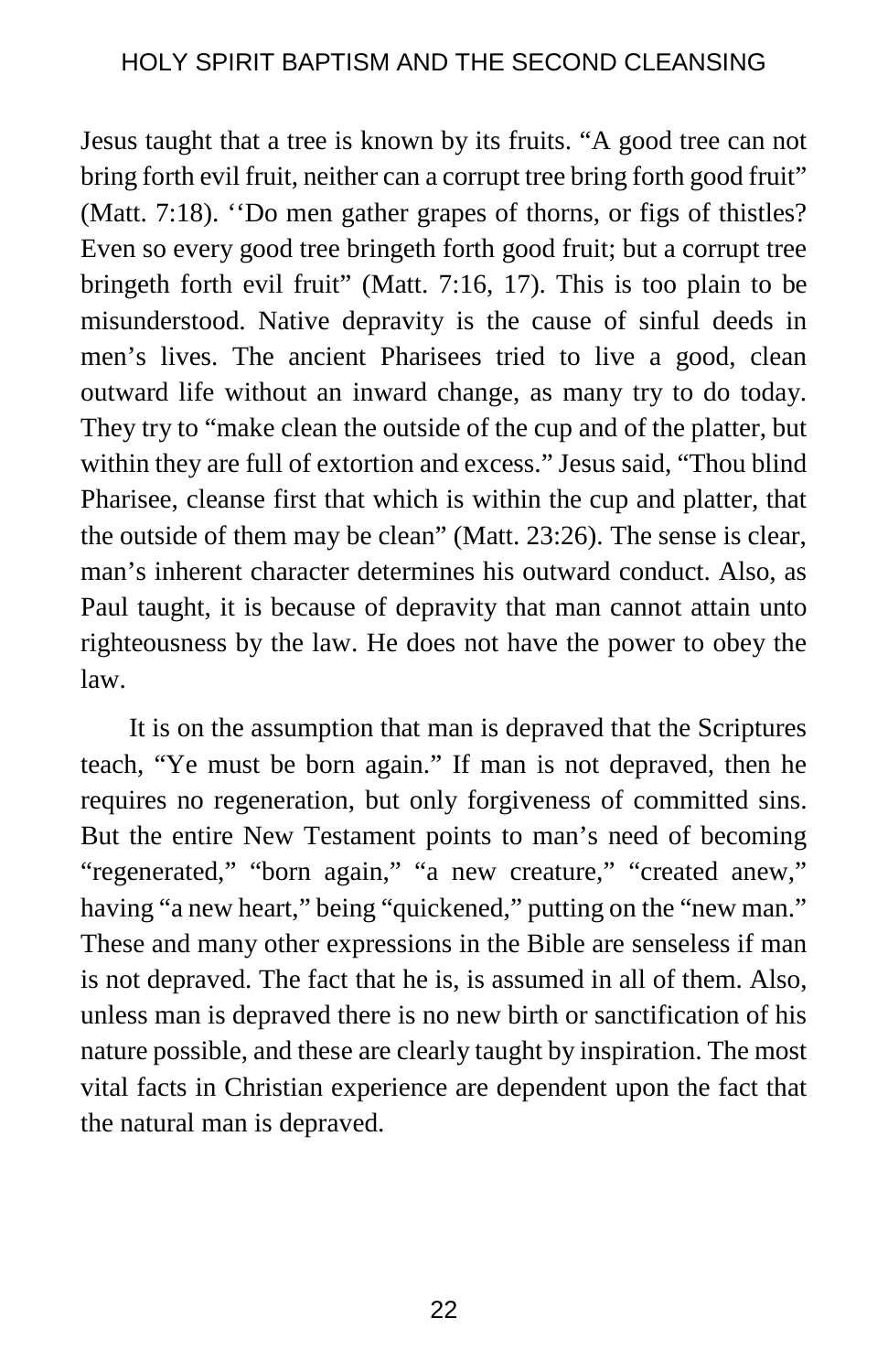### **Proofs from Reason**

Even without a Bible the common sense of mankind has rejected the theory that man is not a fallen being. The universal prevalence of sin is proof in itself that man is sinful by nature. No people, however cultured or civilized, have risen above the love for that which is evil and detrimental. A child learns evil more easily than he learns good. He will learn to profane God's name easier than he will learn to praise it. As we view the many ills of human life, we cannot believe that a kind Creator made man in his present condition, but that man is a fallen being, and not conditioned as originally created. Many other proofs may be given from both the Bible and reason, but we believe these are conclusive. Man is born in sin and can do good only by being made good at heart by the power of a new birth.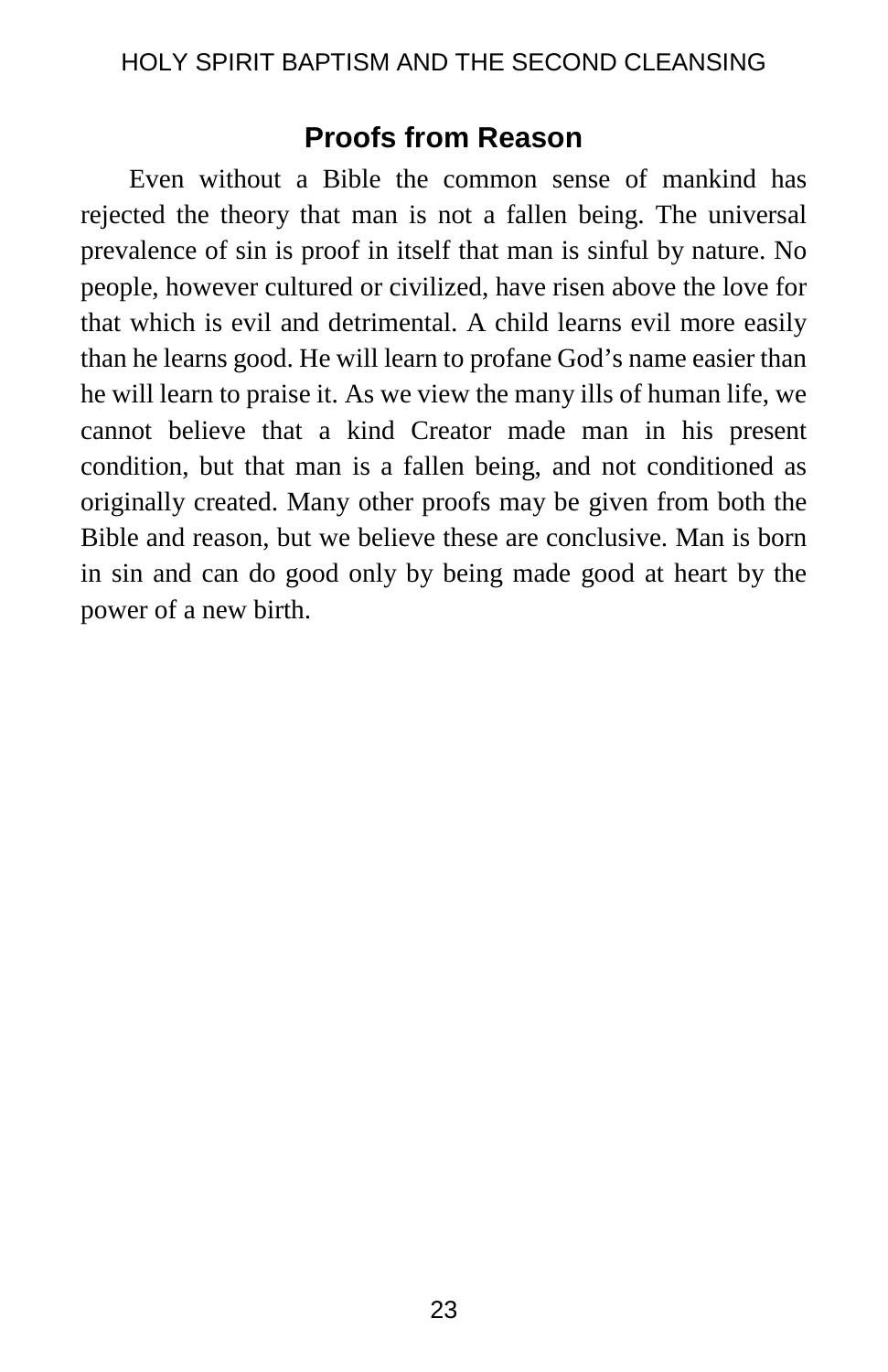## **Chapter IV**

## <span id="page-31-0"></span>**God's Remedy for Sin**

In view of the facts presented in the preceding chapter, it may properly be said that sin exists in two forms—committed and inherited, or actual transgression and a deranged moral nature that gives a tendency to that which is sinful. Because of these two forms of sin man has *a double need* in salvation. He needs salvation from each. He first needs to be justified from committed sins, or, in other words, he needs to be brought into right relationship to God; and, second, he needs right character effected in himself.

It is true that reason does not require that these two phases of salvation be accomplished at two different times, but it is also true that the need for salvation in two forms does allow the possibility of two works of grace. We do not hold that rational proof of a second cleansing can be given; but as with other doctrines based on revelation alone, this is not unreasonable, and when this doctrine is shown to be taught by revelation it is unreasonable to do other than accept it. Because the sinner is two steps down from the moral plane on which Adam was created, it is reasonable to suppose that there are two steps up to it. This is incomplete as a proof of two works, but it is valid and real proof so far as it goes when taken in connection with other proofs to be given.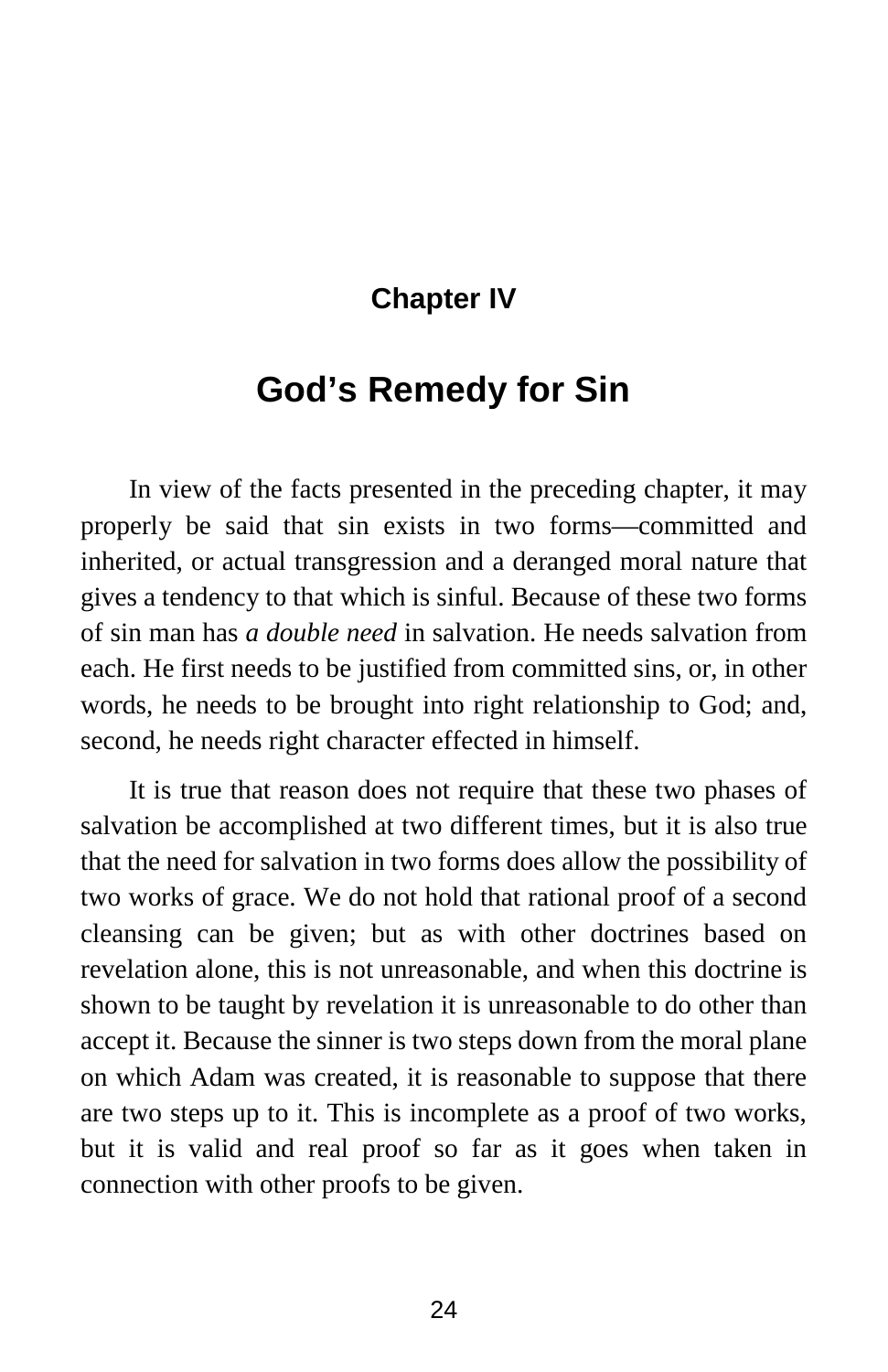## **Sin in Regenerated a Ground for a Second Cleansing**

It has been the common belief of Christians that depravity in some sense remains in believers after regeneration. The most devout Christians of the ages have testified to this remaining depravity after their conversion. And that such is the condition of the converted has also been held by practically all the church creeds. The Anglican Church creed says, "And this infection of the nature doth remain, yea in them that are regenerated." Also the Westminster Creed of Presbyterians says, "This corruption of nature, during this life, doth remain, in them that are regenerated." Dr. Miley in his Systematic Theology says, "That somewhat of depravity remains in the regenerate, or that regeneration does not bring to completeness the inner spiritual life, is a widely accepted doctrine. Indeed, exceptions are so few that the doctrine must be regarded as truly catholic."

Even when all due allowance has been made for the views of baptismal regeneration held by some, or of a degenerate form of regeneration, it is difficult to believe that the multitudes of the most godly men and women of the past and present were and are mistaken so entirely concerning their own inner spiritual experience. Especially is this reasoning from experience convincing when we remember that many of these persons testify to having been definitely delivered from this remaining depravity at a time subsequent to their being regenerated.

But the idea of remaining depravity in the regenerated does not necessarily carry with it the doctrine of a second cleansing from depravity in this life. Many who have strongly held the former have as emphatically denied the possibility of one's being delivered from this remaining depravity before the hour of death. But, on the other hand, we need not suppose that the impossibility of entire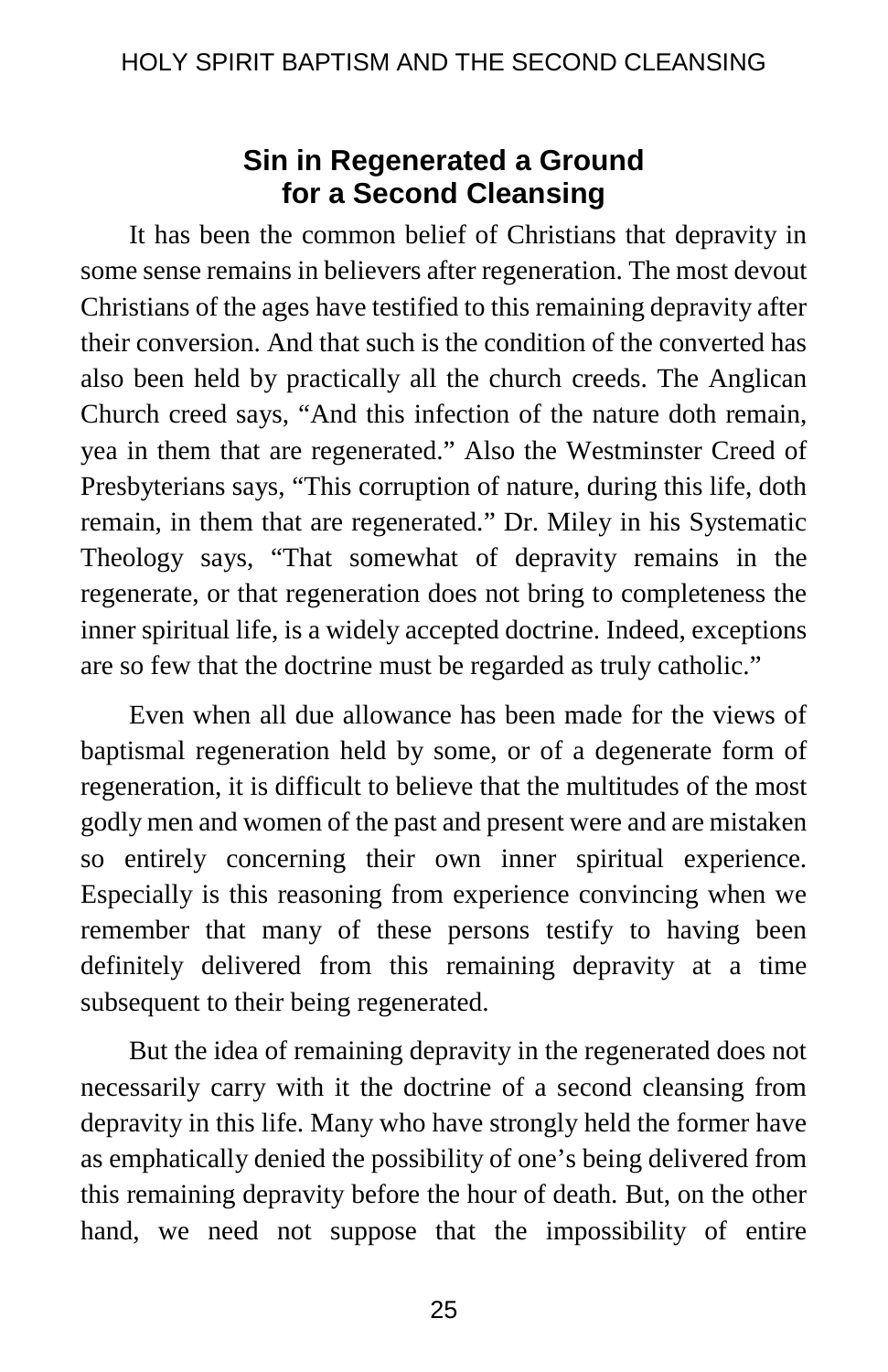sanctification is proved by the incompleteness or lack of it in regeneration. The proofs of the possibility of this second cleansing in this life will be given later, but let it be here remarked that Christ "gave himself for us, that he might redeem us from all iniquity," that we might be pure "even as he is pure." Therefore we reasonably suppose that this remaining depravity may be removed from us in this life, else Jesus' mission was not altogether a success.

But what are the proofs of sin in believers? First, it is worthy of note, as already stated, that it has been the experience of Christians generally. However, because some persons are more depraved than others, either because of inherited or acquired depravity, those more depraved will usually be more keenly aware of the presence of it than those not so greatly depraved, just as some notice a greater change in themselves than do others when depravity is removed. But though these facts of experience are very valuable as corroborative proof, yet experience of itself alone is not a proper source of doctrine, hence we shall go to the Bible.

We call attention first to John 15:1-6, where Jesus describes a cleansing or purging of those who have been converted under the figure of the purging of branches of a vine. A purging of believers implies something in them from which to be purged, and that must be a second cleansing, because all who have believed are already cleansed from committed sins. It will be noticed that the Father is represented as the husbandman, Christ the vine, and men (v. 6) or his disciples (v. 5) branches of the vine. They are said to be "in" Christ (v. 2), and "if any man be in Christ, he is a new creature" (2 Cor. 5:17), or has been regenerated. This is certain. They are not, as some wrongly suppose, merely justified and not regenerated. This is shown, not only because of the last-mentioned text, but also because to be in Christ is to be in his church or kingdom, which is possible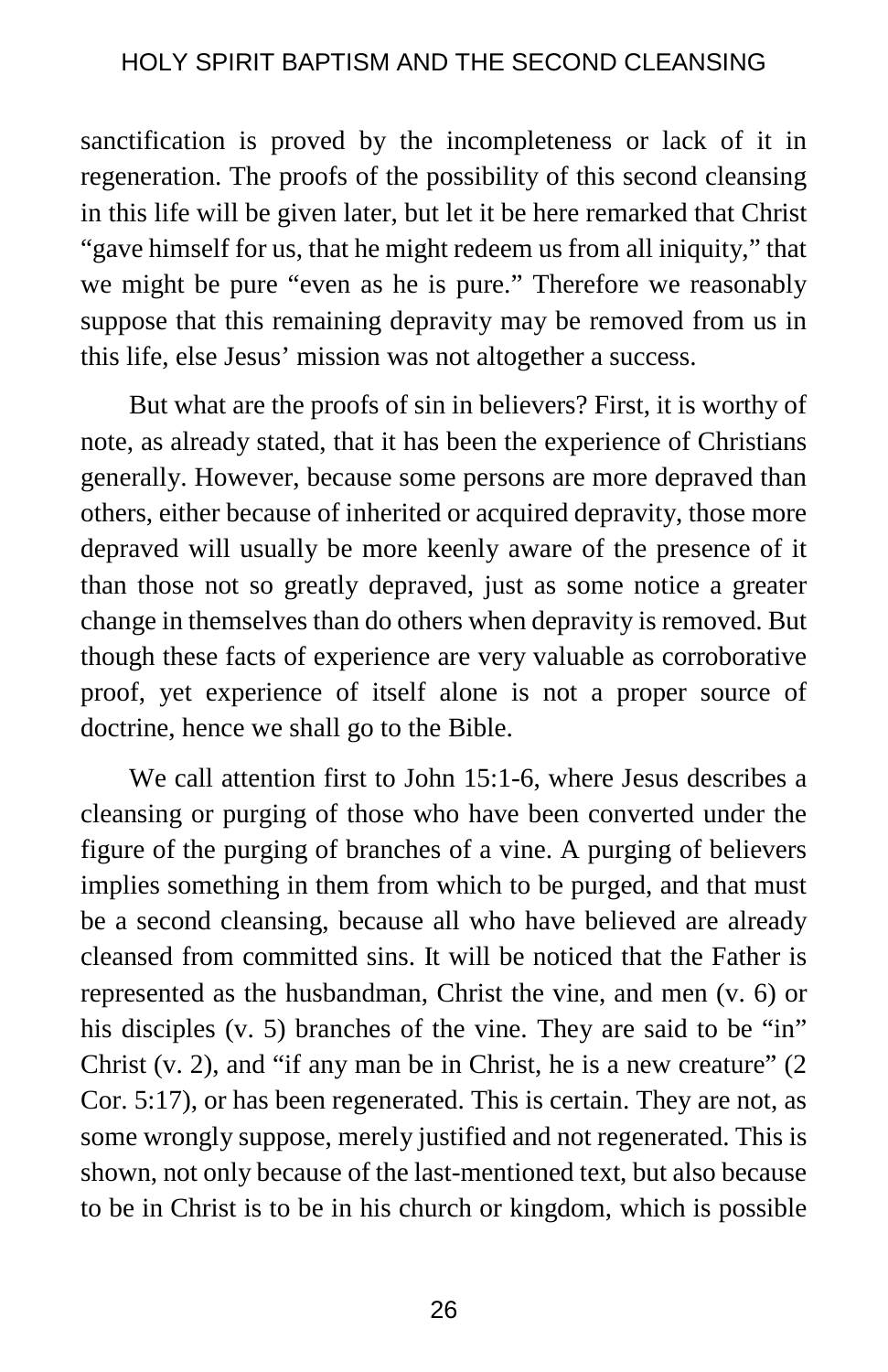only through the new birth, for "except a man be born again, he can not see the kingdom of God" (John 3:3). This person is also one who bears fruits, which is only possible to the regenerated according to Gal. 5:19-24. Sinners bear the fruits of the flesh. Those branches joined to Christ do not bear sinful fruit.

Purge as used in this text means to cleanse. The original word, *kathairo*, means, according to the very best Greek authorities, "to cleanse," and when used metaphorically, "to cleanse from sin." The idea that it is a cleansing of the outward life instead of the heart is wrong for the reason that the Scriptures constantly enjoin upon men this cleansing of the life; it is not done by God. It will be seen by the brief given in the following chapter that the cleansing done by God is that of the heart, but that men are exhorted to cleanse their conduct themselves (1 Pet. 1:14-16). Also it is a mistake to suppose this is an outward cleansing merely because it is represented by the purging of a vine. It is only an example of the inadequacy of natural figures perfectly to illustrate spiritual truths. If there had been an inner cleansing of a vine, Jesus would doubtless have used that instead of purge to represent this cleansing to be accomplished in believers that their fruitfulness might be increased.

That this inner cleansing is referred to is also evident from other parts of Jesus' discourse and prayer recorded in John 14-17, of which this vine figure is a part. It agrees with the prayer for their sanctification (17:17) that they might be kept from the evil of the world. It agrees also with the promise of the baptism of the Holy Ghost, the sanctifier.

Other texts which imply sin in the regenerated by teaching a cleansing of believers are John 17:17; 1 Thess. 5:23; Eph. 5:27. These will be discussed in the next chapter.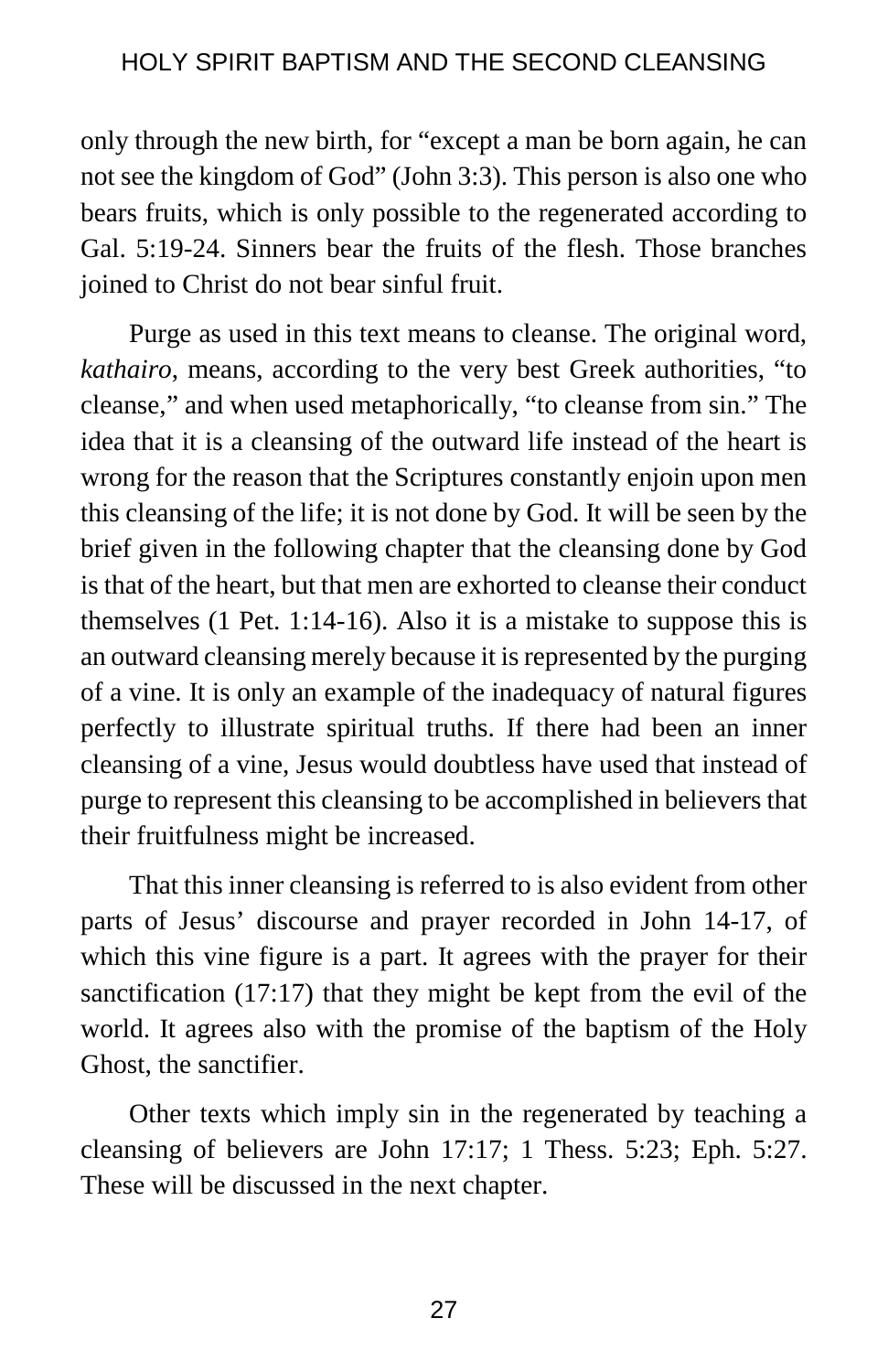#### **Nature of Justification, Regeneration, Sanctification**

A definition of this second cleansing from depravity naturally leads to the question of the distinction between regeneration and entire sanctification. What is justification? What is regeneration? and how does it differ from entire sanctification? That a distinction is to be made, not in time but in the nature, between the work of justification and that of regeneration is certain. These were distinguished in Old Testament type, being shown by the sprinkling of blood at the altar and washing with water at the laver. The two are different in their nature. Justification effects right relations with God; regeneration produces right character in us, enabling us to live right. "It [regeneration] differs from justification in this, that while the latter is an act of grace *for* or *toward us*, the former is a work done in us by which our nature is regenerated, the heart renewed and changed, enabling us to love God and his holy law."—Hoke on Holiness. In the words of some of the older theologians, *"Justification is salvation from the guilt of sin, regeneration is salvation from the reigning power of sin, and sanctification is salvation from the indwelling of sin."* This statement is clear and Scriptural.

Justification is not a real making just as if the sinner had not sinned, so that he deserves reward rather than punishment; but it is a remission of the penalty of sin. If one has sinned, it cannot be that he has not sinned nor that he does not deserve to be punished, but it can be that the penalty for that sin is withheld from the offender. It is a forgiveness or pardon of sins committed. It is an overcoming of one of the two forms of sin and the overcoming man first needs.

But at the very moment a person is justified he needs to be given power over the reigning power of depravity so that he can refrain from at once falling again into sin and thus again incurring guilt.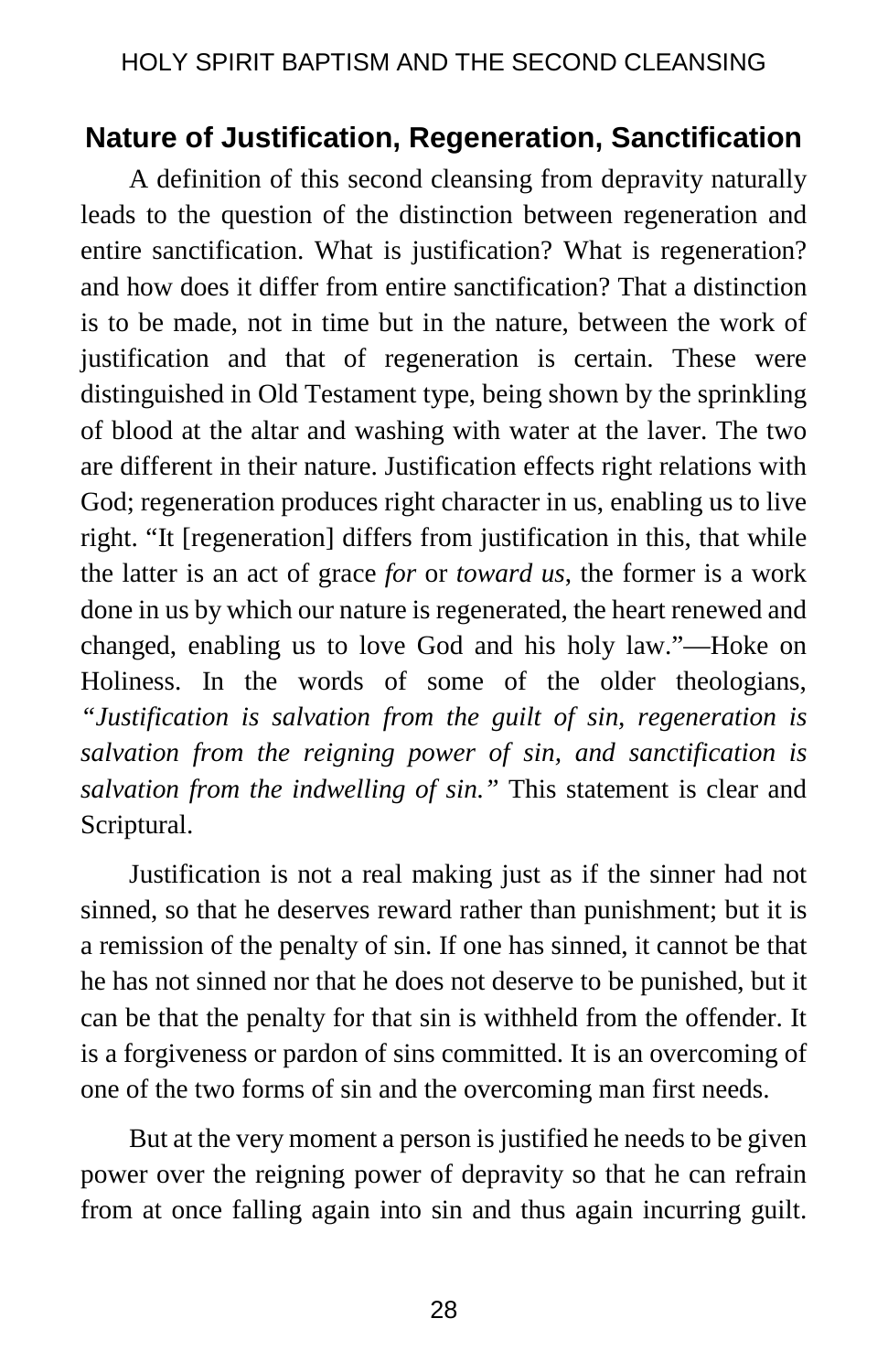This overcoming of the power of depravity must be either by a complete restoration of the deranged moral nature or by a suppression of its reigning power by the incoming of the greater power of the Spirit of God. But inasmuch as human nature as now constituted is depraved, and the person who comes to God for justification was depraved in infancy, before he ever committed a sin, it is reasonable to expect that when he comes to God repenting of his sins he should be forgiven and restored to that same state in which he was before he sinned. But it is also reasonable to expect that God will give him power over depravity, by his indwelling Spirit, to refrain from sinning again. This suppression of depravity is in the Bible called regeneration, or a new birth, receiving a new heart, or becoming a new creature, because of the practical effects resulting in a new manner of life. This reasoning is given to show the possibility of distinguishing between regeneration and sanctification rather than as proof of sanctification as being subsequent to regeneration—of this subsequence the Scriptures furnish the proof.

A practical though probably not a critical distinction between regeneration and entire sanctification may be stated as follows: Regeneration is a suppression of depravity by the power of the Spirit of God coming into one's life, but entire sanctification is the eradication or removal of that depravity from the nature. This idea of regeneration is well expressed by Paul in these words, "For the law [power, see Rom. 7:23] of the Spirit of life in Christ Jesus hath made me free from the law [power] of sin and death" (Rom. 8:2). Because of its effects in the life, being regenerated may be properly described as it is in the Bible, as becoming "a new creature," or receiving "a new heart." That regeneration should be what is here stated as reasonable. It would be useless for God to forgive a sinner if he did not thus bring depravity into subjection to the Spirit of God.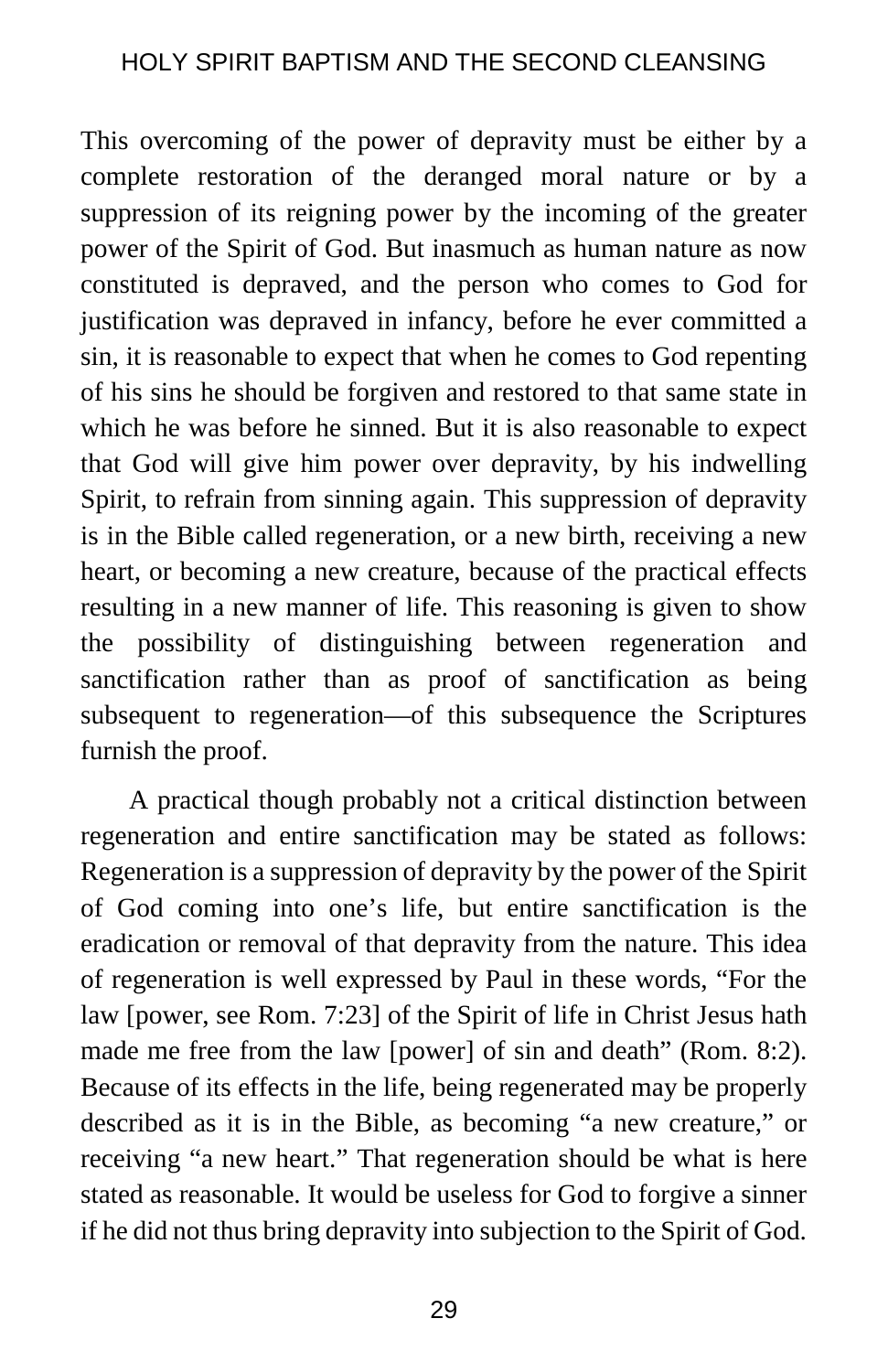We have already shown that, though depravity is suppressed, yet it exists in the regenerated. Therefore a subsequent cleansing from this depravity is real, Scriptural, reasonable, and according to normal Christian experience.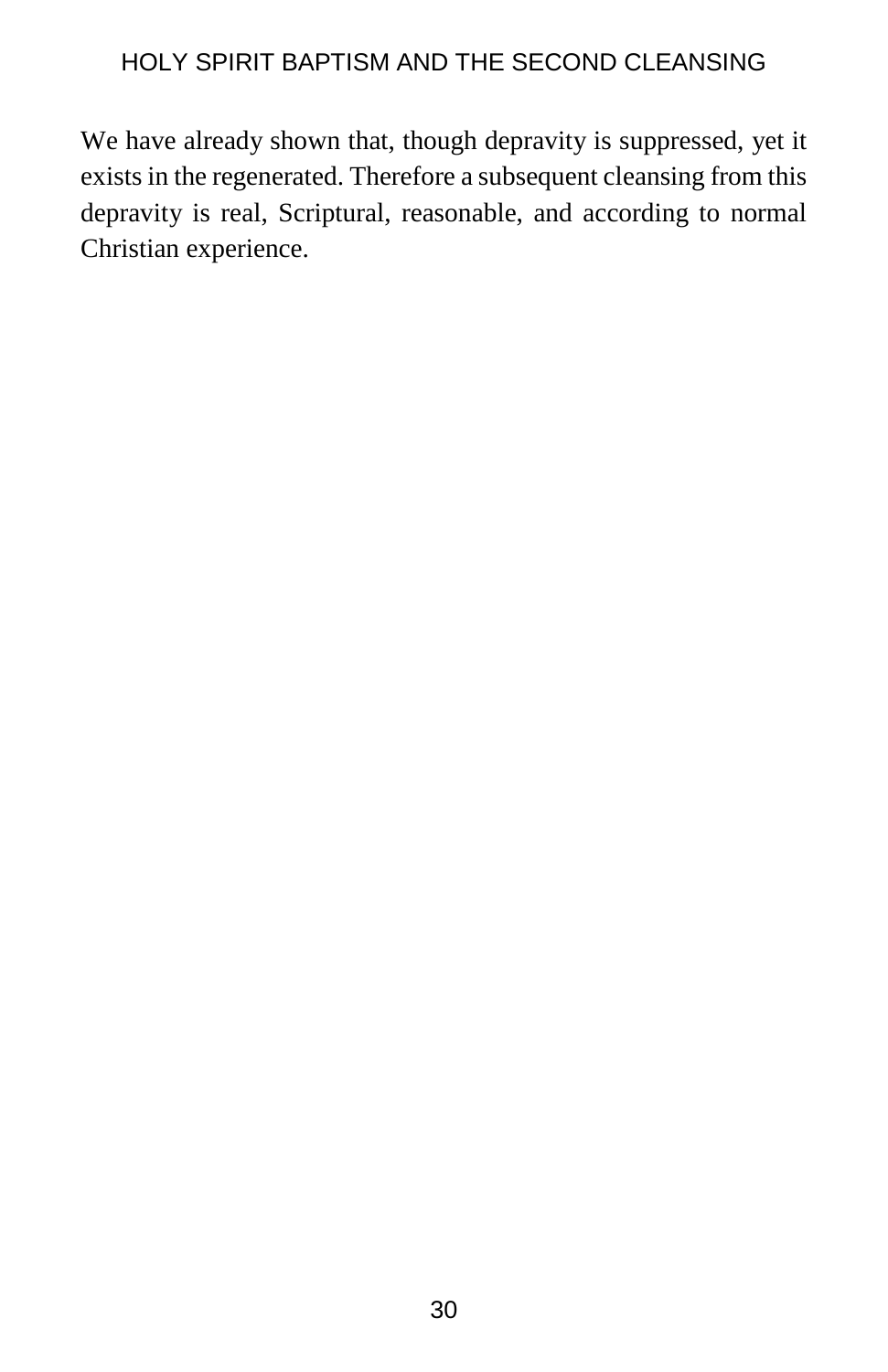# **Chapter V**

# **Meaning of Sanctification In Its Various Uses**

Probably one of the most fruitful sources of controversy concerning the Scriptural doctrine of entire sanctification is the great amount of confusion and variety of opinion as to the meaning of the term "sanctification" as used in the Bible. We are prone to suppose that, because in one text or use it has to do with a particular phase of Christian life or experience, therefore it has that same meaning in every other use of it in the Bible. The mistake is often made of giving a technical meaning to this term and of trying to limit its usage to this one meaning. To illustrate: One man finds the term used of the cleansing from committed sins, therefore he decides that must be the Scriptural meaning of the word exclusive of all other meanings. Another man finds it used of the work of regeneration, or the new birth, so he decides it means that wherever it is found. Another finds it used of the cleansing of believers after conversion, and he tries to teach a second cleansing from every text in which the term is used. Still another person finds the term used in the sense of consecration, or a setting apart, so he contends it means that and nothing more.

The many one-sided views of sanctification as often held forcibly remind us of the story of the six blind men who went to see the elephant. The one who took hold of his leg thought the elephant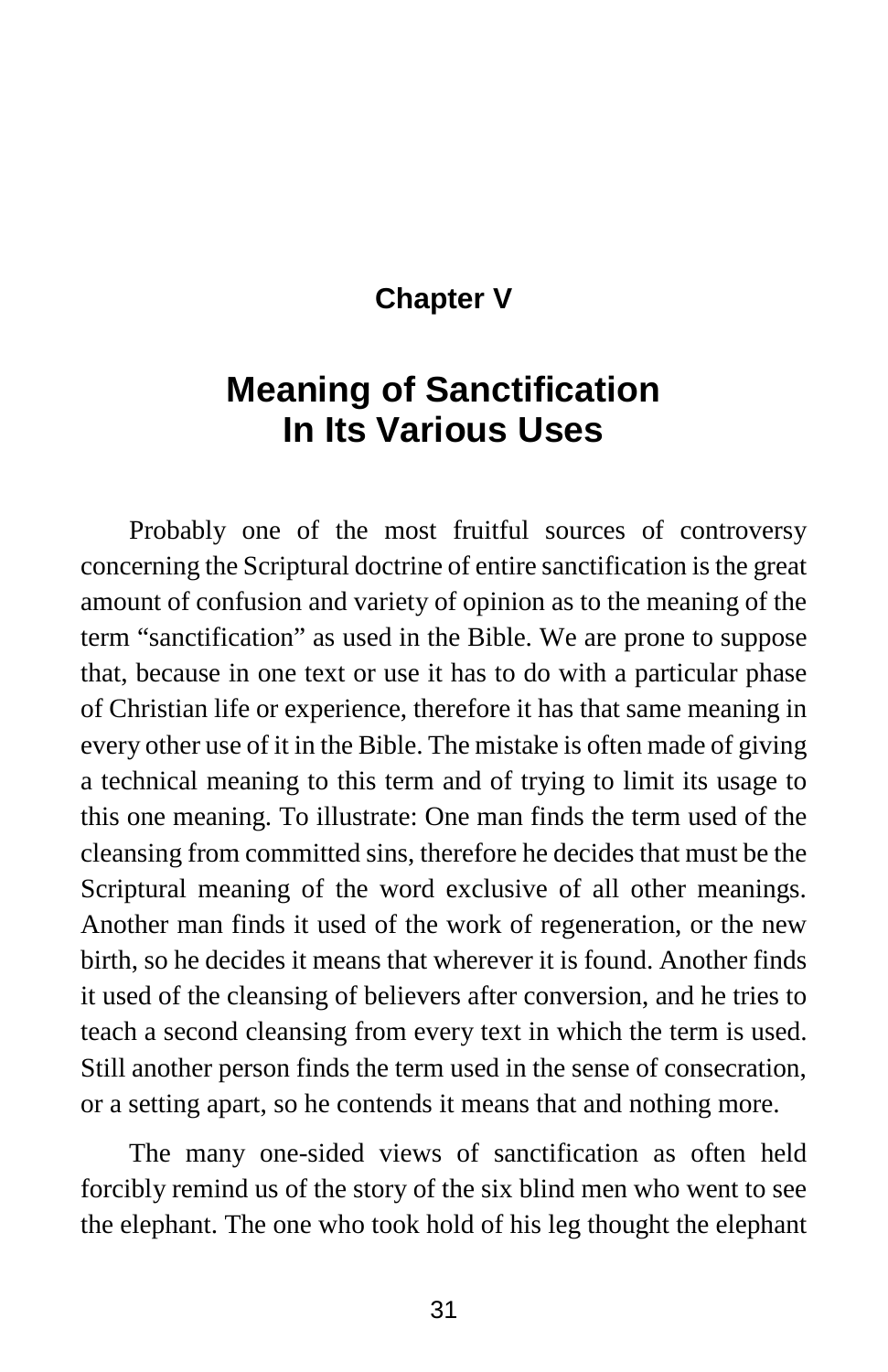was like a tree. Another who grasped his tail thought him like a rope. A third seized his ear, and decided he was like a fan; while the one who placed a hand upon his broad side said he was like a wall. And, as the story goes, when each had examined the beast and found him different from what the others had, they all disputed loud and long as to which held the right theory of the elephant. This is a homely illustration, but it is exactly parallel to the cause for much of the dispute concerning the nature of sanctification. Men see one phase of its meaning and suppose that is all there is to it. They are all partly in the right, yet they are all in the wrong as much as were the six blind men, and their conception of the meaning of the term "sanctification" is as inadequate as were the views of the blind men concerning the elephant.

### **The Meaning of the Term**

To understand clearly the Scriptural meaning of the term "sanctify," it is necessary to go back of the English word to the Greek term. The best Greek authorities hold that the Greek *hagios* and its derivatives are properly translated by the following English words in their various forms—sanctify, holy, pure, chaste, and clear. In the Bible they are translated by these various words. They also include the idea of consecrating to a holy purpose or of ascribing holiness to a person or thing. However, the more common use of the Greek *hagios* is to cleanse. Likewise the primary meaning of sanctify is to cleanse. Therefore it is evident that wherever there is a cleansing, there must in that sense be a sanctification, whether that cleansing be of the heart or of the life, spiritual or physical, of committed sins or of inherited depravity, actual or ceremonial. If it were always borne in mind that sanctification may have this variety of meaning as does cleansing or almost any other term, much misunderstanding could be avoided. The sense of the term or the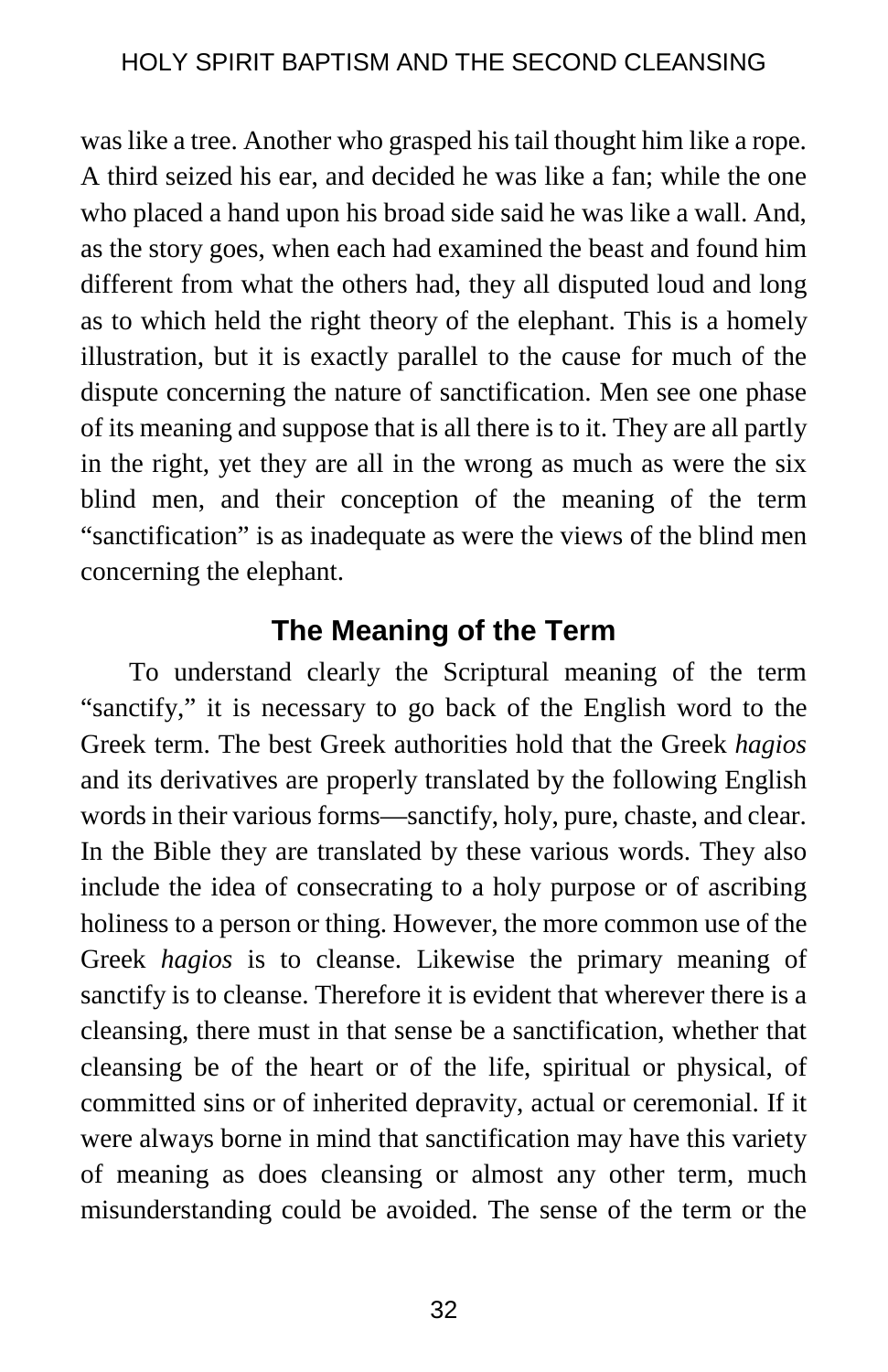sanctification referred to in a particular text of the Bible must be determined by the context, etc., as we determine the particular usage of any other term. We question whether the term sanctification has any technical use in the Bible as it seems to have in the minds of many people.

# **Eight Different Possible Uses of Sanctification**

The term "sanctification" is capable of being used in at least eight different senses in respect to experience or practice and is used in most of these senses in the Scriptures. In some of these uses an equivalent term is employed. The following is a list of these uses, the first four of which it will be seen refer to a cleansing of the heart and are always used when the work is said to be done by God. The second four are other uses of sanctification and are applied to work performed by man.

- I. Sanctification wrought by God.
	- 1. Sanctification of the heart generally without distinguishing as to the particular works of justification, etc., Acts 20:32; 26:18; 1 Cor. 1:2; 6:11; Heb. 2:11; 13:12; Jude 1; Rom. 15:16.
	- 2. Justification as a sanctification or cleansing from committed sins, Rev. 1:5; 1 John 1:7, 9; Heb. 9:14; 1:3.
	- 3. Regeneration, or the removal of or cleansing from the stony heart and the giving of a new heart, Ezek. 36:25-27.
	- 4. Entire sanctification, John 17:17; 1 Thess. 5:23; Eph.  $5.26$
- II. Sanctification not wrought by God.
	- 1. Sanctification of the outward life, 1 Pet. 1:14-16; 2 Tim. 2:19-21; 1 Thess. 4:7.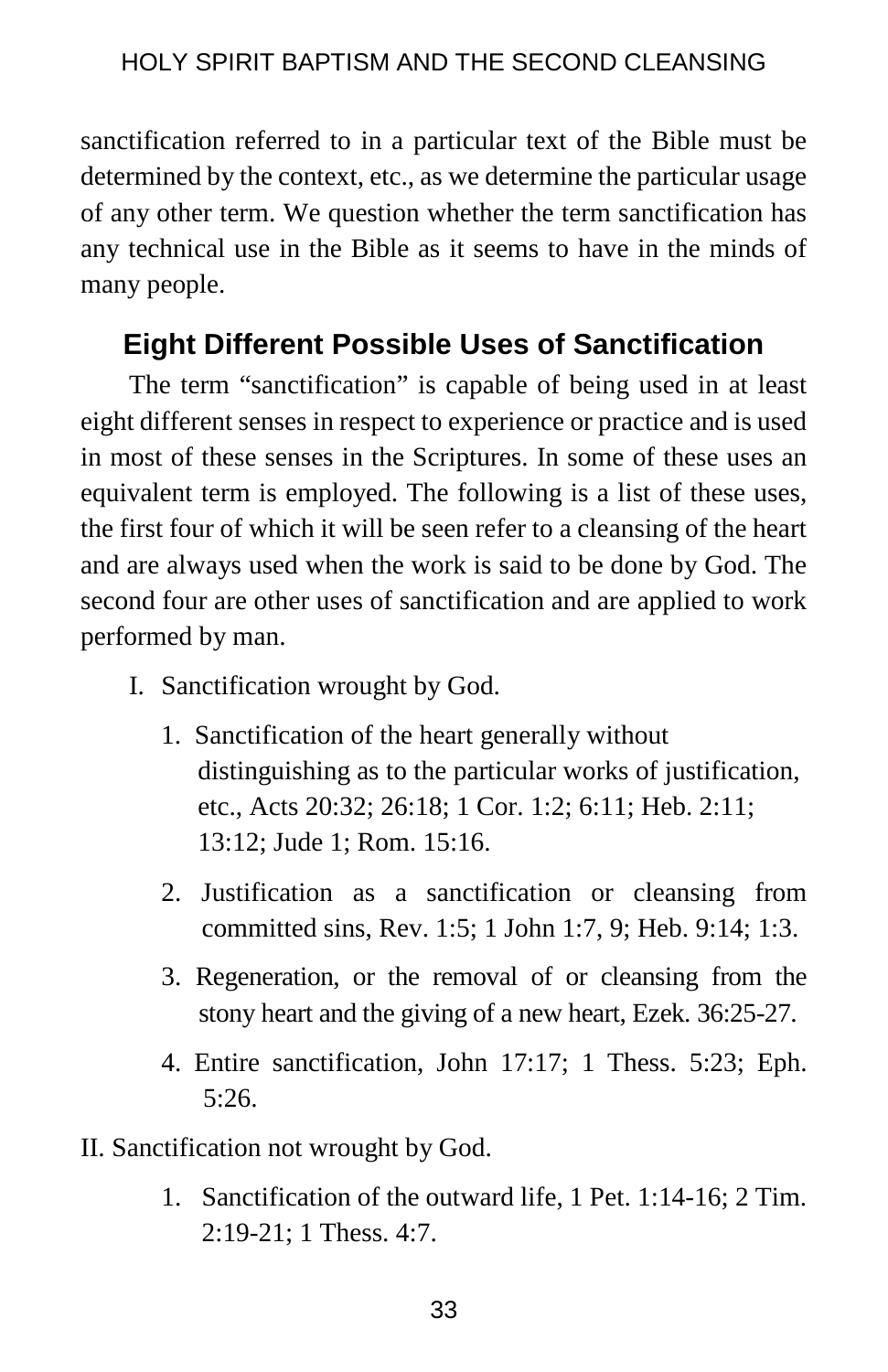- 2. Reverence, sanctification by ascribing holiness to, 1 Pet. 3:15; Num. 20:12.
- 3. Consecration, or sanctification by setting apart, John 17:19; 10:36; Deut. 5:12.
- 4. Ceremonial and physical sanctification, 1 Cor. 7:14; 1 Tim. 4:5; Exod. 19:23.

The foregoing, if not the only uses, are at least the principal proper uses of sanctification. Careful study of the texts here given will be profitable.

# **Entire Sanctification Defined**

While we allow these various senses of the term "sanctification," it is not our purpose in this book to discuss all of them, but only that often described as "entire sanctification." We define it briefly at this point as a definite cleansing, subsequent to conversion, from the depravity of the nature, which condition remains in the regenerated until the time of this entire sanctification, a work contemporary with the Holy Ghost baptism. As a matter of convenience we shall here commonly designate this second cleansing "sanctification"; but it should be remembered that "sanctification," ordinarily has no technical meaning.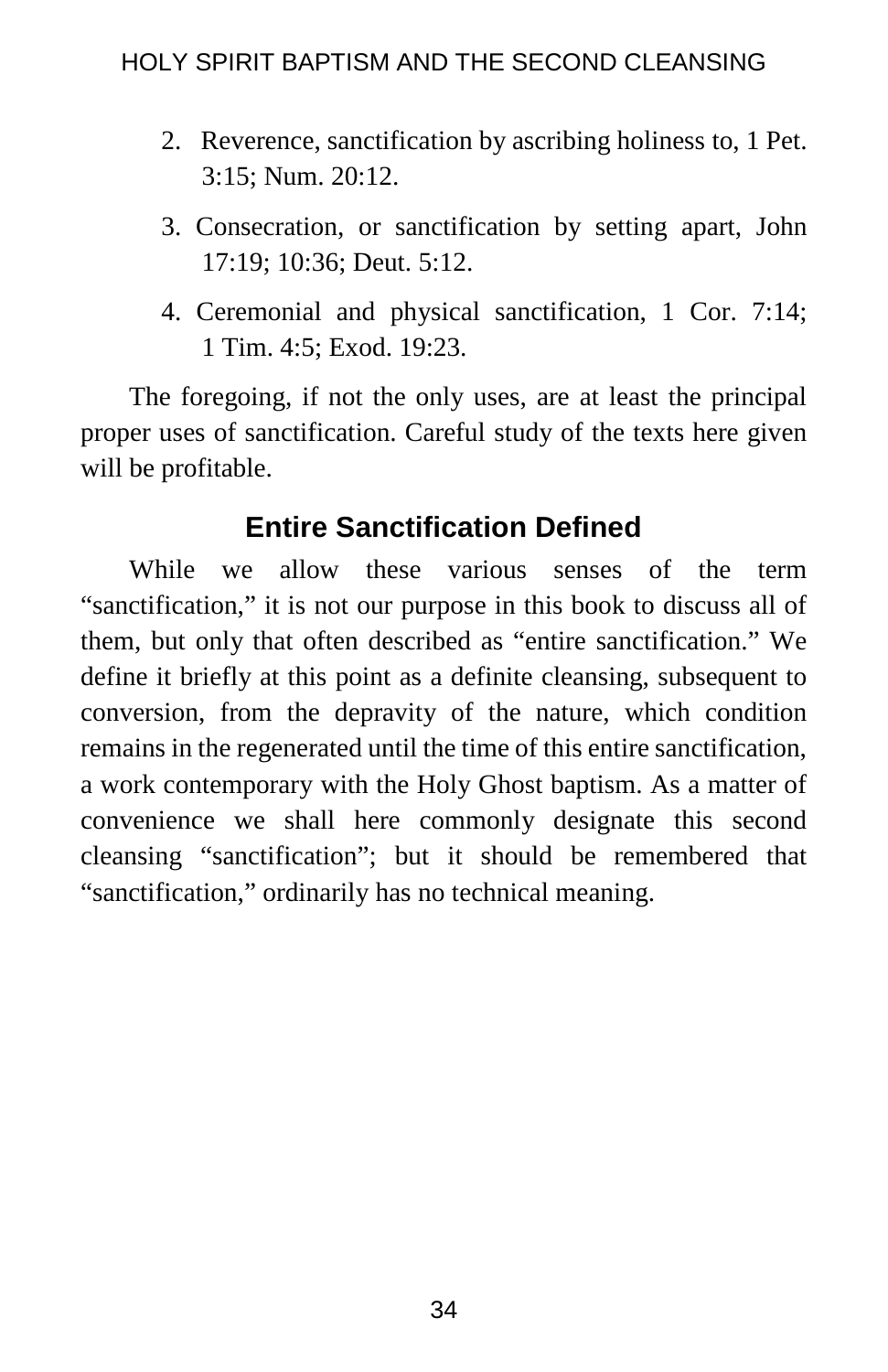## **Chapter VI**

# **Bible Proofs of a Second Cleansing**

Opposed to the doctrine of a second cleansing are a number of theories of which the leading ones may be stated as follows: (1) The common Pelagian theory held by modern Unitarianism and the Socinian theology generally that man is not depraved and consequently is not cleansed except from committed sins. (2) The theory supported by several of the older church creeds that depravity remains in the believer and will remain until death. (3) The Zinzendorf view that depravity is entirely removed in regeneration, and, as some adherents of the theory suppose, that the baptism of the Holy Ghost is received at the same time. (4) That sanctification is contemporary with conversion, and the baptism of the Spirit is subsequent. (5) That we are first converted, subsequently sanctified, and still later baptized by the Spirit (this is a theory held by some branches of the "tongues" movement; some of them even teach a fourth work). These are all sufficiently refuted in the following proofs of a second cleansing.

## **The Nature of the Proofs**

No formal or scientific statement of this doctrine is to be found in the Bible. Those critics of the doctrine who require such statement seem to forget that the Bible is not a work on systematic theology,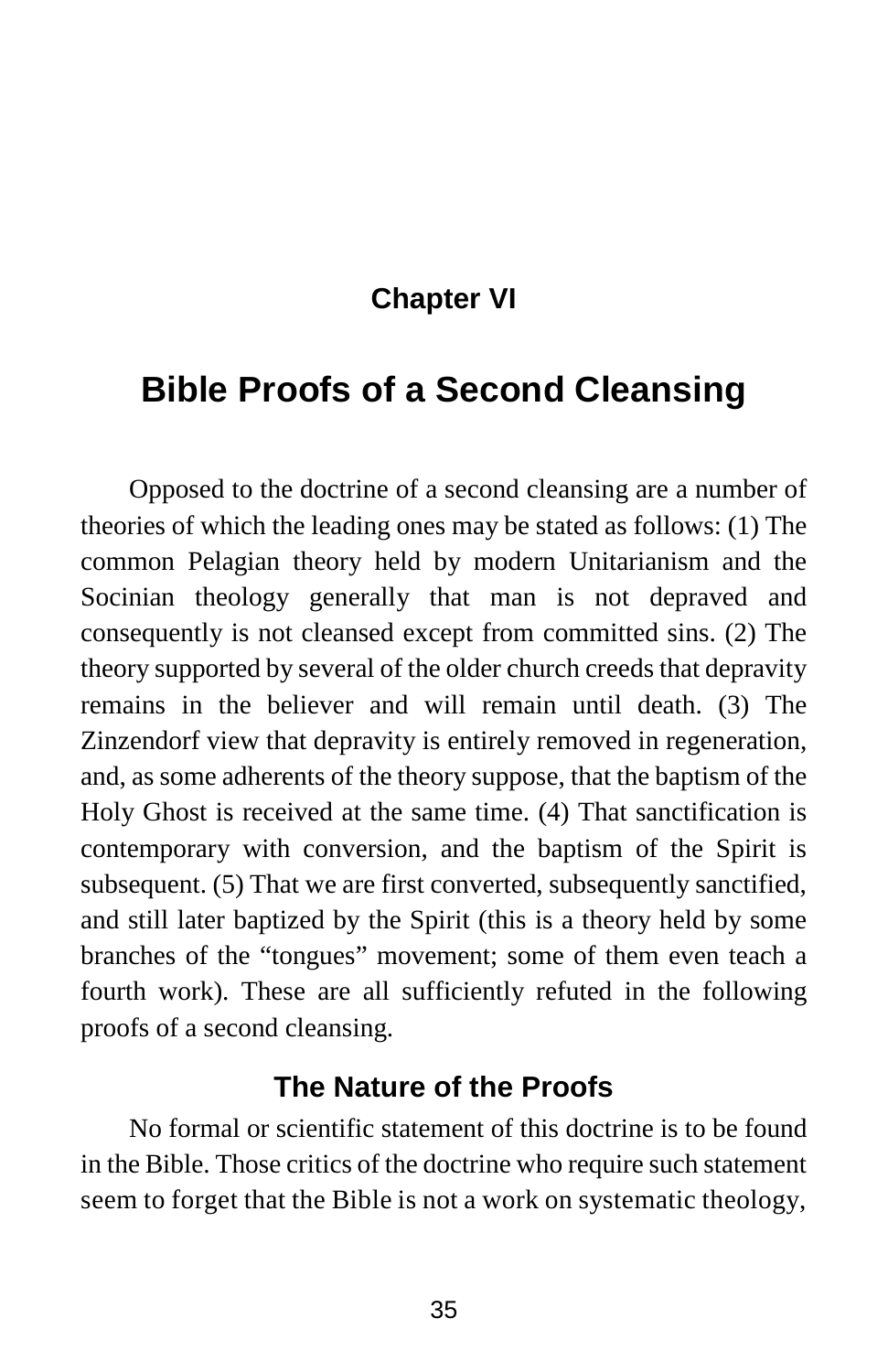and that no doctrine is so stated. The Bible reveals truth, not scientifically, but historically, and it might almost be said incidentally. To the objection that a formal statement of a second cleansing finds no place in church history from the early centuries until two hundred years ago, it may be answered that other vital spiritual truths were obscured during the apostasy only to be restored in recent years. An illustration of this is the doctrine of the charismatic organization and government of the church. It is also a mistake to oppose this doctrine on the ground that it is not required by reason that there be a double cleansing. Other vital truths of Christianity are not supported by rational proofs, examples of which are the doctrine of the Trinity, the resurrection of the body, and the general judgment. We accept these because they are taught by revelation. That tendency to reject all that may not be known by reason is the false position held by the destructive Bible critics in relation to the supernatural in the Bible. If the Bible is shown to be God's Word, then it is reasonable to accept what it teaches even though it is beyond human comprehension. It should be remembered, however, that since sanctification and the other doctrines mentioned are revealed, they are found to be according to reason though they cannot be known by reason alone. Reason even supports them in connection with the Bible.

Unfortunately for the doctrine of sanctification, some, in trying to support it with a multitude of texts, have used a number that have no application to the subject. This has resulted in some of those persons who found that these texts do not apply, falling into the error of rejecting the doctrine along with the erroneous proofs of it in spite of sound proofs. The best proof of this or any other doctrinal truth is not a large multitude of proofs, nor yet one seemingly clear proof, but a variety of kinds of proof. These we have in support of the doctrine of a second cleansing. At least six main classes of proofs of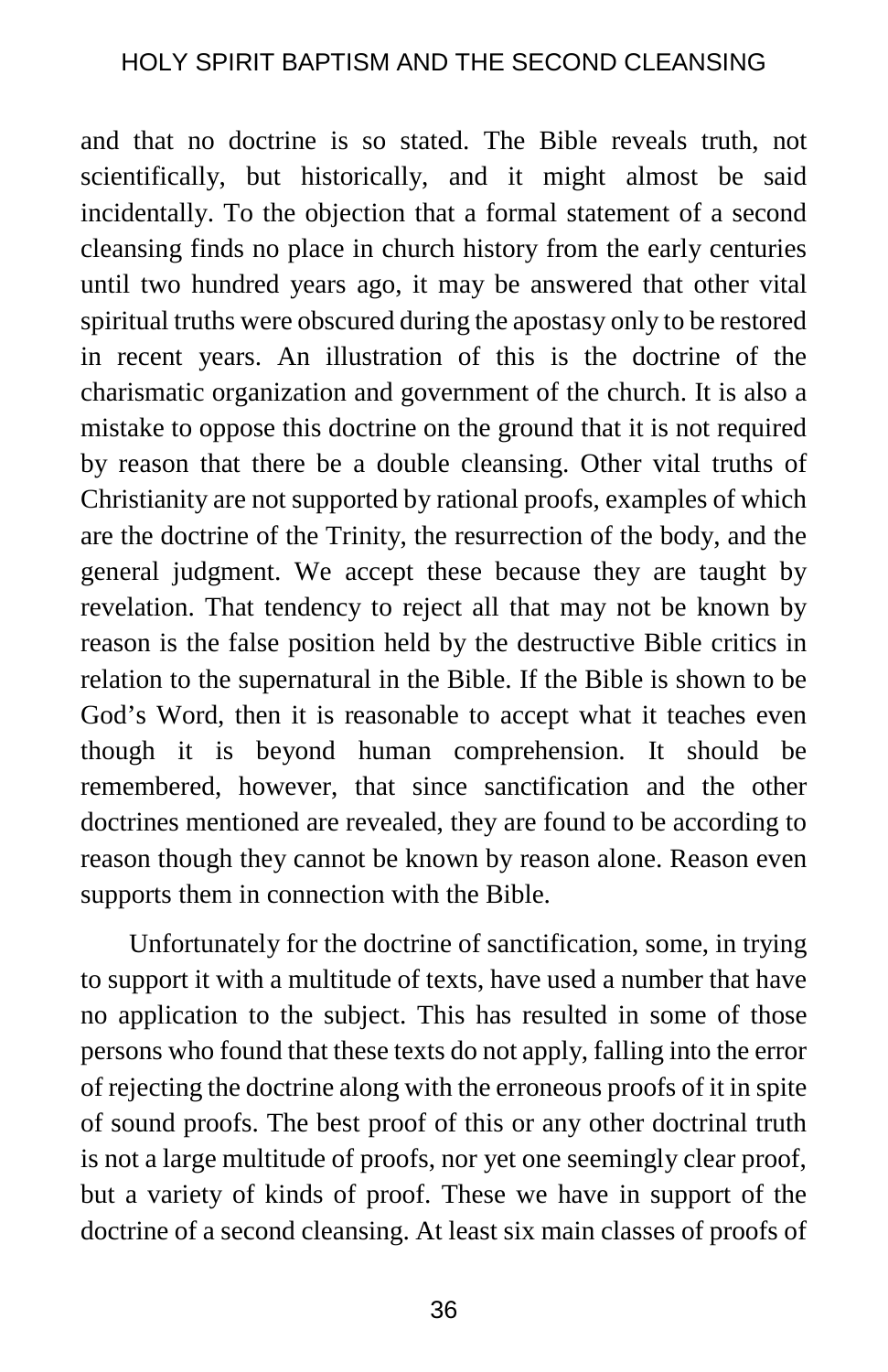this doctrine may be given, four of which are complete in themselves, and the remaining two though incomplete yet used with the others are strong.

## **Two Incomplete Classes of Proofs**

These two classes of proofs have already been considered somewhat in a preceding chapter. They are, first, the proofs of two forms of sin as a ground for two works of grace, and, second, remaining sin in the regenerated as a ground for a second cleansing. Though they are not complete proofs in themselves and need to be used with other proofs, yet they are valid as far as they go, and to many minds who from familiarity with the Scriptures are enabled readily to supply the missing links they are convincing.

The Scriptures clearly recognize sin in two forms, committed sin and inherited sin. Formal proof of these is scarcely necessary here. It is assumed that every believer in the Scriptures recognizes the actuality of committed sin. Inherited sin, or native depravity, is also quite generally recognized as Scriptural. Definite proofs of native depravity have already been given. Though it does not necessarily follow that these two forms of sin must be overcome in us at two different times, yet their existence does positively prove the *possibility* of two works of grace.

Remaining depravity in believers, which has already been sufficiently shown, is, to the minds of those who believe in the completeness of Christ's salvation, proof of a second cleansing. And when the Bible proof is given of a complete purifying of the heart in this life, it is conclusive; but without this proof it might be assumed, as is often done, that one may not be freed from depravity until death.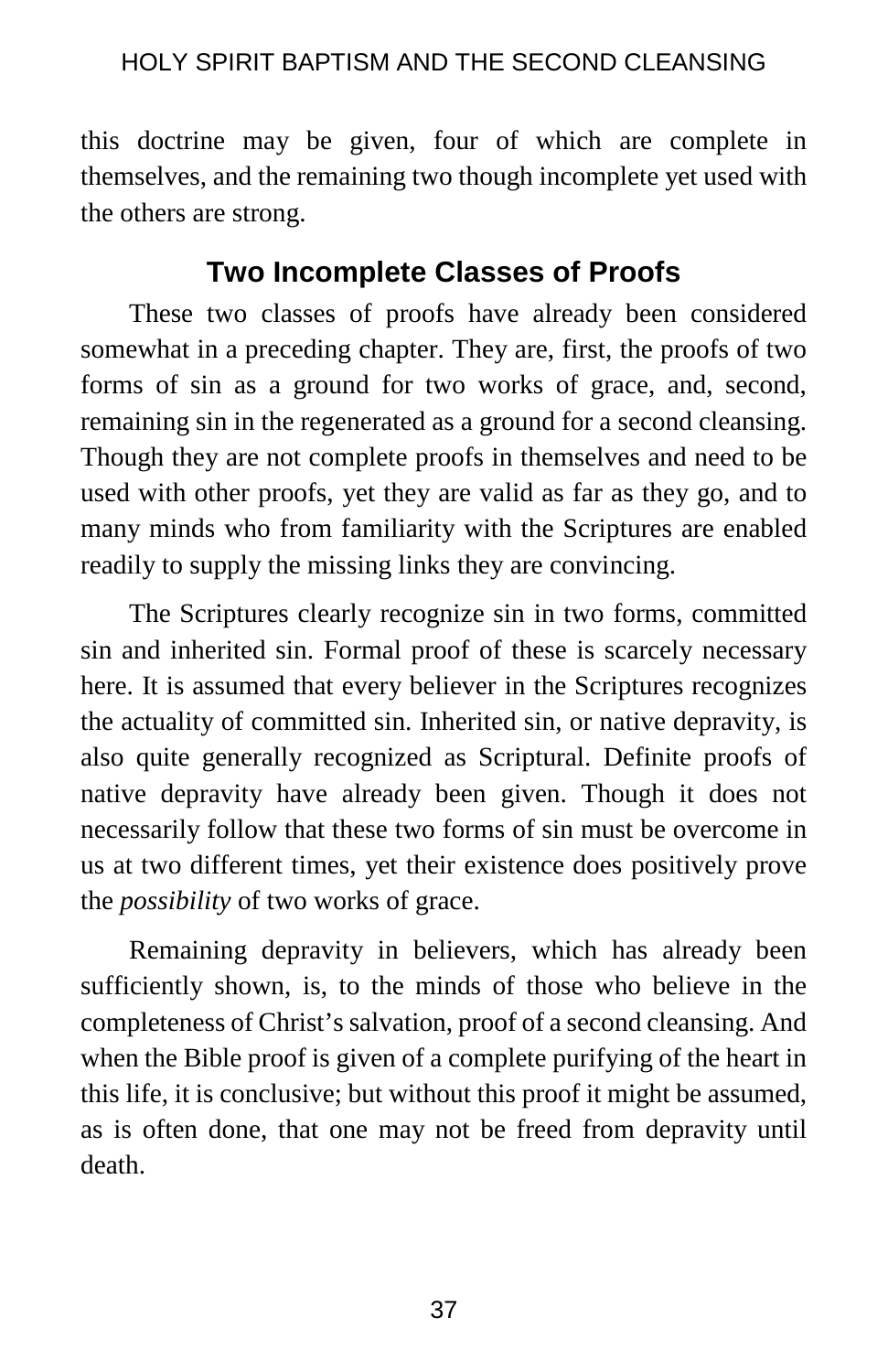# **More Direct Scripture Proofs of a Second Cleansing**

This is a third main class of proofs of a second cleansing. Under this, as under the other classes, various individual proof texts might be given, but for lack of space and to give more definiteness to the argument we shall consider but three, which will serve as examples of other such proofs.

*Sanctification for Disciples.*—In Jesus' notable prayer for his disciples offered at the close of the last supper, on the eve of his betrayal and crucifixion, he prayed, "Sanctify them through thy truth: thy word is truth" (John 17:17). That this sanctification is important to his disciples is evident from the fact that he prayed for it on this solemn occasion, when the gloom of Gethsemane and the horrors of Calvary were so near. This was a cleansing of the heart and not of the life, it is certain, from the fact that it was to be done by the Father and not by themselves. As we have shown in a previous chapter, men are always said to cleanse their own lives; but God's sanctification of men described in the New Testament is always a cleansing of the heart, and not of the life. Also it should be noted that this sanctification was in order that they might be 'kept from the evil' (v. 15). It was a cause, and the holy living was the effect. Some have argued that this is a cleansing of the life because it was to be done by the "word"; but they seem to forget that we are said to be regenerated also by the "word" (1 Pet. 1:23). Just as it is said, "Being born again, . . . by the word of God," so it is also said, "Sanctify them through thy truth."

These disciples for whose cleansing Jesus prayed were already justified, as is evident from several expressions in the same chapter as well as from other texts. They belonged to God and were obedient to his word (John 17:6), were not of the world (vs. 9, 14, 16), were kept from sin (vs. 11, 12, 15), had been sent to preach (Matt. 10:7),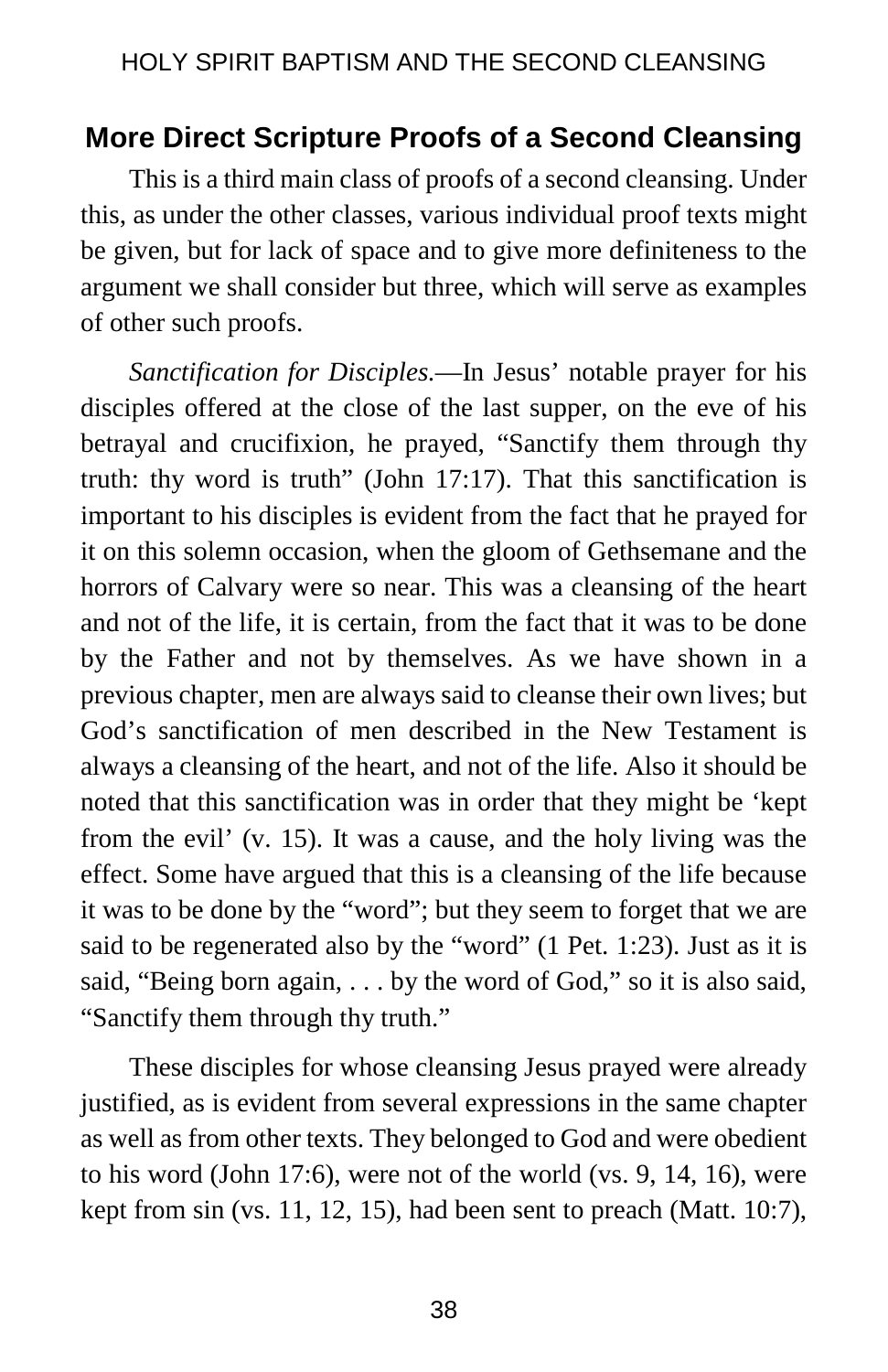and their names were written in heaven (Luke 10:20). It has been objected that they were justified, but had not been regenerated and that this was the sanctification for which Jesus prayed. But that they were regenerated, or converted, can also be shown.

It is that which makes one "not of the world" or it is a being "crucified to the world." It is that which, from its very nature, keeps from sin (Ezek. 36:25, 27), and these men were "kept," and were obedient to or kept God's word (John 17:6). Can anyone believe that these men, sent to preach the kingdom of God, were themselves strangers to it through lack of regeneration, without which one "cannot see the kingdom of God" (John 3:3)? These men had believed on Christ (Matt. 16:16), which is the necessary condition for regeneration, as is shown in these words, "He came unto his own, and his own received him not. But as many as received him, to them gave he power to become the sons of God, even to them that believe on his name: which were born . . . of God" (John 1:11-13). This is conclusive. But let us notice another proof that they were regenerated at this time.

Regeneration makes one a member of the church. The kingdom and the church are practically identical, so regeneration is essential to entrance into the kingdom of God (John 3:3). "The law and the prophets were until John: since that time the kingdom of God is preached, and every man presseth into it" (Luke 16:16), therefore men were regenerated from the time John began to preach, or from the time the law dispensation ended and the gospel dispensation began. The disciples had believed (Matt. 16:16), and were in Christ (John 15:2-4), therefore were born again, for "if any man be in Christ, he is a new creature" (2 Cor. 5:17). Christ's kingdom or church existed before Pentecost, but not until after the Holy Ghost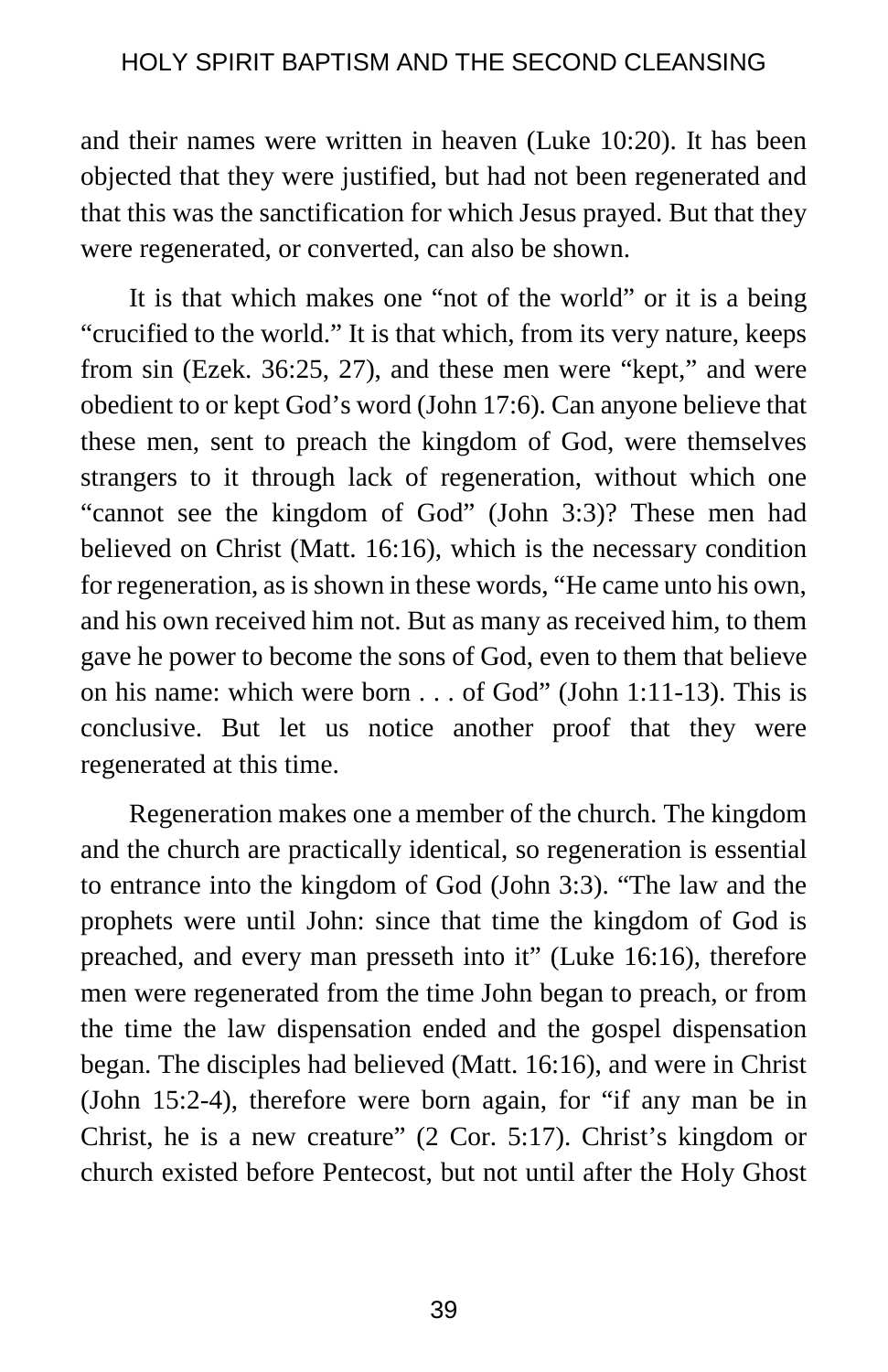came was it fully organized. Jesus' prayer for the sanctification of his disciples is undeniable proof of a cleansing of the regenerated.

*Sanctification for the Church.*—"Christ also loved the church, and gave himself for it; that he might sanctify and cleanse it [the church] with the washing of water by the word" (Eph. 5:25, 26). Here is described a sanctification, not of sinners, but of the church or those already saved. That this sanctification is a cleansing is evident from the argument already given in this chapter, that in the New Testament the sanctification done for man by God is always a cleansing of the heart. It is not consecration. Also it may be stated here that cleansing is always the end sought in the use of sanctification or consecration of men or things in the Old Testament.

That this sanctification is of the church and not for the purpose of constituting her the church is not only clear from the reading of the common version, but is even more definitely stated in the Revised Version, which is also borne out by the original where the Greek participle is used in the aorist tense. And this cleansing of the *church* here described by Paul is in perfect harmony with Jesus' prayer for the sanctification of those who have already become his *disciples*.

*An Entire Sanctification.*—"The very God of peace sanctify you wholly [entirely]; and I pray God your whole spirit and soul and body be preserved blameless unto the coming of our Lord Jesus Christ" (1 Thess. 5:23). This text teaches a sanctification to be done by God, therefore a sanctification of the heart, not of the life. The keeping them blameless in the latter part of the verse is the keeping from evil in John 17. It is an *entire* sanctification, which may reasonably be taken to imply that there is a sanctification that is not entire. Also it is to be done for those who were a church "in God the Father and in the Lord Jesus Christ" (1 Thess. 1:1), those who were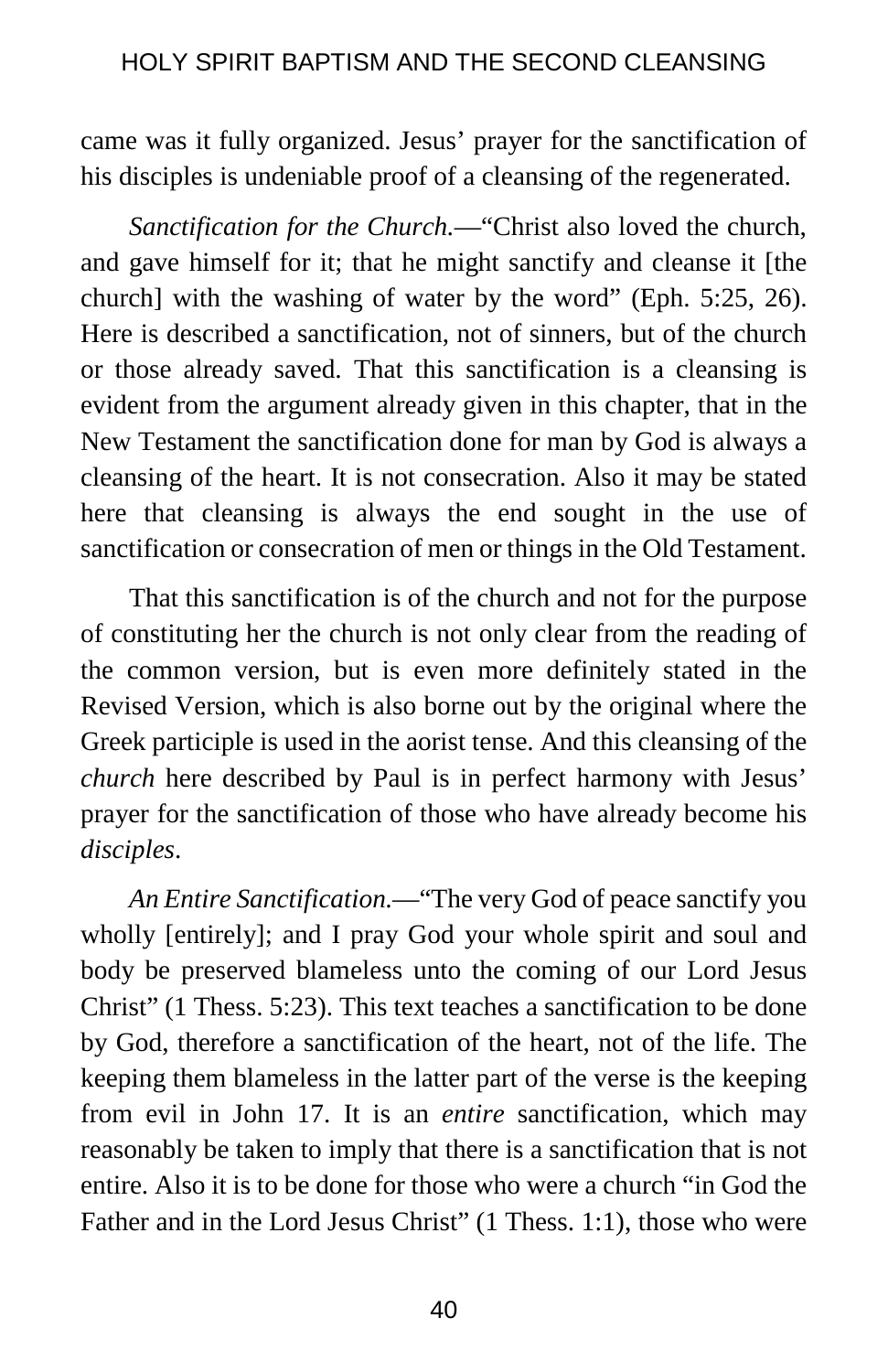"brethren" (v. 4), a very spiritual church, who a short time before this letter was written were converted through Paul's labors, and from whom he was driven by persecution and to whom he now wrote praying for their entire sanctification. Read the account of their conversion in Acts 17.

# **Sanctification Contemporary With Holy Ghost Baptism**

We now come to a fourth main class of proofs of a second cleansing. Our purpose is to show that a second cleansing is accomplished at the time of Holy Ghost baptism and then to show that this baptism is subsequent to conversion. It is said of Cornelius before Peter came to him that he was devout, feared God, gave much alms, prayed always (Acts 10: 2), that his prayers were heard (v. 4), and that he was a just man (v. 22). There can be little doubt about his being a truly saved man. Some would object that he was justified, but not regenerated. To this it may be answered that the work of justification and regeneration are contemporary, and the baptism of the Spirit is subsequent. There is no proof that Cornelius' experience was abnormal, and from the fruits of his life that are mentioned we have reason to believe he was born again. Not many who are regenerated have a better record than that given of Cornelius. Also many of the critics of a second cleansing, especially Pentecostal people and some others, find themselves in a corner in taking this position that Cornelius was simply justified, because a vital point in their doctrine requires that the Holy Spirit baptism be subsequent to regeneration, and to allow that Cornelius was not regenerated before requires them to allow that he received the baptism at the time of conversion, which they do not care to admit and which would be contrary to Scripture, as already shown.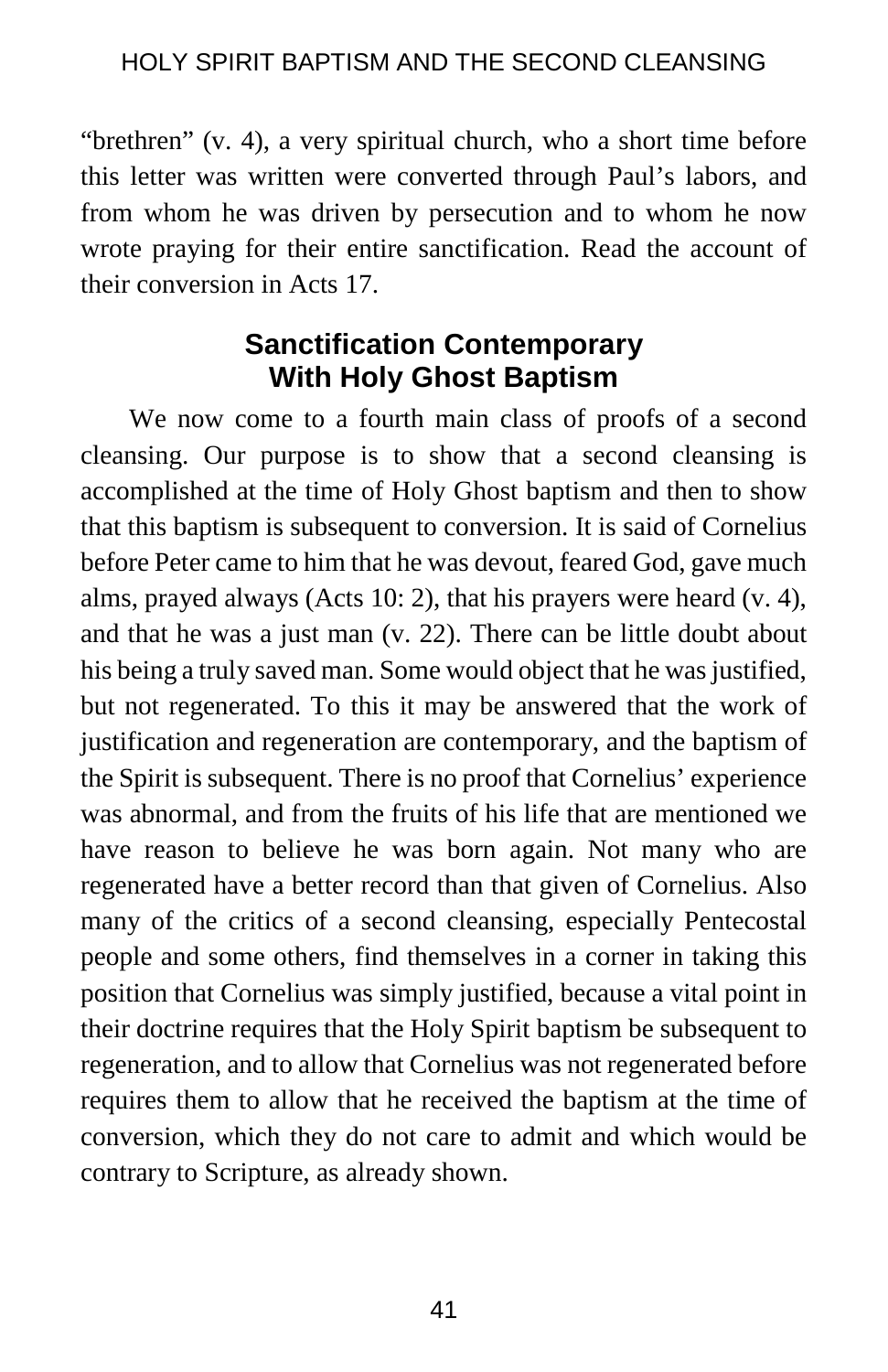After Cornelius had received the Holy Spirit baptism through Peter's ministry and Peter had returned to Jerusalem, the apostle was called in question for going to these Gentiles. In his defense he said, "God, which knoweth the hearts, bare them witness, giving them the Holy Ghost, even as he did unto us; and put no difference between us and them, *purifying their hearts* by faith" (Acts 15:8, 9). That Peter is talking about what occurred when he was there is evident. He states that God gave them the Spirit and purified their hearts. This must be sanctification as a second cleansing. He said it was "even as he did unto us," the apostles on Pentecost. Therefore they received a heart-cleansing at Pentecost which agrees with Jesus' prayer for their sanctification in John 17:17.

We have already shown conclusively that sin exists in two forms; that one form is overcome in the first work of grace, while depravity still remains in the hearts of the regenerated. Native depravity cannot be regarded as something minor or unimportant; for both Scripture and human experience testify that sin in the heart is the main cause of sin in the life, hence salvation cannot be said to be complete until sin in both forms is overcome.

It is evident that sin in the life is not overcome by some indefinite process or by a gradual evolution in human character; for according to the teaching of Jesus it is accomplished only by a sudden revolution in the moral nature, a revolution produced by the Spirit of God in the new birth. And if sin in the life can be overcome only by a definite act of God's grace, it is not to be expected that that sin which is basic in depraved human nature will gradually fade away and disappear. If it is to be overcome at all it will have to be done by the power of God, and there will also have to be *a definite time when it is done*. In this case also the remedy will have to be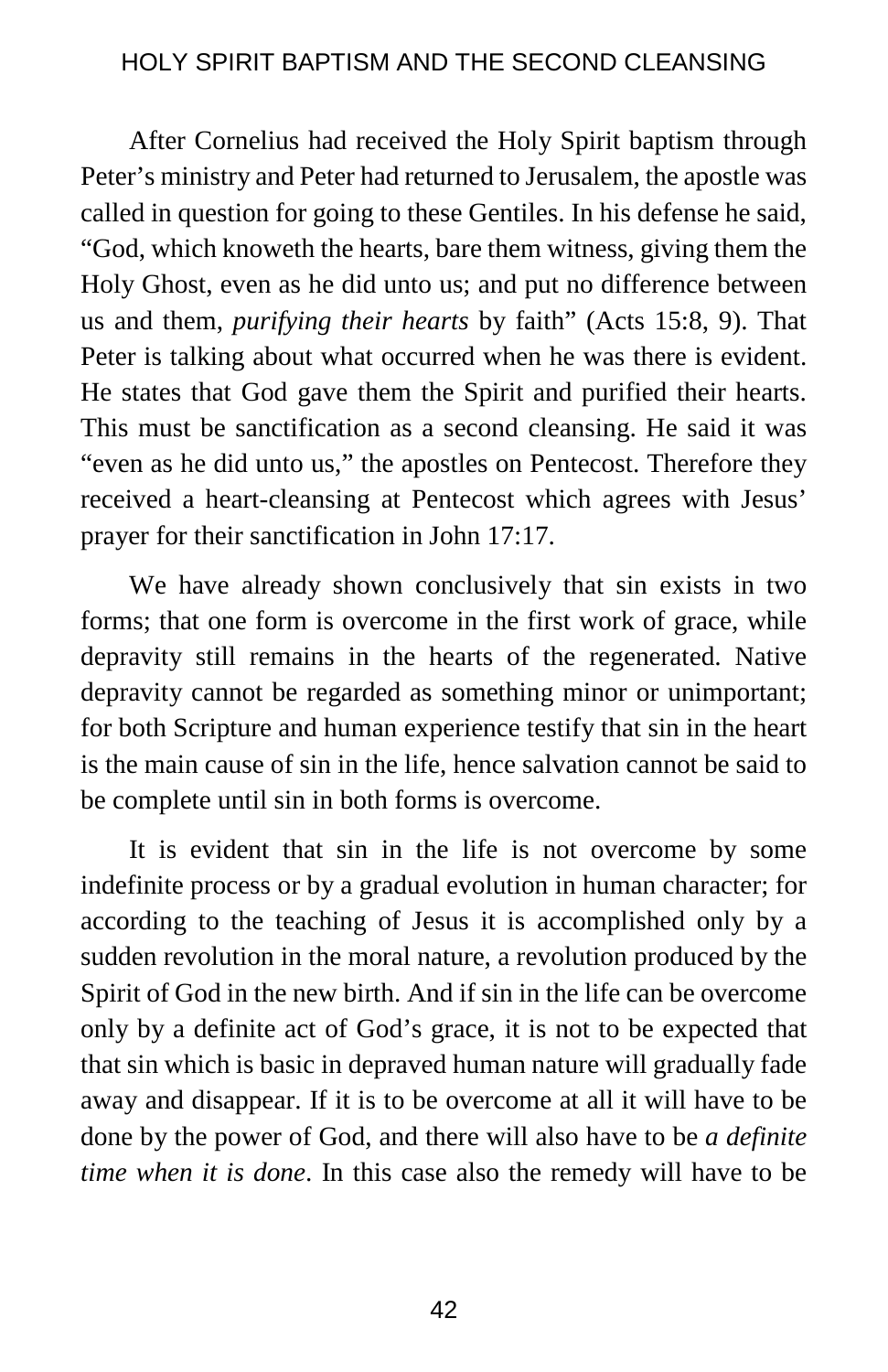equal to the disease, and nothing short of a definite, sin-killing act of God's grace can dispose of this inward malady.

Since it is a fact, as already shown, that native depravity does remain in the heart of the converted, a subsequent cleansing is necessary. There is no Scripture proof of any time or place where depravity is removed except at the time of the baptism of the Holy Spirit. Since receiving Christ in the first work of grace has a negative phase, deliverance from the guilt and power of sins committed, as well as the introduction of a new life in Jesus—thus disposing of one form of sin—it is only reasonable to suppose that the personal coming of the Spirit to the individual believer will also have its negative result, disposing of the second form of sin, as a necessary preparation for the indwelling and special work of the Comforter.

The Scripture text already cited, Acts 15:8, 9, identifies heartcleansing with the baptism of the Spirit, hence the Spirit baptism provides a definite remedy for a very definite need. To this agrees also the words of Paul in Titus 3:5, 6, where the apostle affirms that Christ "*saved us*, by the washing of regeneration, and *renewing of the Holy Ghost*; which he shed on us abundantly." Salvation is therefore twofold, because there is a twofold need, occasioned by the two forms of sin. It is not complete until the baptism of the Spirit is received. In Matt. 3:11, 12, Jesus also associates a purging, destructive work with the baptism of the Holy Ghost.

This also agrees with the Old Testament types. The coming of the Holy Spirit is described as being an anointing. The anointing of Aaron and his sons for the priesthood was typical of this anointing of the Holy Ghost which prepares us for God's service today. And it is remarkable that after the sin-offering was offered, the oil with which those ancient priests were anointed was mingled with the blood of a second offering from the altar and sprinkled upon them,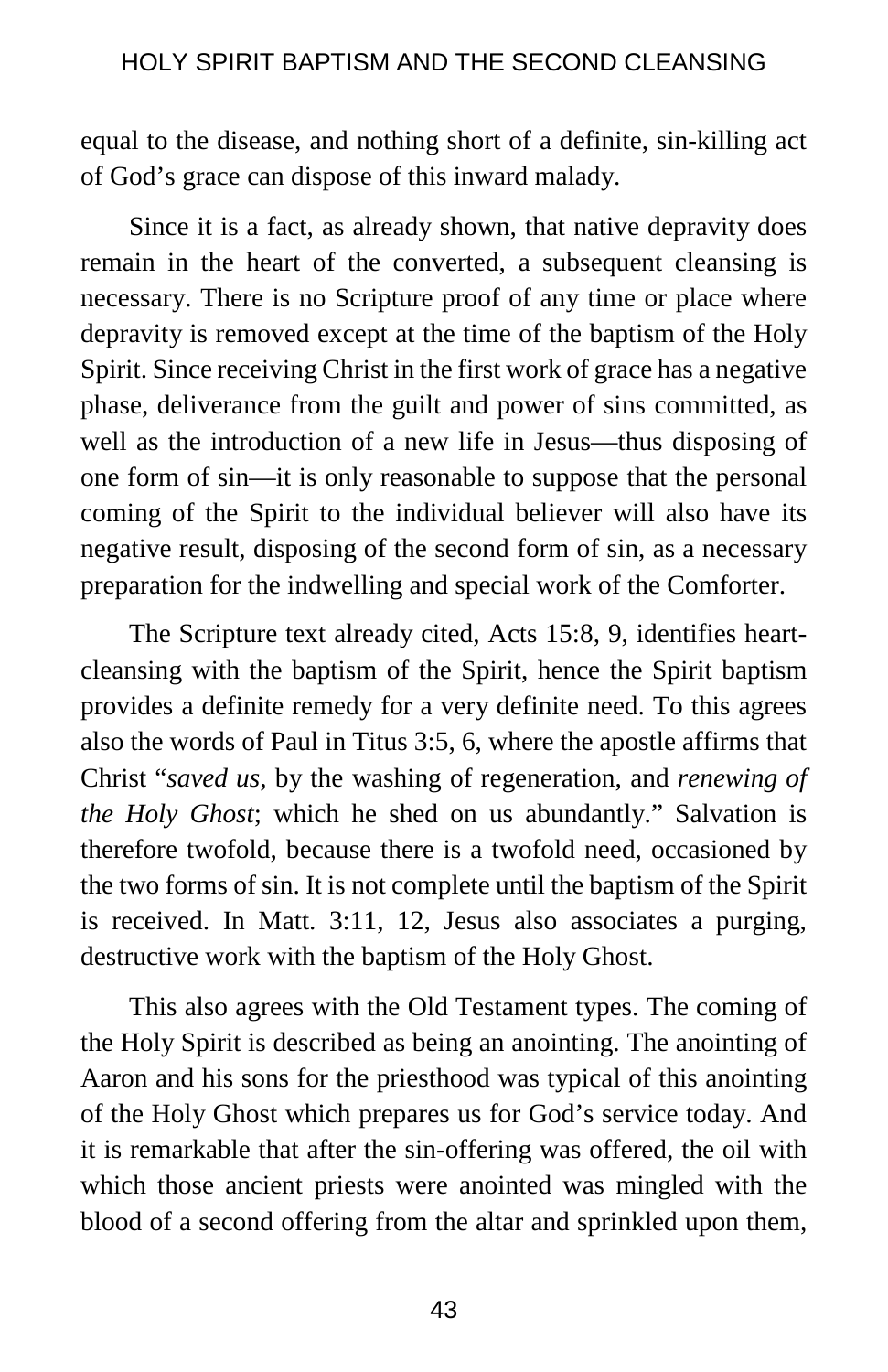thus beautifully typifying a cleansing from depravity at the time of the Holy Ghost anointing (see Exod. 29:21, 22). Also it is worthy of mention here that the coming of God's presence always hallows (Lev. 22:32; 1 Kings 9:3), but cleansing always precedes and prepares for God's presence (see Exod. 19:10, 11; 29:1, 21). Whether or not critics are pleased to allow that Rom. 15:16 teaches it, yet the fact remains that we are "sanctified by the Holy Ghost."

Many examples of the Holy Ghost baptism after conversion might be given. We have already shown that the apostles and Cornelius were first converted then received the Spirit. The Samaritans were converted under the ministry of Philip (Acts 8: 8, 12), and later, at least some days, received the Holy Ghost at the hands of Peter and John (vs. 15, 16). The Ephesians were disciples and had believed (Acts 19:1, 2), and when Paul came to them later they received the Holy Spirit (v. 6). Paul was converted on the road to Damascus and was there called to preach (Acts 26:18), prayed (Acts 9:11), was the chosen vessel (v. 15), and was addressed by Ananias as brother (v. 17), after which he received the Holy Spirit. We have now given briefly a few of each of the four classes of proofs of a second cleansing in this chapter. In our next chapter we shall set forth one of a much different nature, and this very variety of proofs, as has been mentioned, constitutes the strongest proof of any doctrine.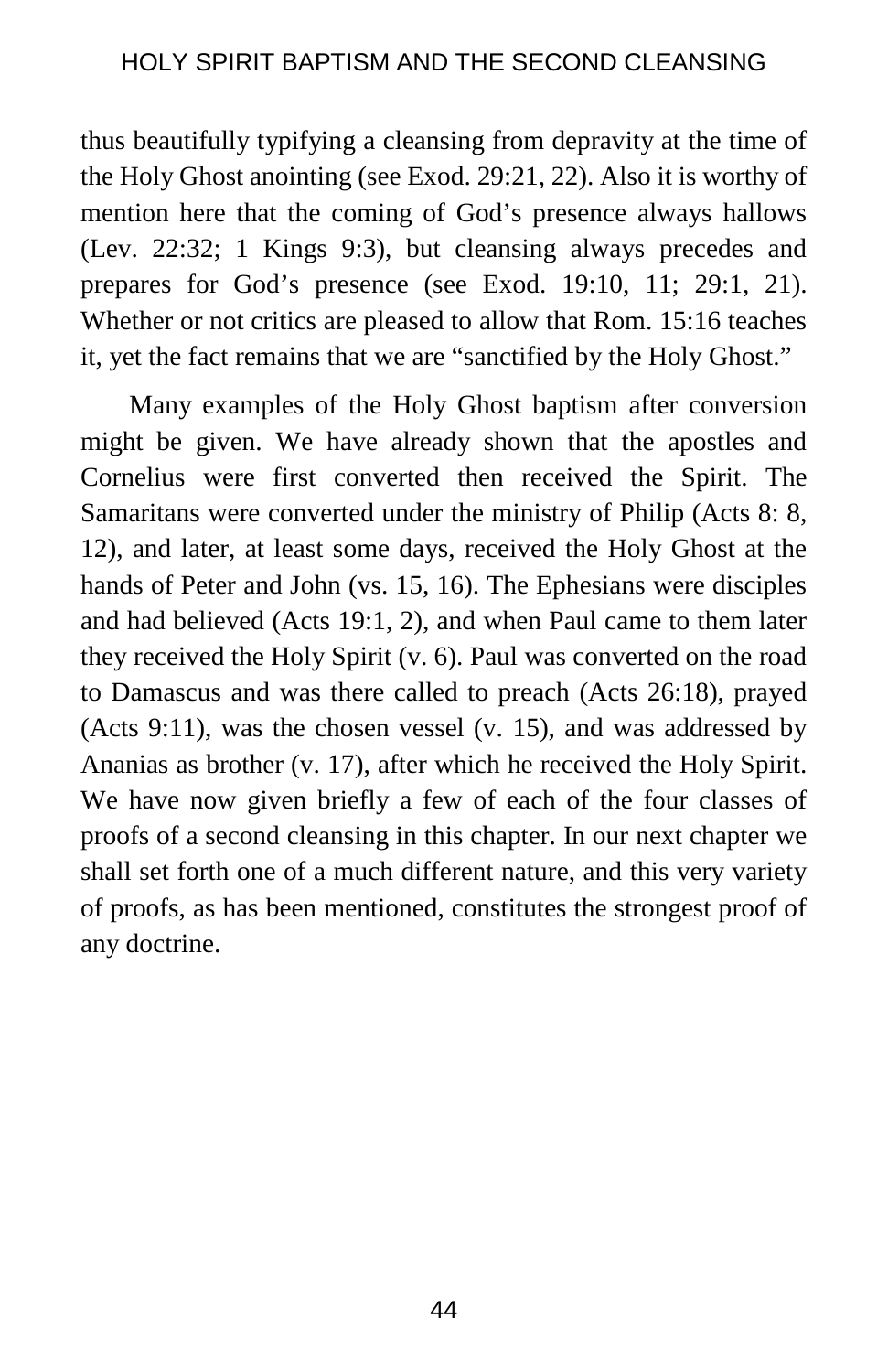## **Chapter VII**

# **A Second Cleansing Foreshadowed In Old Testament Types**

A type, in the correct theological use of the term, is a prophetic similitude or an acted prophecy. It must be given primarily for the purpose of definitely foreshadowing a particular fact that shall follow later, just as a spoken prophecy is a foretelling of a future event. A type is not merely a parallel that may be shown, nor an illustration that may be found of a present event in an event of the past. The footraces of ancient Greece are referred to by Paul to illustrate the Christian's race, but as that was not the purpose of those races, therefore they were not typical of the Christian's race.

Those institutions given through Moses, such as the tabernacle, priesthood, offerings, and feasts, were given primarily for the purpose of pointing forward to the truths of Christianity. They were but another form of prophecy of Christ and his salvation. Of these institutions Paul says: "Which are a shadow of things to come; but the body is of Christ" (Col. 2:17); "Which was a figure for the time then present" (Heb. 9:9); "The example and shadow of heavenly things" (Heb. 8:5); "The figures of the true" (Heb. 9: 24); "A shadow of good things to come" (Heb. 10:1).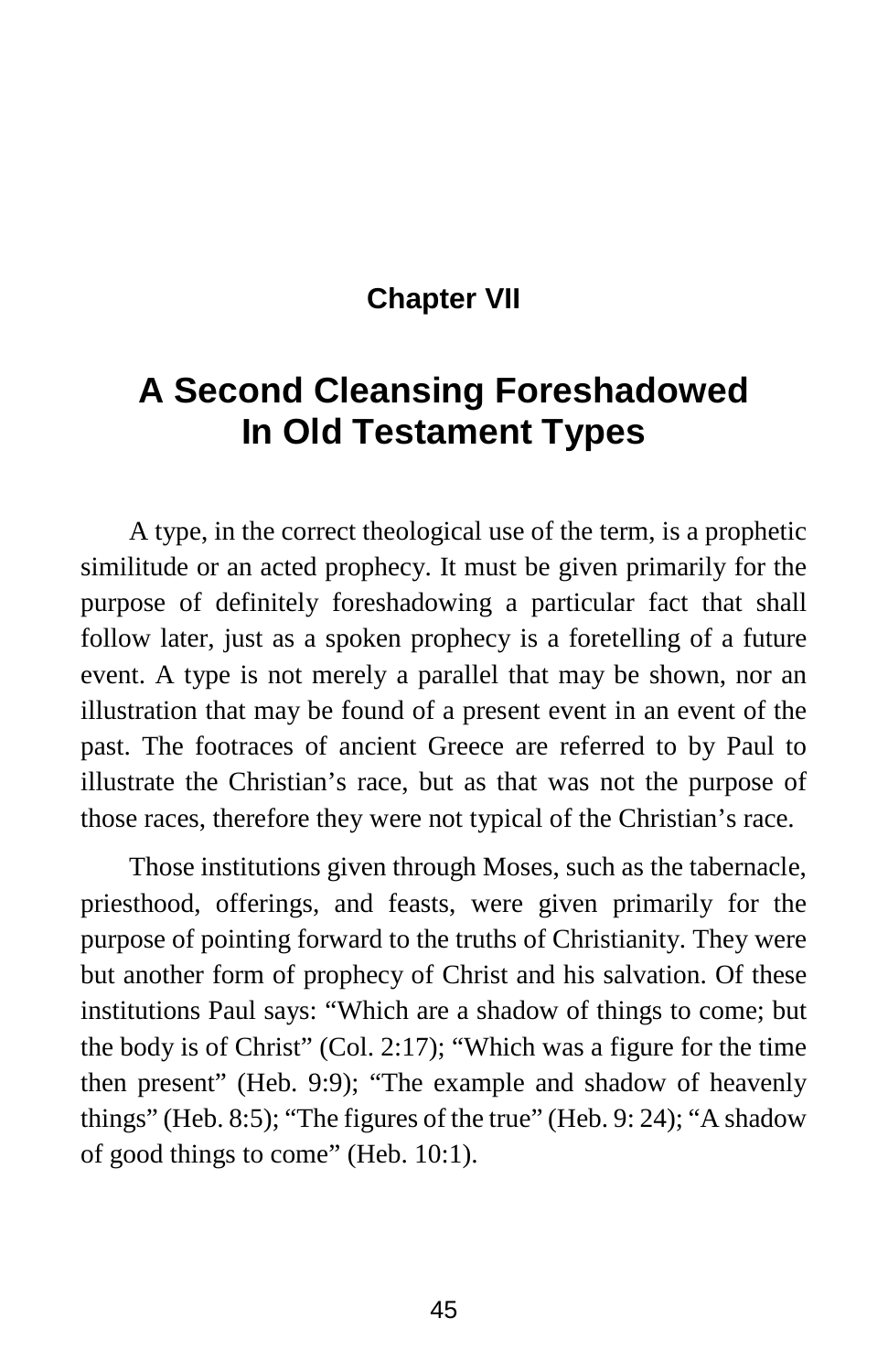## **The Mosaic Tabernacle Typified a Second Cleansing**

It is not unreasonable to believe that the work of complete salvation should be foreshadowed in Old Testament type. We have shown in the preceding chapter that it was typified in the anointing of Aaron and his sons to the priesthood. Our present purpose is to show that it was also typified in the tabernacle.

The tabernacle as the dwelling-place or house of God in that dispensation was typical of the church. Christ is "a minister of the sanctuary, and of the time tabernacle, which the Lord pitched, and not man" (Heb. 8:2). "The house of God . . . is the church of the living God" (1 Tim. 3: 15). Christ built his church, which is his house and of which he is the priest. That ancient house was a figure (Heb. 9:9). Christ is over "his own house; whose house are we." This could refer to nothing else than the church. This agrees with Peter's statement, "Ye also, as lively stones, are built up a spiritual house" (1 Pet. 2:5). These texts show clearly that the tabernacle as a house was typical of the church.

But as a means for a system of sacrifice and divine service it also typified the work of salvation, or the way by which the sinner comes to God. This is the more common interpretation and is well supported by many scriptures and expressions in the Bible. This is clearly proved in Heb. 10:19-22. That those sacrifices were typical of Christ's blood, and those ceremonial cleansings of our cleansing from sin, does not admit of question. In saying the tabernacle typified both the church and the work of salvation, we do not allow a multiple sense of Scripture, because as a dwelling-place it represented the one and as a means of service represented the other. And this agrees perfectly with the fact that salvation makes us members of God's church. What a wonderful type! Only the mind of the Infinite could have produced it.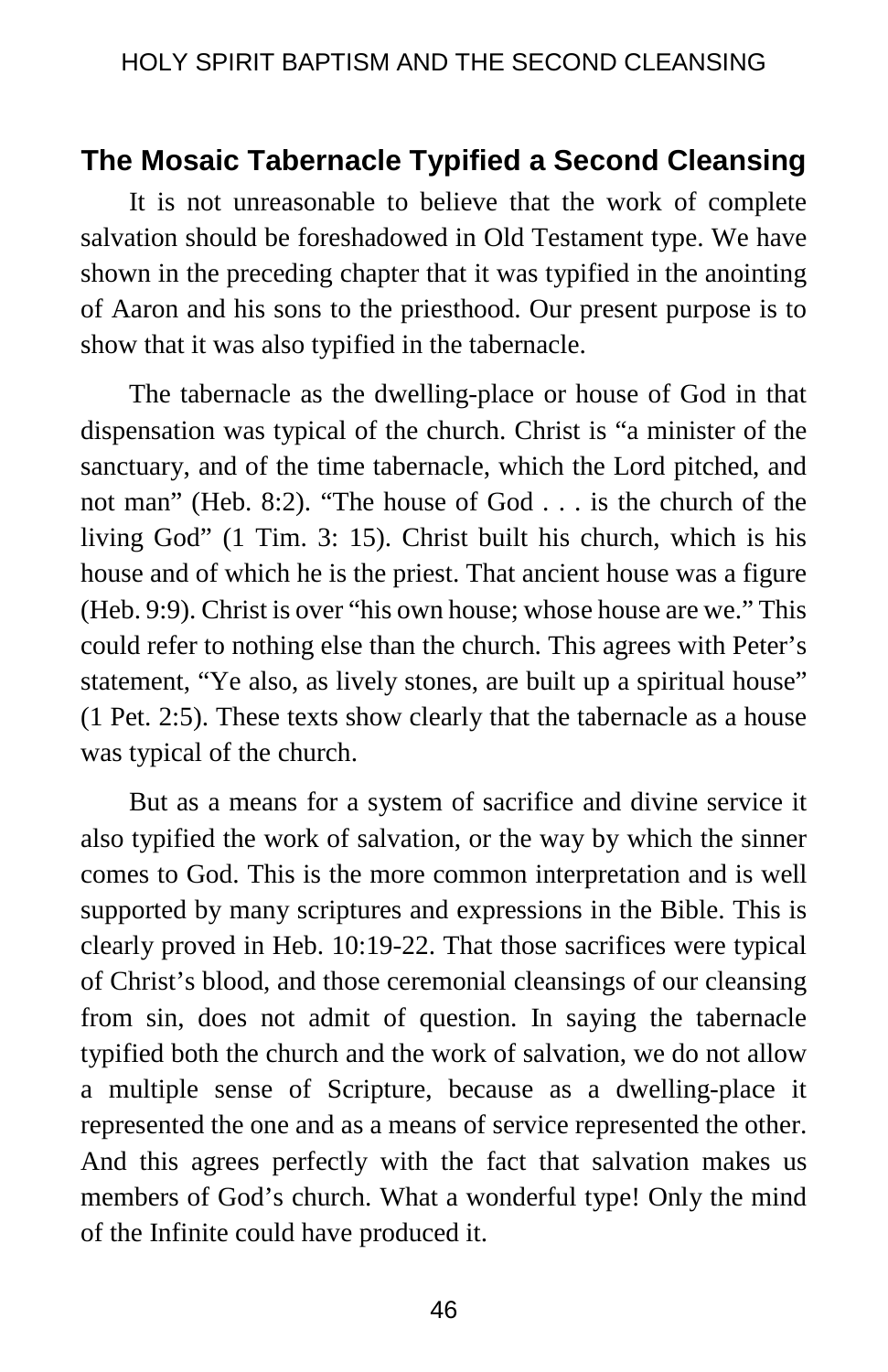The tabernacle was divided into two rooms, called the holy place and the holiest place. At the entrance of each of these two places was a veil. Two altars were placed one before each of these veils. Blood was sprinkled upon each of these altars. What could be more perfectly typified by these two rooms, two veils, two altars, two sprinklings of blood, than the fact that there are two cleansings in the work of one's salvation? Outside the first veil was the brazen altar and the laver. On this altar the blood of the offerings for sin was sprinkled. This sprinkling is generally allowed to be typical of justification from committed sin (Heb. 9:13, 14). At the laver they washed before entering the house of God. This has been generally and rightly understood as being typical of regeneration (Titus 3:5). But the blood of sin-offerings for the priests was also to be sprinkled on the golden altar inside the first room, before the second veil. Of what was this typical? Christ's blood was shed to cleanse from sin. If that blood typical of Christ's blood when sprinkled on the brazen altar typified justification, what must the sprinkling of it on the golden altar typify but the second cleansing or the entire sanctification of the believer?

This is clearly taught also in Heb. 10:19-22: "Having therefore, brethren, boldness to enter into the holiest by the blood of Jesus, by a new and living way, which he hath consecrated for us, through the veil, that is to say, his flesh; and having an high priest over the house of God; let us draw near with a true heart in full assurance of faith, having our hearts sprinkled from an evil conscience, and our bodies washed with pure water." Here the exhortation is to "brethren," those already justified and regenerated, to go "into the holiest" from the holy place where they then were. They were to enter it "by the blood of Jesus," by which believers have their hearts sprinkled from an evil conscience (justified at brazen altar), and their bodies washed with pure water (regenerated at the laver), which admitted to the first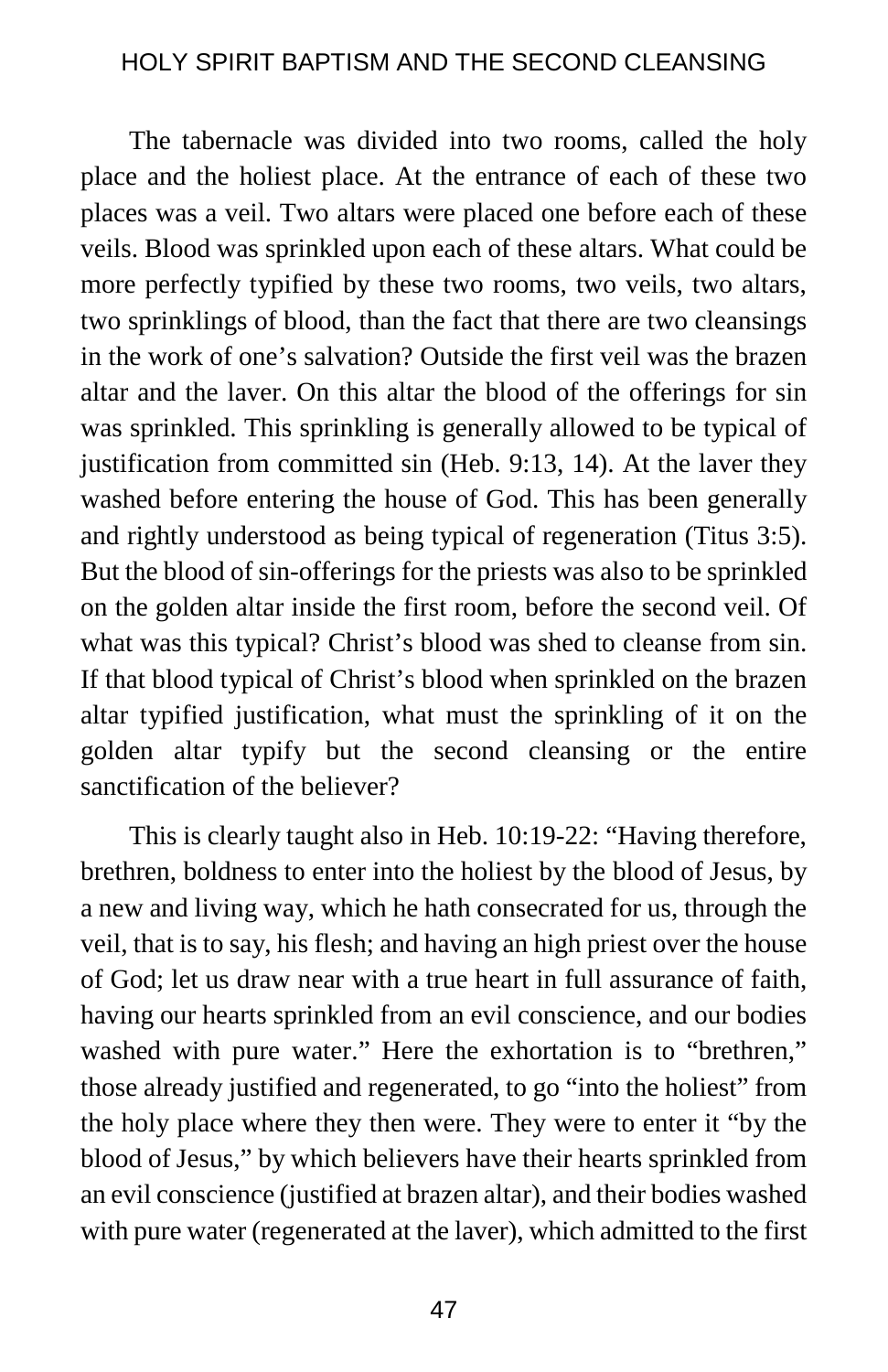apartment, after which they are urged to go on into the holiest by the blood of Jesus. This clearly teaches that these altars, veils, rooms, etc., foreshadowed the way of salvation and that there is a double phase to salvation entered by a twofold cleansing by the blood. And this agrees perfectly with the idea that the tabernacle was a type of the church, for is it not a fact that the church contains those merely converted as well as those wholly sanctified? This is in perfect harmony with the sanctifying of the church in Eph. 5:26. Thus we see that the two apartments in God's ancient house have a counterpart in his spiritual house, the church.

Some have objected to this interpretation of the tabernacle as a type on the ground that according to Heb. 9:24 the holiest is a type of heaven. We believe it can be shown that such an objection is ungrounded and that the objection itself is open to objection. If this second room typified heaven, then in Heb. 10:19-22 we have an exhortation to the converted to enter heaven. Such an exhortation would be improper, for at best we can only be ready for heaven; actually entering is never voluntary on our part. God is responsible for our entering, and even if we chose, we could not voluntarily enter, not even by means of suicide. But that which the text exhorts brethren to enter is that which may be entered voluntarily, which is true of entire sanctification, but is not true of heaven.

Also it should be noted in regard to Heb. 9:24 that Christ's mediation before God for us is the point under discussion, rather than the place. It is a service that is here represented in type, rather than a place. As the typical service was in the presence of God, so is the true mediation in God's presence, regardless of where God is. Just as the ancient priest once each year on the great day of atonement appeared before God in the holiest as mediator, so Christ appears before God in heaven to mediate for us. Careful study shows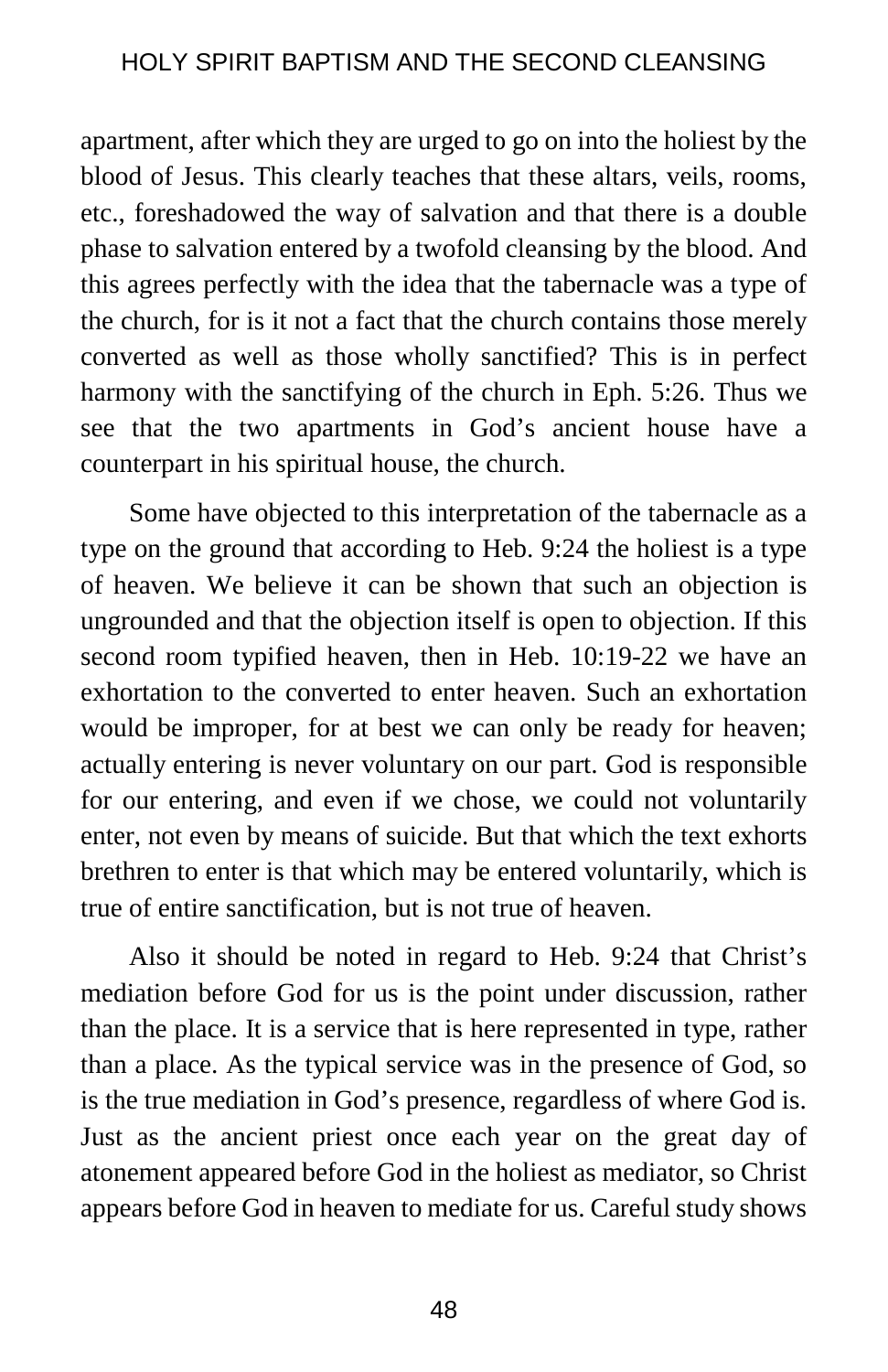that the text under consideration has no bearing on the antitype of the holiest place.

# **Corroborative Argument**

We have now considered five distinct classes of proofs of a second cleansing: (1) Two forms of sin, which we allowed was incomplete in itself. (2) Sin in the regenerated. (3) Sanctification for the converted. (4) Sanctification by the Holy Ghost. (5) Old Testament types. To these may be added another line of argument which though not positive proof, yet is corroborative—that of experience. Experience is not a proper source of doctrine, but as a corroborative of Scripture teaching it is unanswerable. It is a fact that Christians generally have testified to the existence of native depravity after conversion. Also many of the most devout and learned have testified to a removal of that depravity after conversion, by a second cleansing. This cannot be gainsaid. It is true that some have noticed these things more than others in their experience, just as some notice a greater change in conversion than do others. This, difference, is due to the varying degrees of depravity in different persons. In view of these many proofs of several kinds, which as we have said constitute the best kind of proof, we confidently affirm a second cleansing.

We allow that there are difficulties in holding this doctrine as there are also in every other doctrine, but the least that can be said of it is that it is easier and more reasonable to hold it than to neglect or refuse to hold it, and we must do one or the other. The reason with some for weakness in holding the doctrine is not because the doctrine is not well supported or is unreasonable, but rather because of their lack of knowledge of the proofs and nature of sanctification.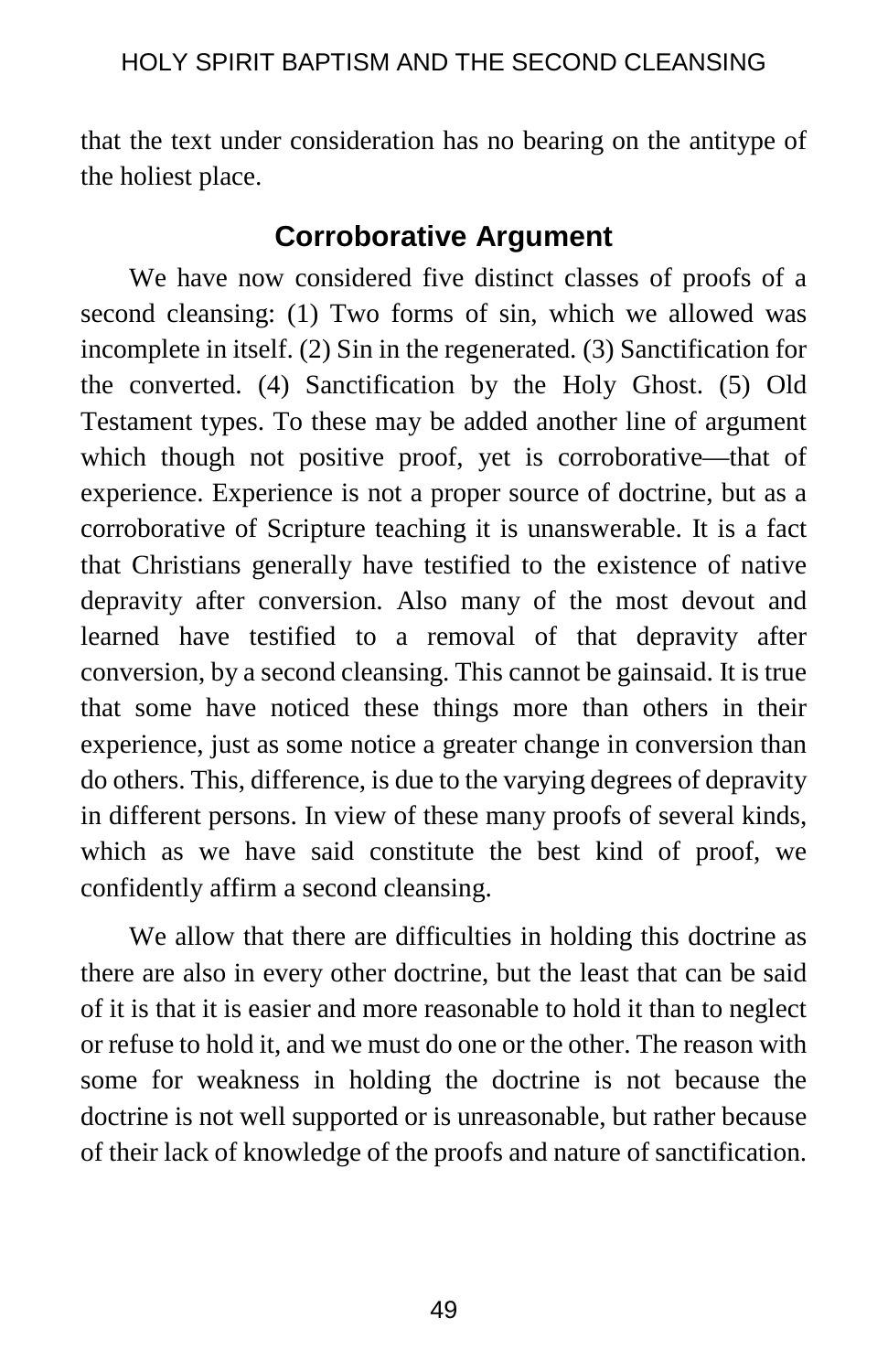## **Chapter VIII**

# **Nature and Effects of Entire Sanctification**

The work of entire sanctification, like other spiritual operations, is not accurately and fully definable. It does not follow, however, as some have erroneously supposed, that sanctification must therefore be nothing because incapable of logical definition. Regeneration is equally indefinable and might as reasonably be rejected on this ground as entire sanctification, but some would reject one for this cause and retain the other. Many things that limited human wisdom is unable to explain fully are commonly believed and experienced. An illustration of this is that mental operation called thought. We all believe in the reality of thought, but what it is and exactly how thinking is done is unknowable to us. The mind itself is a mystery. Yet we believe we have minds, and we use them constantly during waking hours. But though psychologists may tell us much concerning the phenomena of the mind, yet they cannot tell us many important facts that we would know about the mind itself. So likewise we may know phenomena resulting from entire sanctification, but cannot know fully what it is. Likewise we know only the phenomena resulting from native depravity, but are unable to tell fully and exactly what that depravity is. We also know by his works in nature that there is a personal God, but we are unable fully to define and to comprehend God himself. We may say he is a spirit,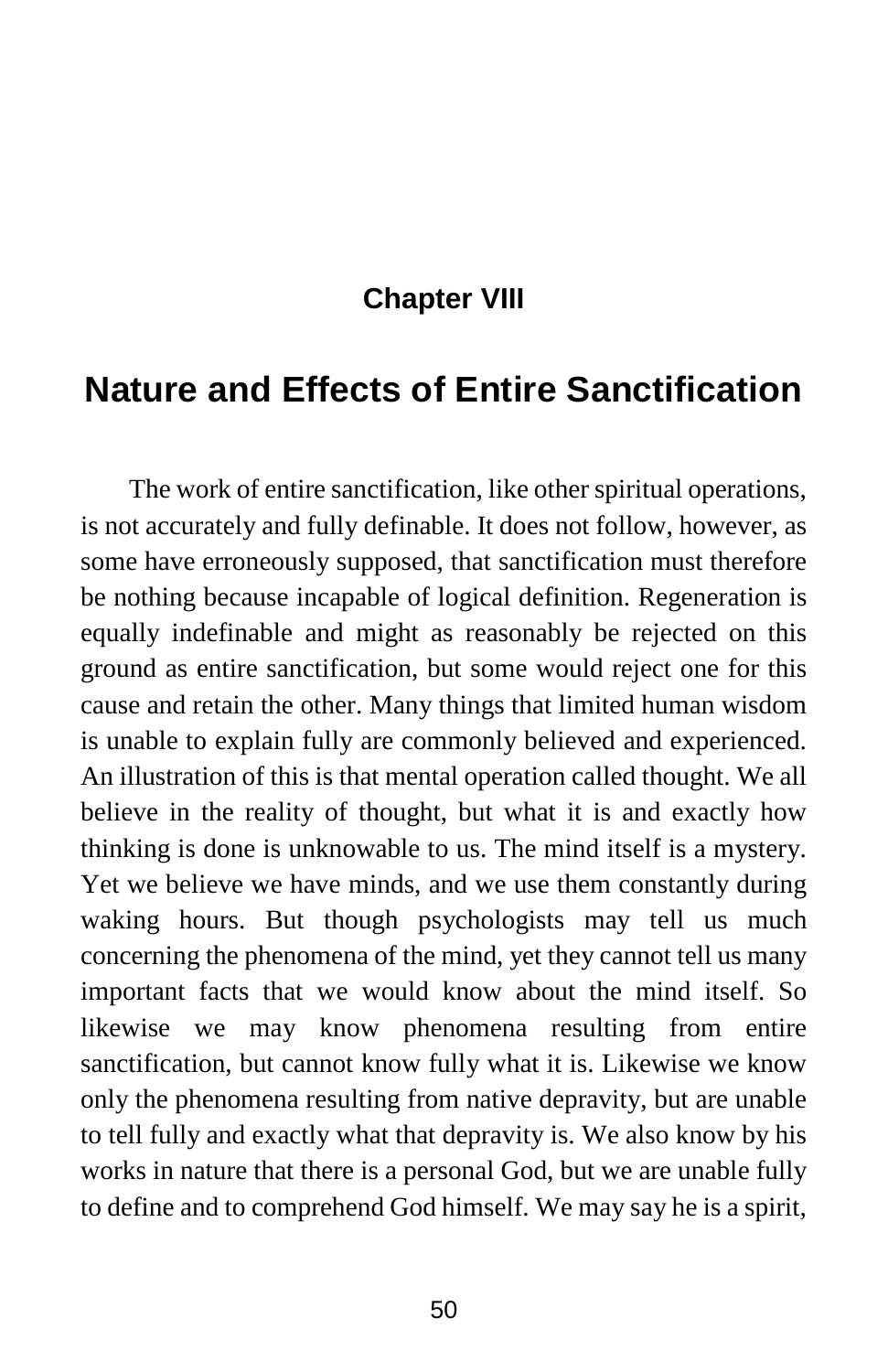but we are unable to know what a spirit is. All we can naturally know of God is his phenomena.

Some things can be known only by experience. A person born blind can have no comprehension of color, even though one may try earnestly to explain it to him. He has nothing in experience with which to compare it. So also a practical idea of the nature of entire sanctification is possible only to one who has the experience. Exactly so, one can know the nature of regeneration only by being converted. But while such knowledge is possible only to those having the experience in their own hearts, yet it is a fact that many who have experienced regeneration are unable to give the philosophy of the experience; so some may have experimental knowledge of sanctification and yet be unable to tell exactly what it includes. But, happily, it is unnecessary to understand fully and to be able to reason out the nature of Christian experience in order to possess the experience. One desiring to take a trolley-ride does not need to possess a technical knowledge of electricity nor does he need to be able to comprehend and explain the intricacies and processes by which the current from a trolley-wire propels the car. All he needs to know is how to get aboard the car, to pay his fare, and to get off at his destination. But how foolish he would be who would refuse to board the car on the ground that he did not understand the philosophy of electricity, and who would demand that the motorman explain it fully to him before he would get on! But those who reject sanctification on the ground that we do not understand its philosophy are, we think, as unreasonable. Is it not better to accept it because God offers it, even though we cannot understand some things concerning it?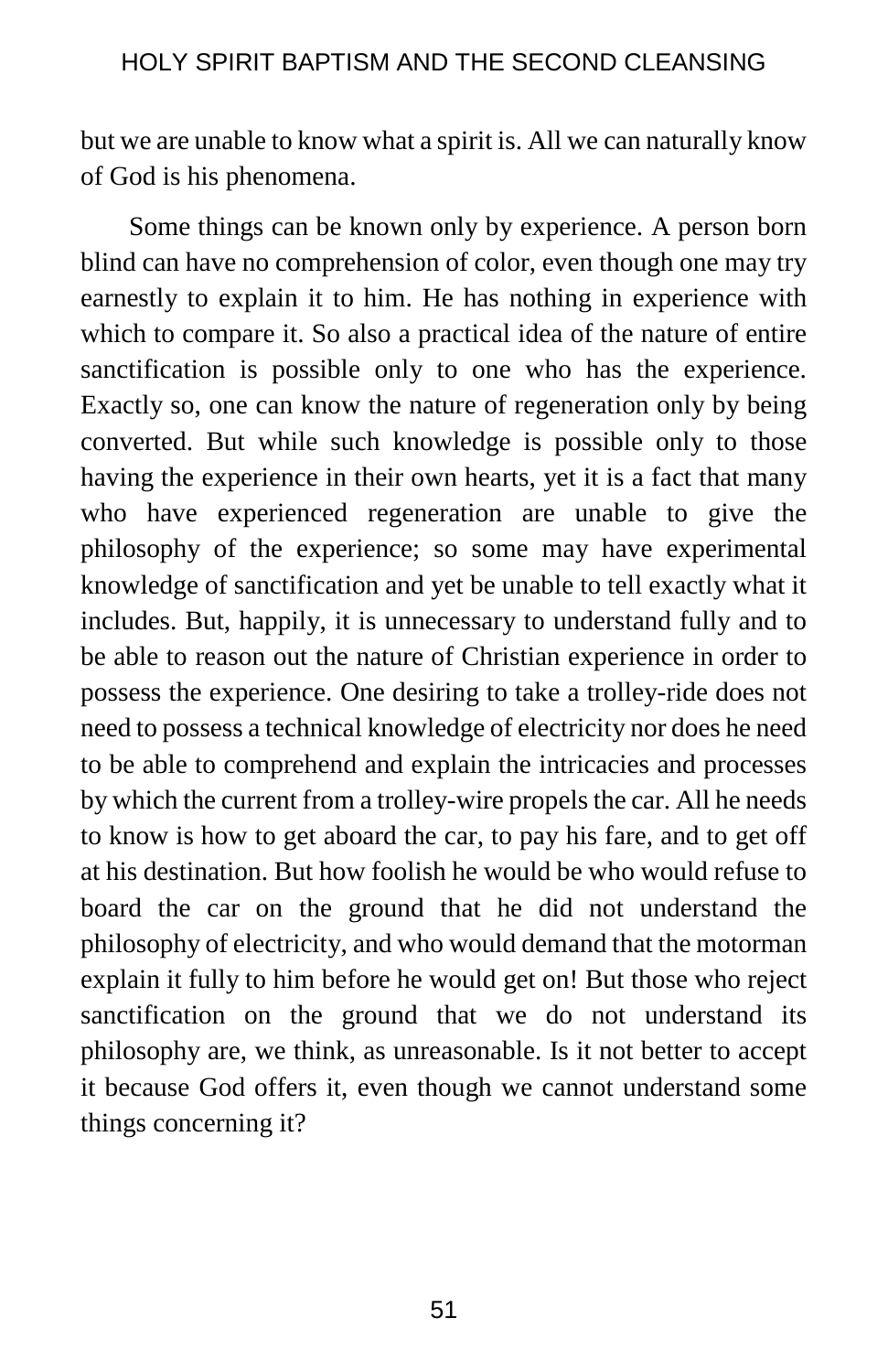## **The Philosophy of the Second Cleansing**

In the very nature of the case it is impossible that a cleansing of the heart subsequent to justification could be a cleansing from those sins which are already forgiven. Therefore we believe it must be a cleansing from that depravity in the nature which, as we showed in a former chapter, exists in the regenerated. This cleansing we understand is really a restoration of that derangement of the moral nature which resulted from Adam's sin and which is inherited by all his posterity. It is simply an undoing of the perversion of man's nature. It should be understood that depravity is not a root, a stump, a germ, nor any other physical entity, but a change in man's nature. The difference between a depraved person and Adam before the fall is like the difference between the lion and the lamb. The fact that the lion is ferocious and the lamb gentle is due to the very nature of them, and is not fully explainable.

This depravity is especially a derangement of two faculties the affections and the will. It manifests itself in inordinate love for *things*—for the creature rather than the Creator; it causes one to love that which is harmful and sinful; it causes him to love sinful things and hate God and right. It weakens the will; even though the unconverted one controlled by depravity may desire to do good, he finds himself unable to do so. The effects of depravity are described by Paul in Rom. 7:14-25. Depravity gives a tendency to sin by the exaggeration of temptations from the natural. The second cleansing by a restoration from depravity overcomes that tendency to sin. Through depravity those natural qualities and desires which God placed in man are perverted until they become sinful.

God created man with a natural pride which we know as selfrespect, which causes one to seek to be agreeable and pleasing to his fellows. But depravity causes him to want to be not only well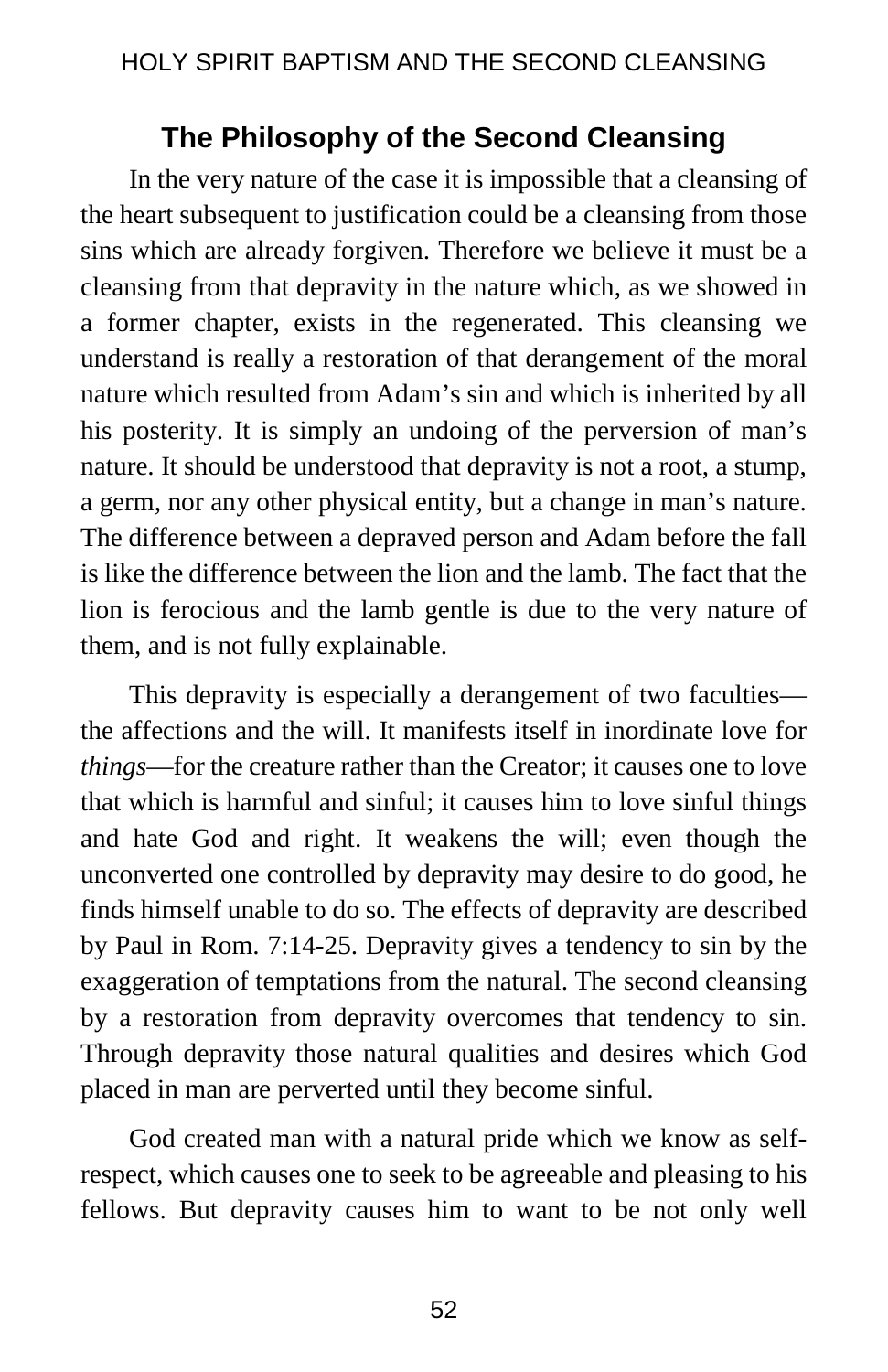thought of, which is proper, but to want to be thought of as better than anyone else. This is selfish therefore sinful pride and is condemned as sin in God's Word.

God placed in man a sense of justice, or that which causes a natural anger, indignation, or displeasure at an injustice. This is that which God felt toward sinful Israel and which Jesus felt as mentioned on one occasion. It is that which every good man feels at the sight of oppression of the helpless by the strong. It is good that man has this feeling. It is fundamentally necessary to his moral nature. But depravity causes him not only to feel displeasure at what he does not approve, but also causes him to have a vindictive selfish anger or hatred that would lead him to do wrong himself by retaliating. Also, depravity turns natural approbativeness into sinful pride, jealousy, and envy; natural acquisitiveness and the disposition to provide for dependents is turned into covetousness, dishonesty, and theft; the physical appetites are perverted into inordinate lust; natural desire for pleasure is turned to revelry; and wholesome humor to foolishness and jesting.

*Sanctification does not take away those qualities which properly belong to human nature, but it does restore them from that perverted condition*. A wholly sanctified man will possess natural pride or self-respect, feel displeasure at injustice, have the disposition to be provident, have physical appetites, will desire pleasure, and have a sense of humor; but he will be saved from the perversion of these.

## **What Sanctification Does Not Do for Us**

The failure to distinguish clearly between human nature and the depravity of that nature has led many to misunderstanding much as to what effects should result from the cleansing from that depravity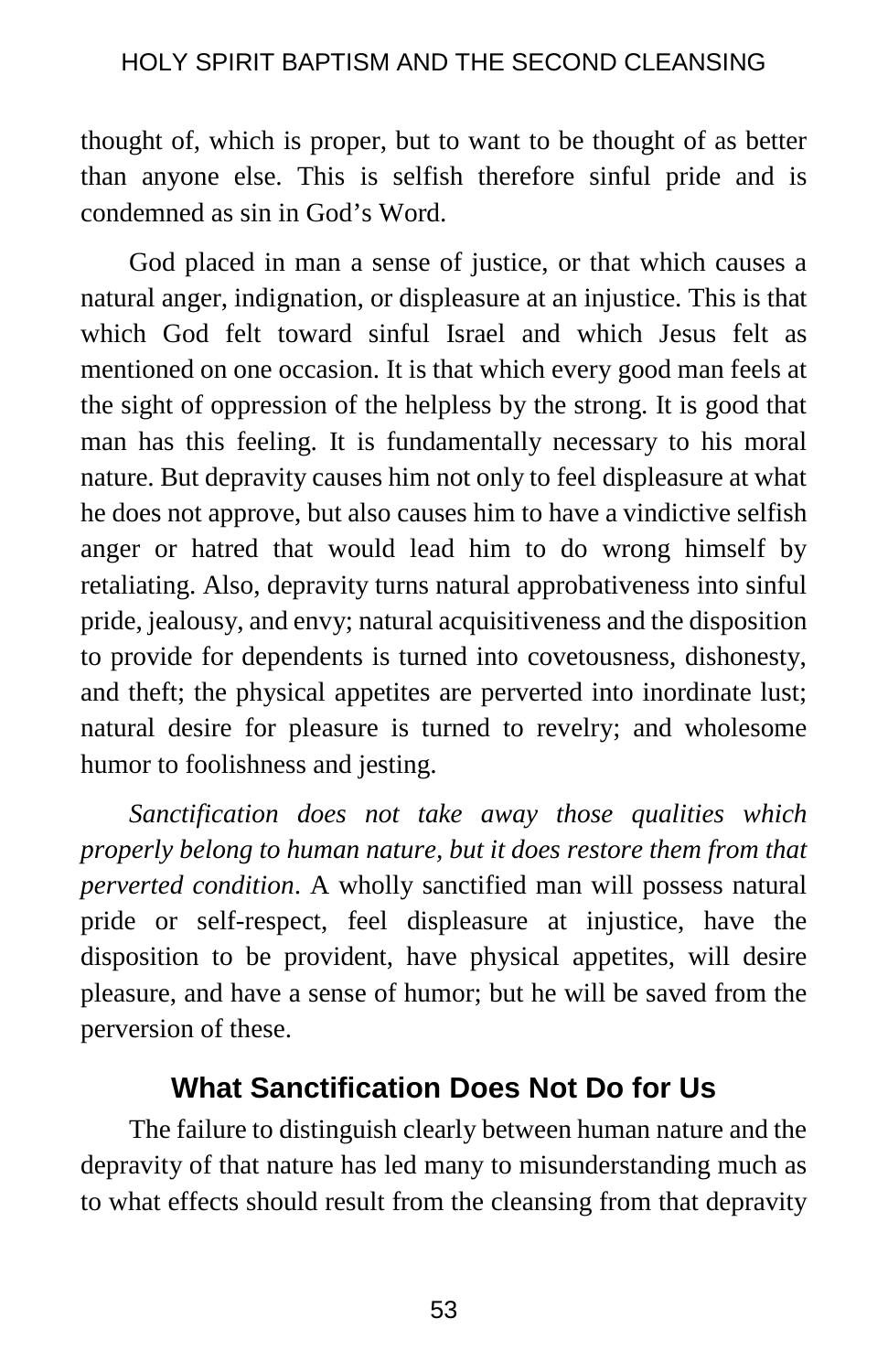in the work of entire sanctification. It has caused some to claim for sanctification that which it does not provide, and because some who sought the experience failed to obtain that which they had been told sanctification would do for them, they have often been led either to reject the doctrine and experience entirely or else to doubt their having the experience and, as a result, become greatly discouraged. Such unreasonable claims for the experience of sanctification are always harmful. The harmful effects may not be apparent at once; but possibly years after, one thus wrongly instructed may be led to doubt his experience or to reject sanctification.

Another common error of teachers of sanctification has been to minimize the work of conversion in order to magnify more that of the second cleansing. Still another error is in preaching what sanctification does in a particular life—to preach personal experience and imply that the effects must be the same in all lives. As already explained, some are more depraved than others, because of either inherited or acquired depravity, therefore there must be a difference in the effects of entire sanctification; for the effects of cleansing from depravity must, in the nature of the case, be just as varied as are the effects of the depravity. Likewise, because some do not notice the effects of depravity so much as do others, they do not notice the effects of cleansing from it so much as do others.

Briefly, it may be said that sanctification does not make us infallible, does not make absolutely perfect in all respects, does not save from the possibility of sinning, and does not destroy the human nature.

## **How Does a Sanctified Person Feel?**

Physical appetites and desires still remain in the sanctified for the reason that they are a part of the human nature and depravity is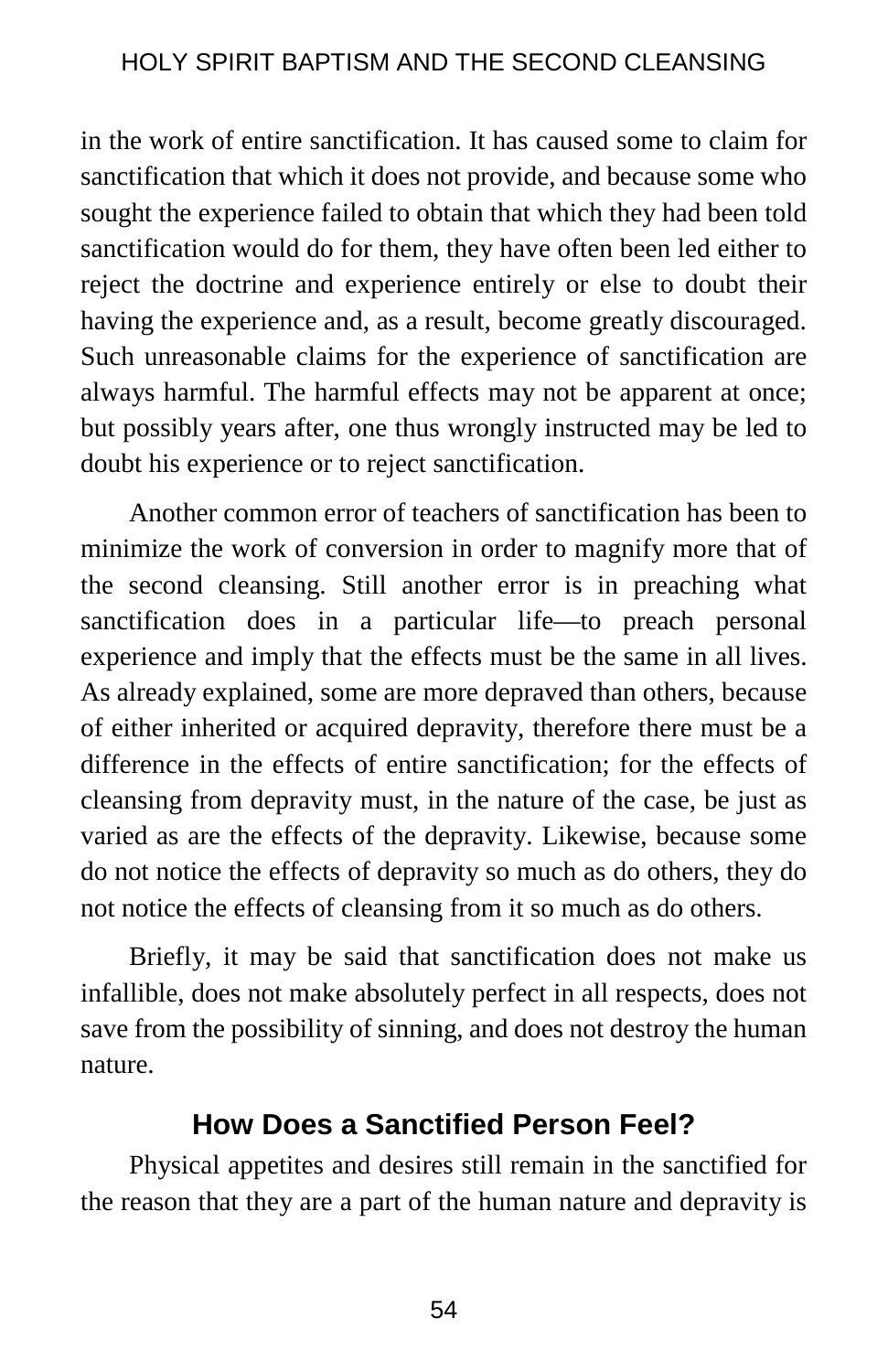no essential part of them; these were in Adam before he sinned. However, depravity commonly manifests itself through these physical desires, and sanctification does purify these desires in that sense; but the desire itself was given of God for a good purpose and is not to be despised. Some have supposed that sexual desire should not exist in the sanctified and have been troubled because it did exist in them. The sanctified person is still human; but this sexual desire is exalted from its abnormal, lustful condition to that in which man was created so far as the heart is concerned.

Another person is troubled because he fails clearly to distinguish between natural and sinful pride. Normal self-respect and the quality of approbativeness are natural to man, and one should not suppose these will be destroyed in sanctification. Undepraved human nature is good, and these qualities are given man for his good that he might be respectable and pleasing to others. It is that selfish, sinful desire to be regarded as better than anyone else that is destroyed in sanctification.

Others are troubled because of a failure to recognize the difference between a proper displeasure at an act of injustice and vindictive anger or hatred. This sense of justice is essential to moral character, and without it man would be unable to determine what is right conduct toward his neighbor. But that which enables him to recognize what is right conduct in himself or others must also cause him to recognize that which is wrong in others. A good man must be displeased at injustice, and he will have certain feelings in the matter. To illustrate: If you see a strong, rough man cruelly beating a little boy or a crippled person, you will probably feel something within you stirring, and it is proper that you should have such feelings. We do not say you should blindly follow such feelings, for they might lead you to a sinful act though they are good in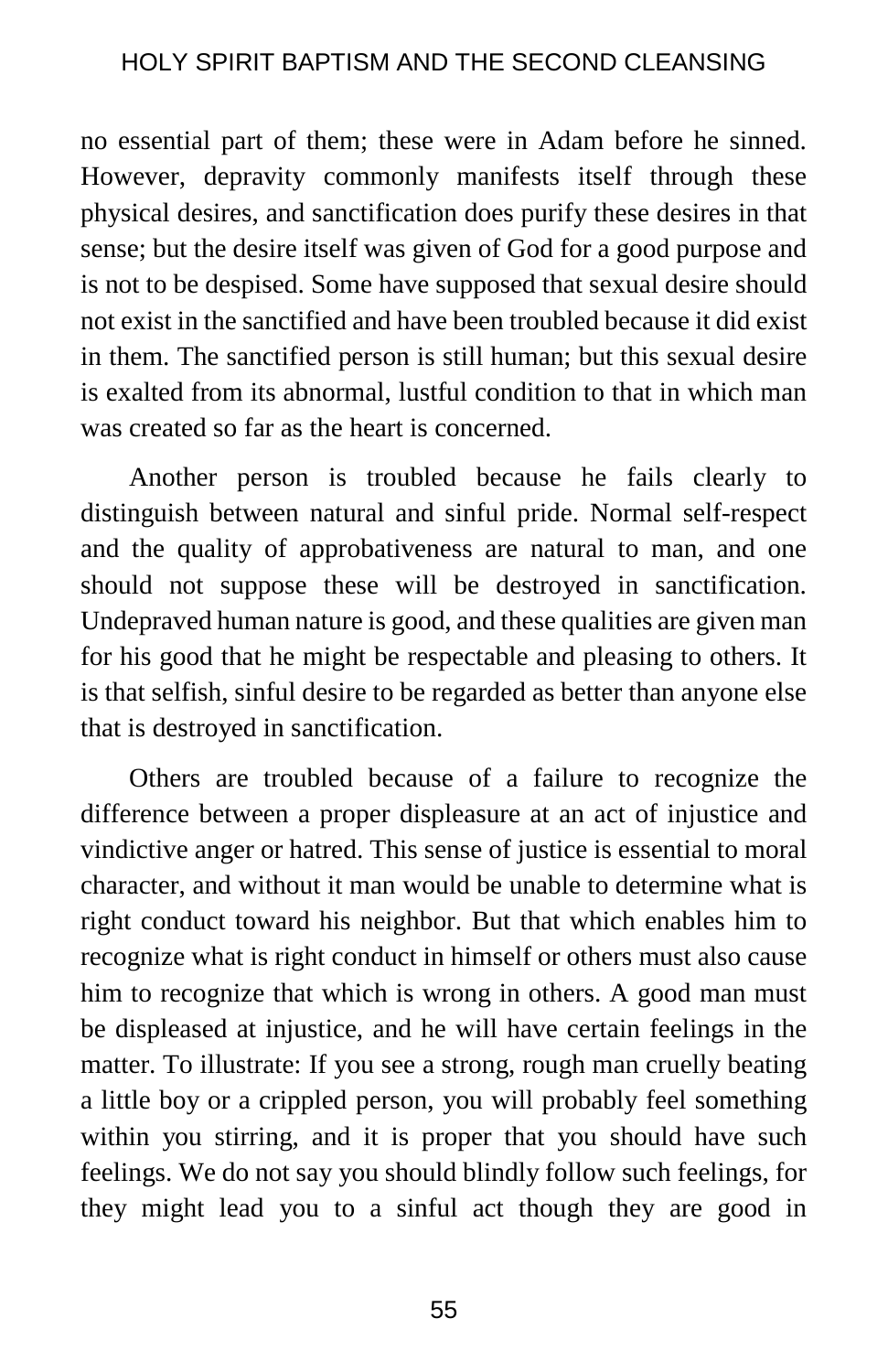themselves, just as certain physical appetites are good in themselves, yet may lead to sin if not controlled. The sanctified man will have these natural feelings, but he does not have that perverted, abnormal, or augmented form of them which we know as hatred or vindictive anger. The sanctified person may have feelings of impatience, and these if not controlled may lead him to do that which is sinful in itself; however, the feelings themselves are not sinful nor a result of depravity, but may be traceable to qualities that are good in themselves. We are instructed in God's Word to "add patience." It is a result of Christian growth as are virtue and knowledge. It may not be possible always to draw a fine line of distinction between the natural and the depraved in some of these things either in one's own experience or in that of others, but the important thing is that we have the experience.

## **Christian Perfection and Adam's Perfection Distinguished**

As far as heart-purity is concerned, we understand that Christian perfection is identical with Adamic perfection; but in various other respects there is much difference. The fall into sin affected the race, not only morally, but also mentally and physically. Not until we are glorified in heaven will these effects of the fall, such as physical death, be overcome. Adam, we understand, had a body not incapable of injury, fatigue, or disorder, yet there is reason to believe it was sound, healthy, and sufficient to meet all the demands put upon it by man's duties and needs. But the sanctified man even though his body is healed by God's power, yet, as in Paul's case, his duties may cause extreme weariness, weakness, and suffering. In other words man's body has suffered as a result of the fall of the race into sin.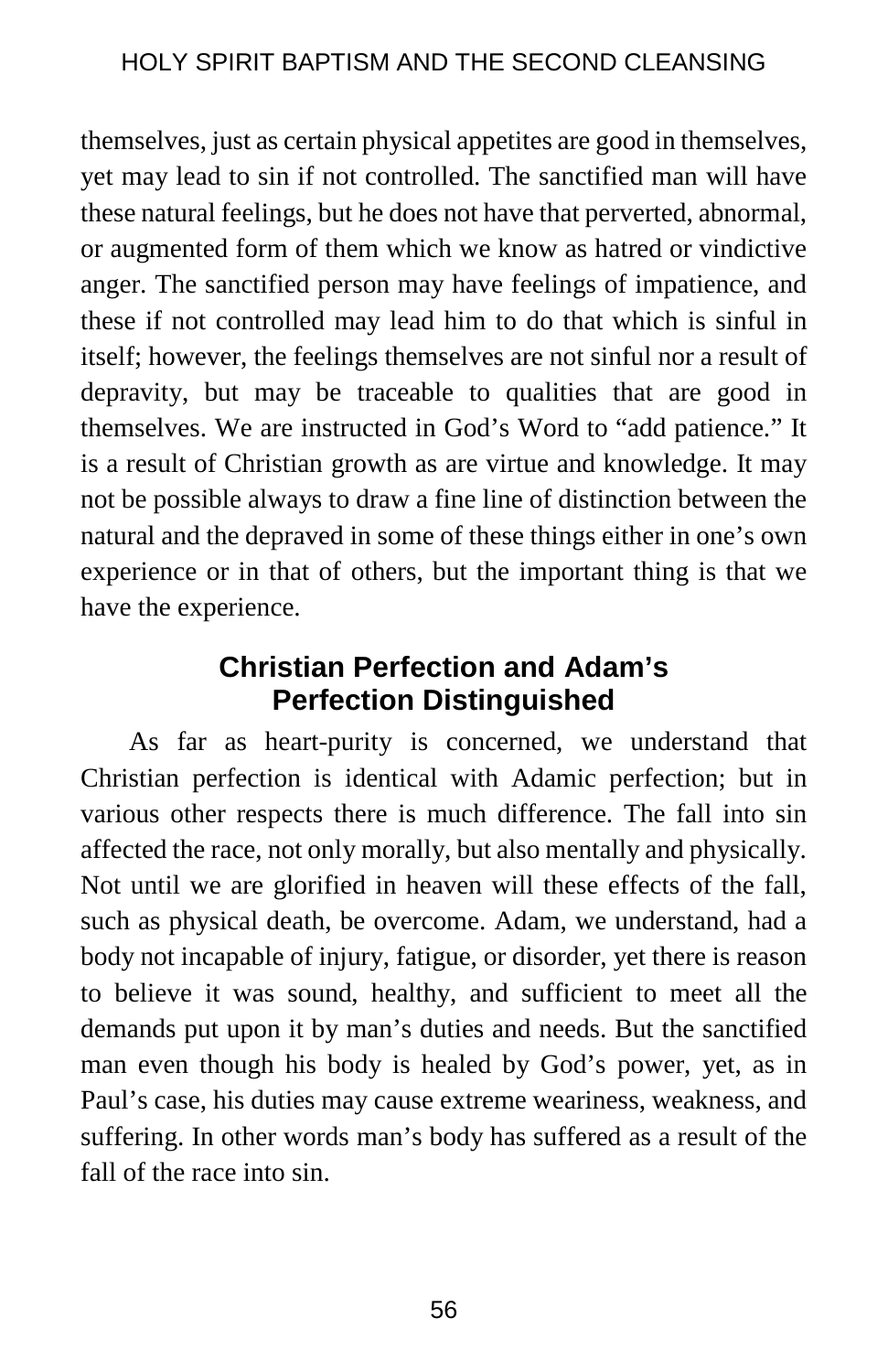Likewise, it is reasonable to believe that Adam possessed an intellect, not perfect, but so balanced and sufficient as to meet his needs. But how inadequate are the intellectual faculties of man in his present condition! His perceptive faculties are impaired, his judgment is enfeebled, the memory fails to perform its work, and the imagination is weakened. It is hardly possible to think that God created man without the mental capacity to do properly the work he should do. Evidently the fall has affected man's intellect. Though it is true that heart-purity and right living may by a course of long training overcome these physical and mental deficiencies in a small measure, yet it must be allowed that in these things Christian perfection is vastly below the Adamic perfection.

Also, it must be allowed that in many qualities which have to do with the moral there is a lack of balance through an underdevelopment or an over-development of those brain cells which have to do with that faculty of man's nature. To illustrate: If a person's foreparents have been much given to foolishness and lightness, and if he himself has during many years freely given place to it, he will likely find after he is wholly sanctified that he has an undue tendency to the humorous and must watch continually lest it hinder his spiritual development. Heart-purity is not the remedy for his trouble. It is caused by an overdevelopment of certain brain cells. Just as it has taken many years and possibly generations to effect this development, so it will likewise probably take years or generations of training in sobriety to overcome it.

Likewise, there may be a lack of balance developed in this way in approbativeness, the sense of justice, acquisitiveness, selfrespect, pessimism, optimism, physical desires, etc. One may be fully sanctified in heart, yet the effects of depravity in the physical and mental may have to be overcome and struggled against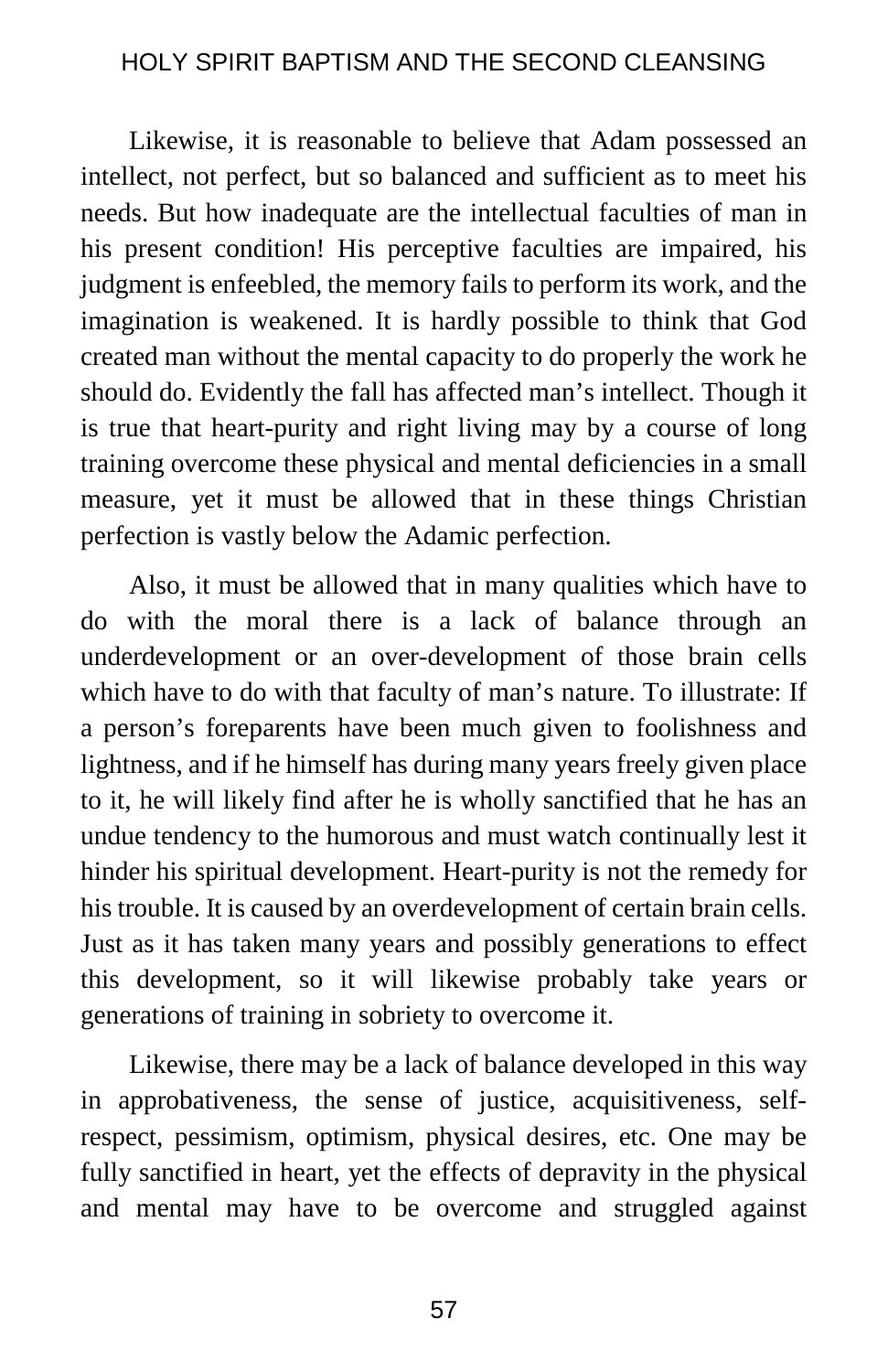throughout many years. This is why some persons have special trials in one line and others in another. But God's grace is sufficient for these things. It is here that we need to "grow in grace," and to add the fruits of the Spirit. Some persons by careful spiritual living have done much to overcome these faults, as we commonly call them. We are aware of the fact that some enthusiasts for sanctification would try to have us believe that Christian perfection is almost absolute perfection; but we have tried to claim for it only that which is in harmony with the Bible, experience, and reason.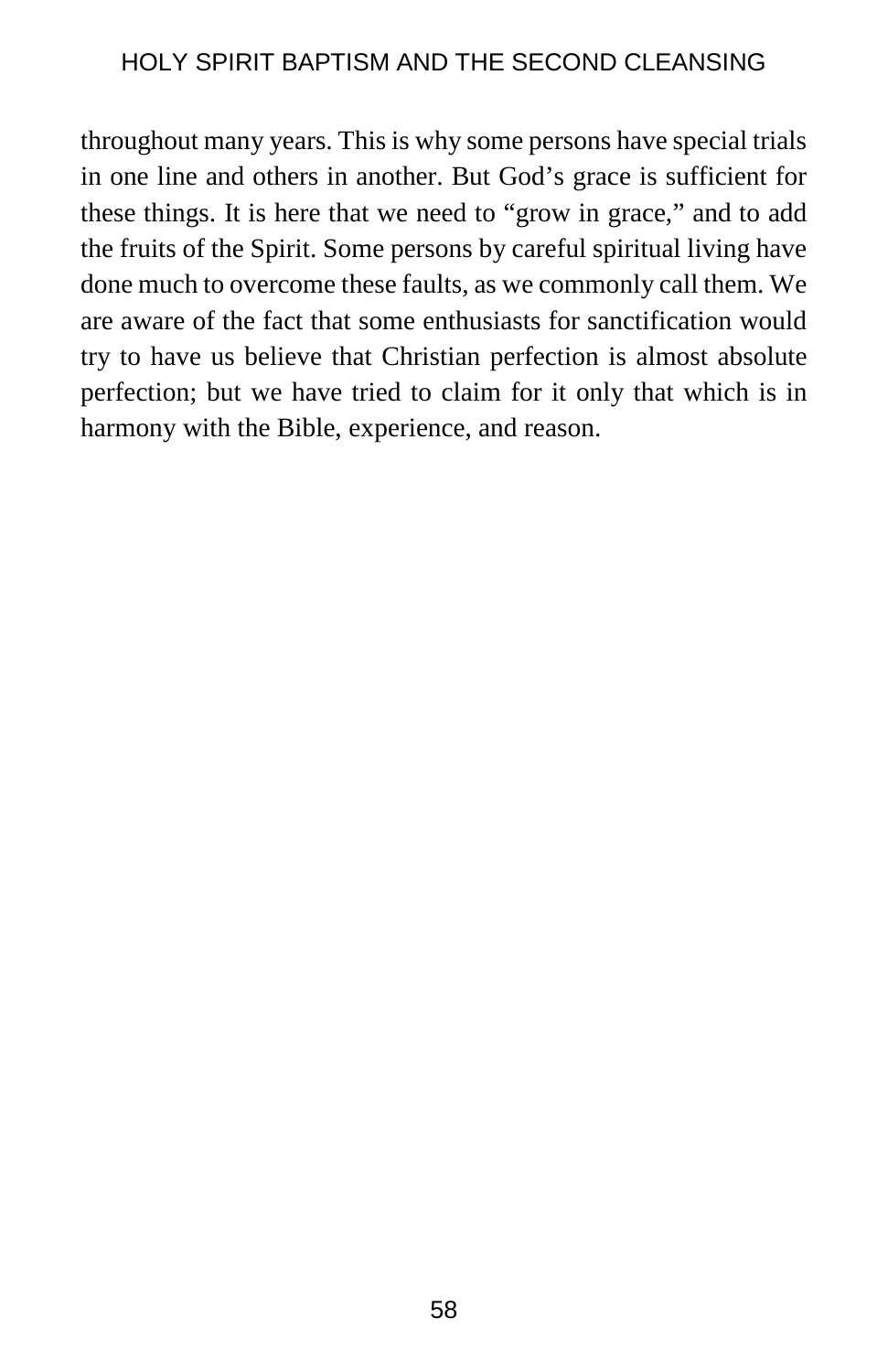# **Chapter IX**

# **Get the Experience**

It can scarcely be hoped that in this brief treatment of the difficult subject of sanctification every question has been dealt with that may have come to the reader's mind; but it is believed that sufficient has been said to show that the blessed experience of heartpurity and Holy Spirit baptism is graciously provided for all God's children.

Now the important question is, do you have the experience? "Have ye received the Holy Ghost since ye believed?" This was Paul's method of getting at the subject. This is the most practical and profitable thing in relation to the subject. If you get the Holy Spirit's baptism, he will take care of the cleansing part of the experience. You do not need to be greatly concerned about that nor to understand all the mysteries and philosophy of it.

## **Sanctification Is Not by Growth**

As a first step in showing how one may know one is sanctified, or how one may obtain sanctification, it is necessary to give proof that sanctification is a definite, instantaneous work and not a gradual growth. In preceding chapters the idea of a definite, instantaneous second cleansing has been assumed. We now endeavor to give reasons for holding that view. The very nature of the work of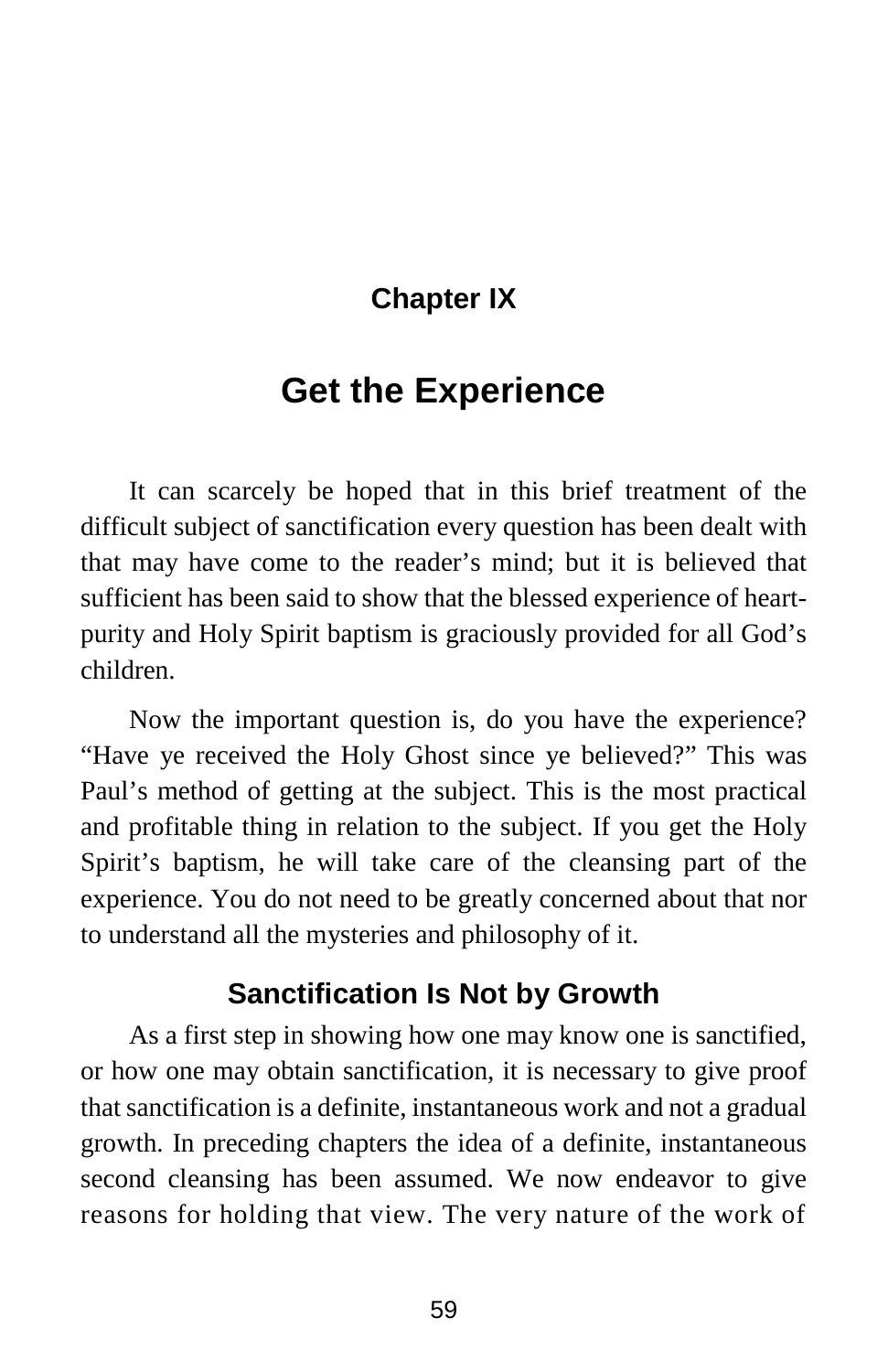sanctification, as we have set it forth, is opposed to the idea of a gradual cleansing. The growth theory is more in harmony with the idea of sanctification of the life than of the heart, and is usually held by those who define sanctification as being merely a purifying of the life. We readily allow that the purifying of the life in the sense of growth in grace is a gradual process, but we also allow and hold that there is an instantaneous cleansing of the heart from depravity subsequent to regeneration.

A change of the nature is more than a mere development of it. A lion may be tamed, but this does not change his nature. The sight or smell of blood may awaken all the ferocity of his nature. The sanctification under discussion is not a mere suppression, but an eradication of the depravity of man's nature. It is accomplished by the blood of Christ as is regeneration, and regeneration is not a gradual growth. A definite work is implied in the cleansing or "purging" of John 15 and also in the typical entrance to the holiest place by the blood of Jesus as described in Heb. 10:19-22. The Bible describes some as having been already sanctified. It is worthy of remark that those who hold the growth theory and confuse the cleansing of the heart with growth in grace never seem to get sanctified; and they cannot, because no man ever reached the limits of growth in grace. "We do not say that God might not sanctify from depravity gradually; but it seems clear that such is not taught in the Scriptures, and we prefer teaching what is taught in God's Word rather than what is not taught there.

Also it is a noteworthy fact that those who testify to having really attained to the experience say they obtained it as a definite, instantaneous work of God in the heart. The following statements are from able exponents of sanctification.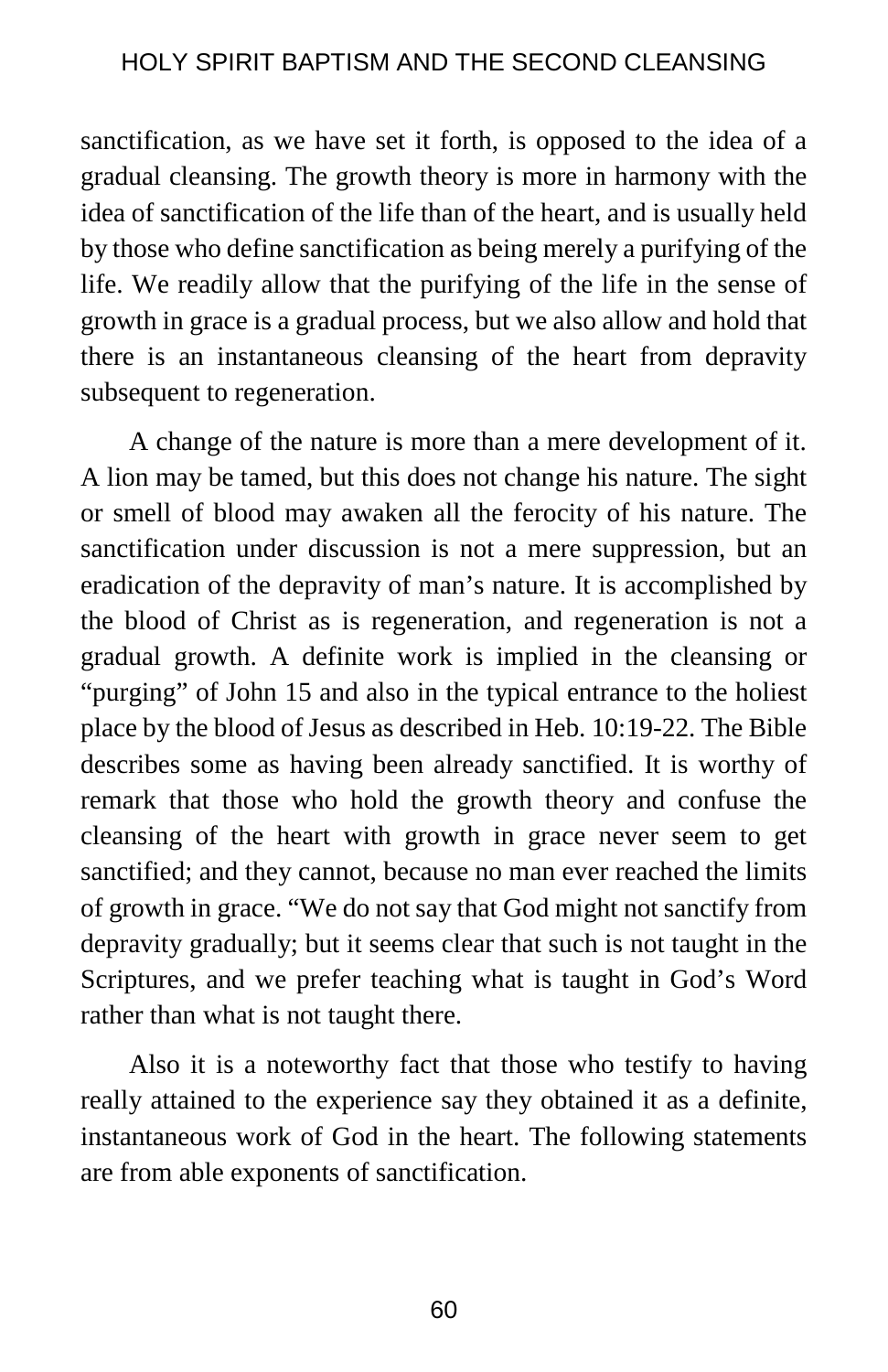Wesley: "Inquiring (in 1761) how it was that in all these parts we had so few witnesses of full salvation, I constantly received one and the same answer: 'We see now we sought by our works; we thought it was to come gradually; we never expected it to come in a moment, by simple faith, in the very same manner as we received justification.' What wonder is it that you have been fighting all these years as one that beateth the air?"—Wesley's Works, vol. 7, p. 377.

Wesley: "You may obtain a growing victory over sin from the time you are justified. But this is not enough. The body of sin, the carnal mind, must be destroyed; the old man must be slain, or we cannot put on the new man, which is created after God (or which is the image of God) in righteousness and true holiness; and this is done in a moment. To talk of the work as being gradual would be nonsense, as much as if we talked of gradual justification."—Journal of Hester Ann Rogers.

Wesley: "I have continually testified for these twenty-five years in private and public, that we are sanctified as well as justified by faith. And indeed the one of these truths does exceedingly illustrate the other. Exactly as we are justified by faith, so are we sanctified by faith." —Wesley's Works, vol. 1, p. 338.

Dr. Adam Clarke: "We are to come to God for an instantaneous and complete purification from all sin, as for instantaneous pardon. In no part of the Scriptures are we directed to seek the remission of sins *seriatim*—one now, and another then, and so on. Neither in any part are directed to seek holiness by gradation. Neither a gradation pardon nor a gradation purification exists in the Bible. For as the work of cleansing and renewing the heart is the work of God, his almighty power can perform in a moment, in the twinkling of an eye. And as it is this moment our duty to love God with all our heart, and we cannot do this till he cleanse our hearts, consequently, he is ready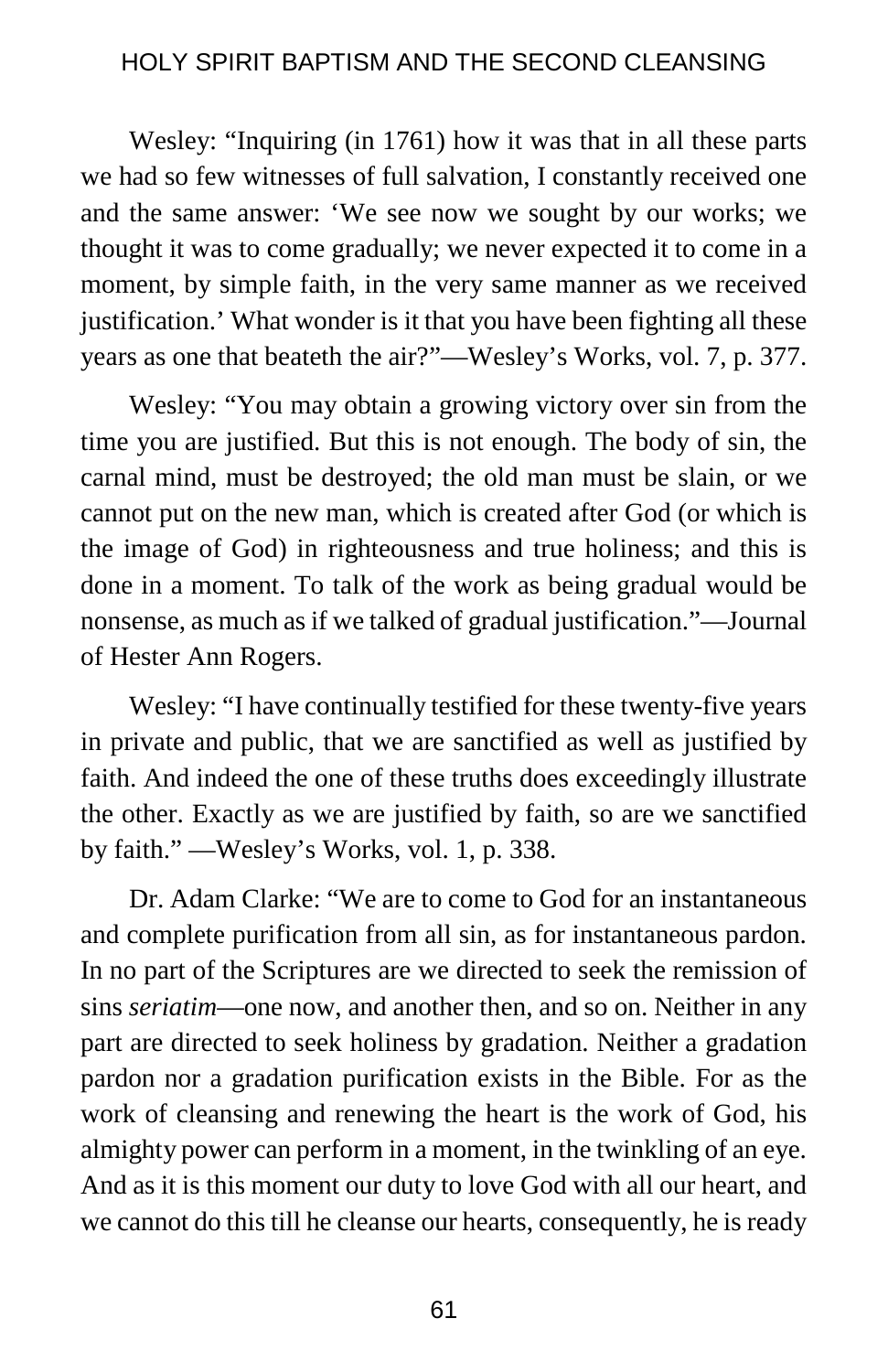to do it this moment, because he wills that we should in this moment love him. . . . This moment, therefore, we may be emptied of sin, filled with holiness, and become truly happy."— Clarke's Theology, p. 208.

Bishop Foster: "Sanctification is… instantaneous, in opposition to the idea of growth gradually to maturity or ripeness."

## **Conditions for Sanctification**

That sanctification is obtainable in this life has been sufficiently shown in foregoing chapters. The importance of the experience has also been shown. How is the experience obtained? The conditions may be stated briefly as follows: The apostles received it by prayer (Acts 2). The Samaritans and Ephesians by prayer and laying on of hands (Acts 8:15, 17; 19:6). It is received by faith (Acts 15:9; 26:18). In the very nature of the case, however, a dedication of ourselves is necessary to this cleansing and infilling of the Spirit as in the sanctification described in the Old Testament. This should not be understood to be a dying to sin and the world, for that is necessary to regeneration. It is rather a dedication to God for service, and is beautifully illustrated by the dedication of Solomon's temple in ancient times to be a dwelling-place for God. When built it was in one sense God's; but after it was finished, Solomon dedicated it to God's special service and invited him in. Then it was filled with God's glory. So when we dedicate ourselves to God's service to be a temple of the Holy Ghost, he comes into our hearts in sanctifying power as an abiding comforter.

We should not regard sanctification, as is too often done, as a wonderful experience that only a favored few may obtain, or that can be had only after long years of praying and struggling. It is to be received by faith in answer to prayer and is for everyone, even the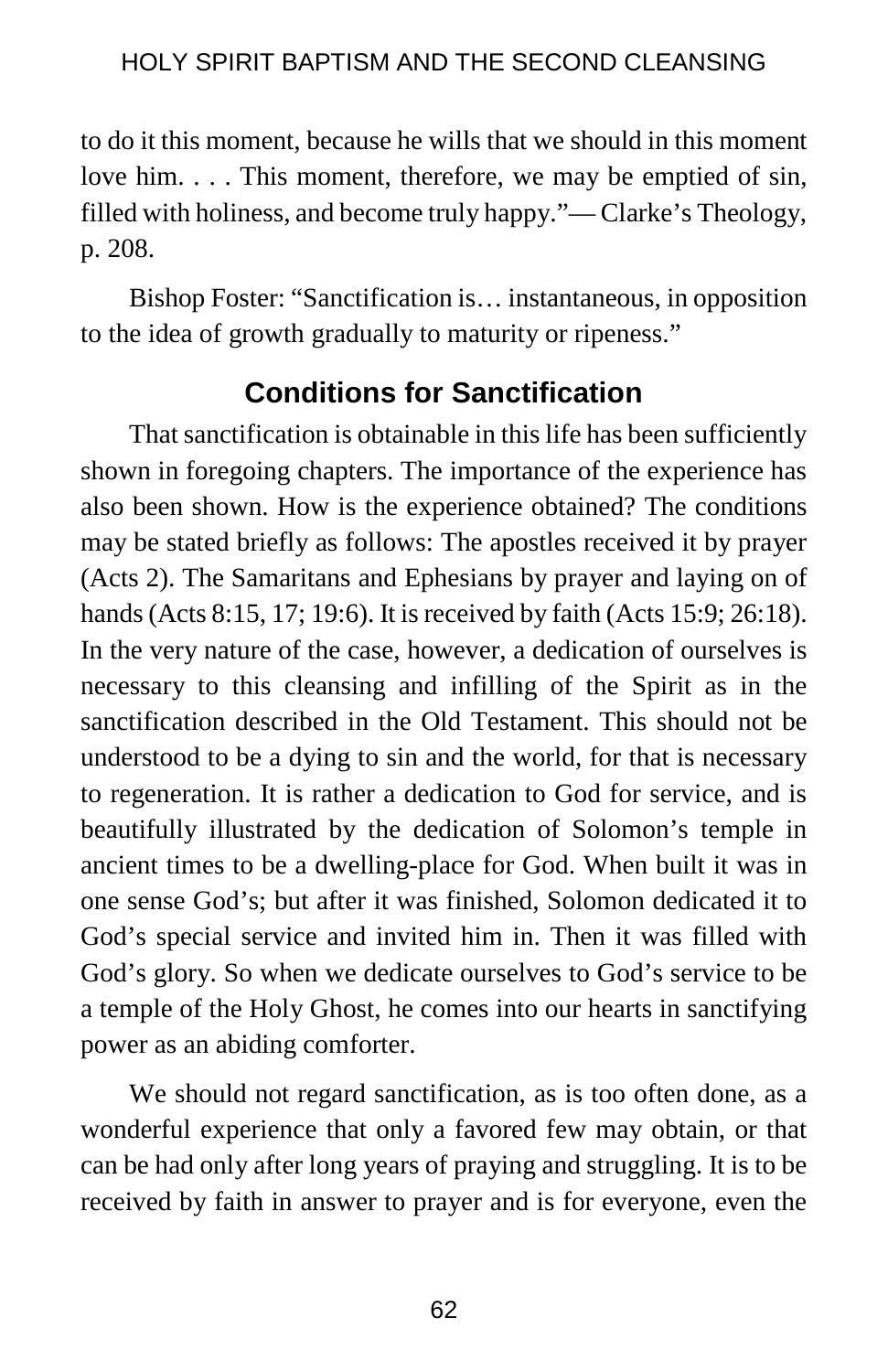weakest, of God's children, and God wants all to have it. As Peter said in his sermon at Pentecost in telling the penitent Jews of the possibility of their receiving the Holy Ghost, "For the promise is unto you, and to your children, and to all that are afar off, even as many as the Lord our God shall call" (Acts 2:39). If you are saved, or if, in other words, God has called you, then God has promised you the Holy Spirit baptism and a pure heart. "If ye then, being evil, know how to give good gifts unto your children: how much more shall your heavenly Father give the Holy Spirit to them that ask him?" (Luke 11: 13).

If you are saved and not yet sanctified, at once dedicate yourself wholly to God, invite God's blessed Spirit to come in and abide, and as you ask believe with all your heart that he does come in, and the experience is yours. It is received by faith as is justification or any other thing through prayer.

## **The Knowledge of Sanctification**

It is reasonable to believe that one may know when he receives the second cleansing as truly as he may know he is regenerated. But in what does that knowledge consist? It is certain that a spiritual work in the moral nature is not to be known by the physical senses. Some critics of the second cleansing would oppose it on such ground. But one might as reasonably reject all experimental religion on such a ground. A spiritual work must be spiritually known.

This is the way we know when we are regenerated. In the words of Paul, "The Spirit itself beareth witness with our spirit, that we are the children of God" (Rom. 8:16). There are two ways of knowing we are saved; first, by the witness of the Spirit in our hearts and, second, by the knowledge of the fact we have through noticing the phenomena in our lives as agreeing with the fruits which the Bible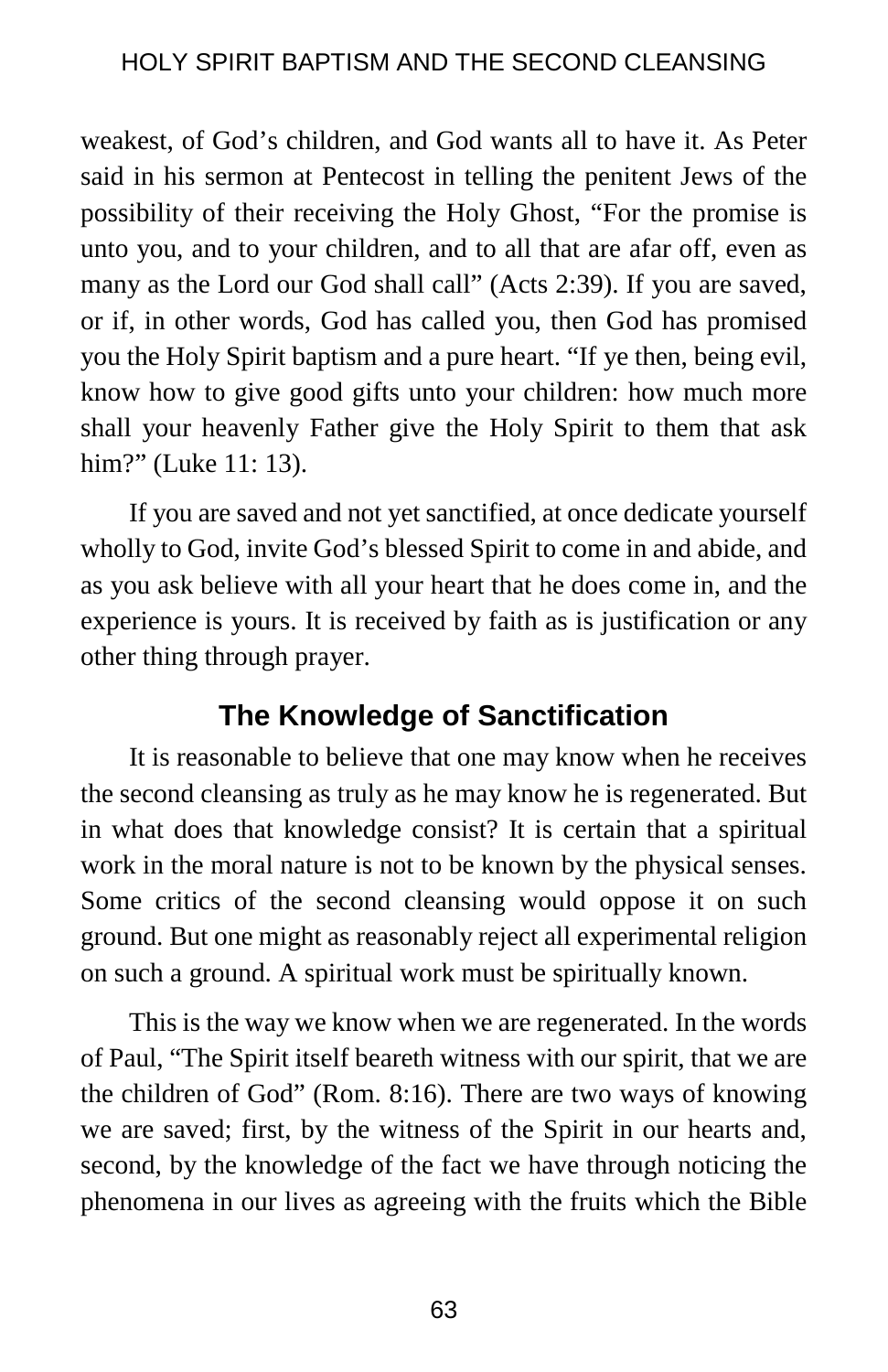teaches should accompany the new birth. To illustrate: A man believes on Christ and at once notices that he possesses a love for God, the brethren, and even his enemies, such as he never had before. Also, he finds that the world no longer attracts him, but instead of finding pleasure in worldly things he now finds his "delight in the law of the Lord." So his own spirit reasons and witnesses that he has been converted. But the witness of God's Spirit is not to be confused with this. It is a conviction that comes direct from God.

In some cases people have this and yet do not recognize it as being the Spirit's witness. It does not normally consist in words. Spiritual people often receive a witness, sometimes that their prayer for physical healing has been heard and that the sick will be healed, sometimes that God would have them preach the gospel, sometimes that God would have them go to the foreign mission field. The Spirit witnesses to the sinner that he is a sinner and lost. We commonly call this conviction of sin by the Spirit. He witnesses to the regenerated that he is a child of God. And, as in every other spiritual work, we understand that he witnesses as surely to entire sanctification. This is a fact of experience even if it is not stated in the Scriptures in so many words.

But as in regeneration, so in sanctification there is also the witness of our own spirits to the second cleansing. A great change is noticed to have taken place in the heart. Certain feelings impelling to evil are no longer felt. So one's own spirit reasons and witnesses that he has been wholly sanctified.

But just as some may not clearly recognize the witness of the Spirit of God, so others may fail to discern clearly this witness of their own spirits to sanctification. And just as some may be confused and uncertain as to the work of regeneration, so others may be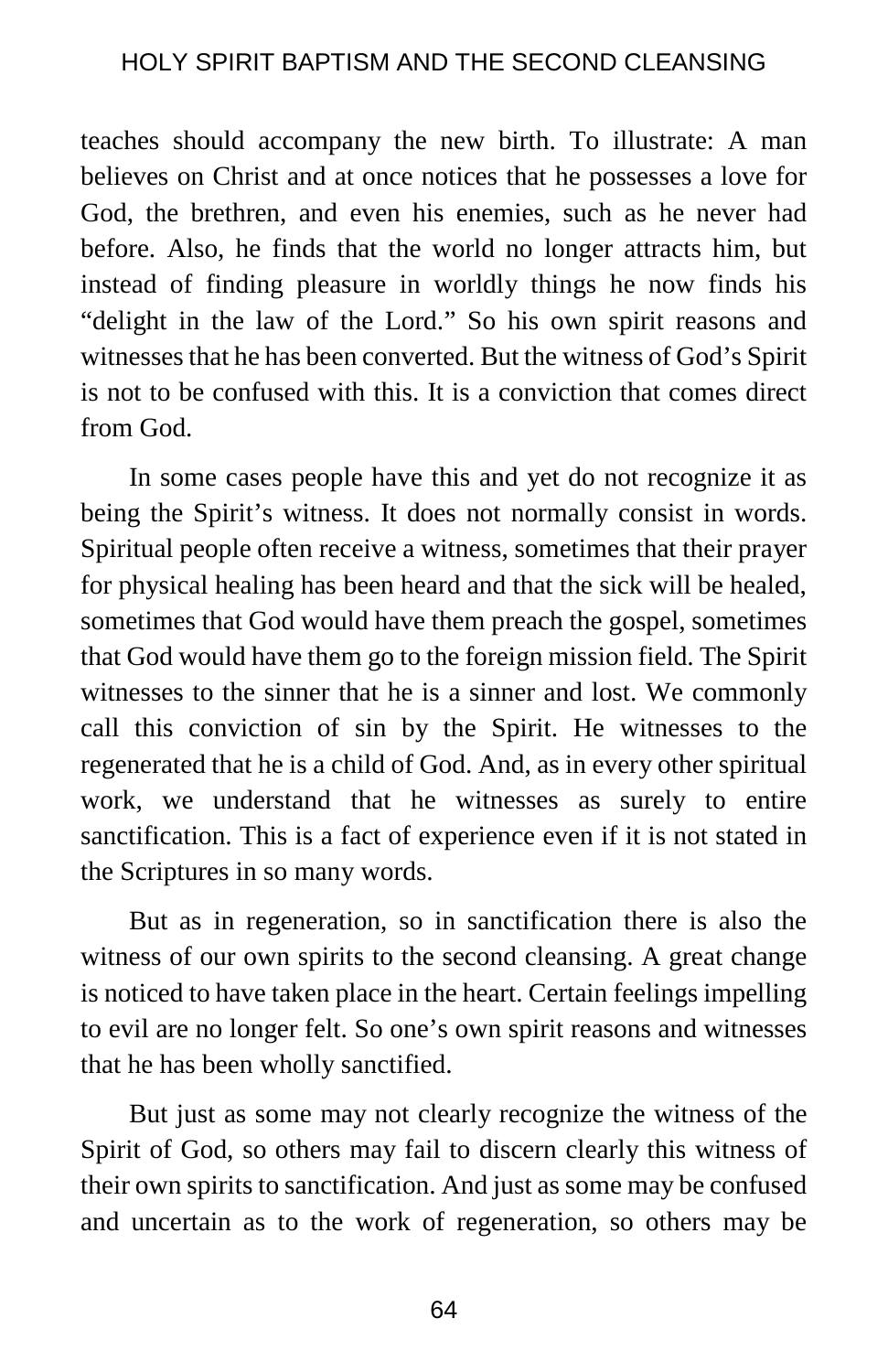## HOLY SPIRIT BAPTISM AND THE SECOND CLEANSING

confused or uncertain for a time as to their being sanctified. But to reject a second cleansing because someone fails of certain proofs of it in his own experience would be as unreasonable as to reject regeneration because someone doubted his experience.

But someone may object that he did not notice any special change in his heart when he sought God for the second cleansing. This may be due to his not really having obtained the experience; but if he met the proper conditions, it is more probable that he failed to notice a very marked change for the same reason that some do not notice so great a change in their regeneration as do others who were more depraved than themselves or in whom depravity was more manifested. Some are more depraved than are others; and in others, though not so greatly depraved, yet the depravity is very definitely manifested in some particular respect such as in feelings of anger. Those of either of these classes may notice a very special change in regeneration and also in sanctification, but the person of naturally good moral character or one who has lived a moral life before conversion or who is of even temperament may notice comparatively little outward change either in regeneration or in entire sanctification. Yet the experience is none the less real to them. Such persons because they did not feel such a radical change in their conversion have been led to doubt their experience, and some who have not noticed so great a change in their hearts in sanctification as others testified to have doubted their being sanctified personally or have questioned the reality of the experience of those who testified to a special change. This is an unreasonable attitude to take.

The second work of grace in the heart is as definite and real as the first work, and one may have as definite knowledge that he has the experience.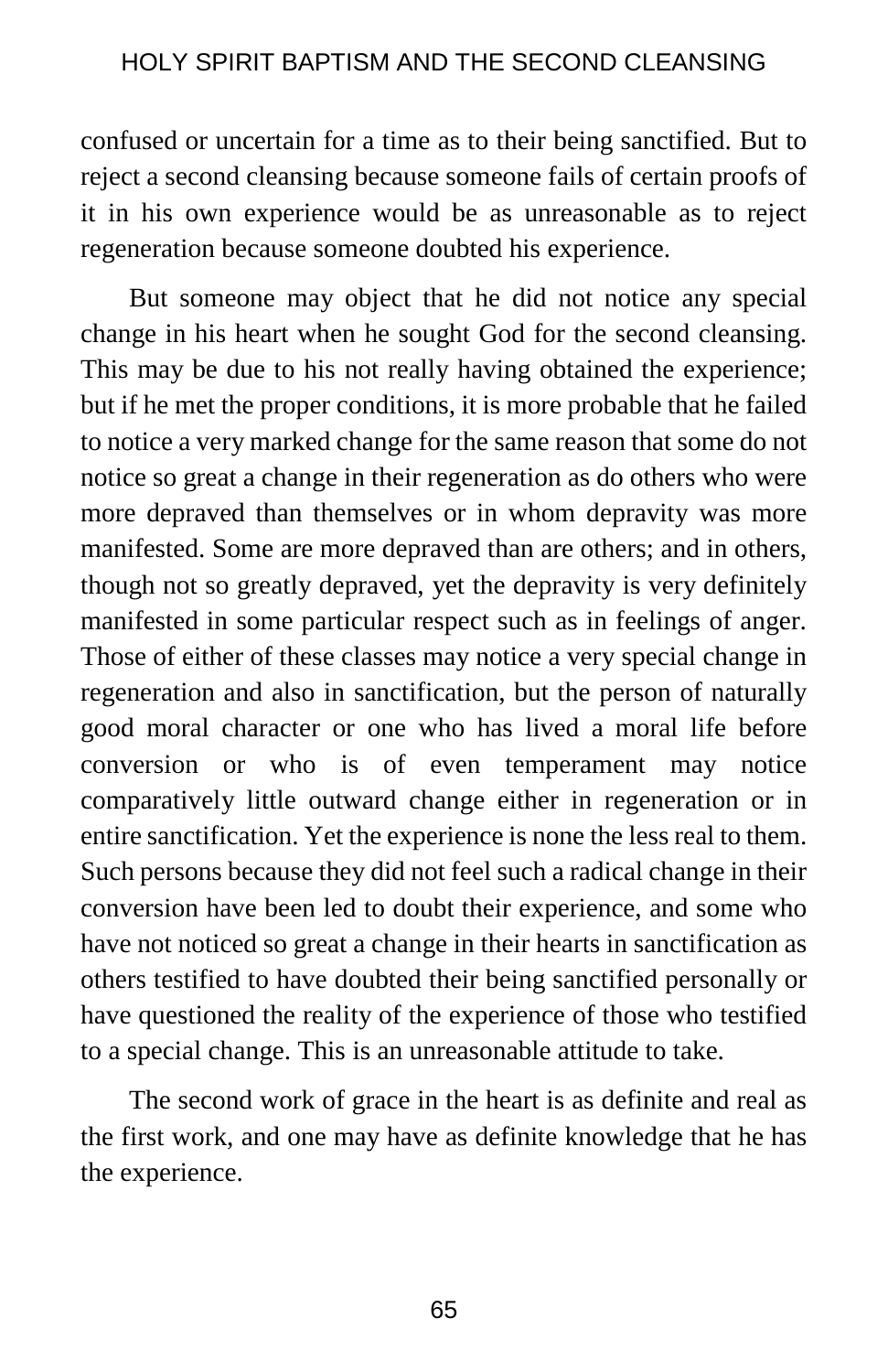## HOLY SPIRIT BAPTISM AND THE SECOND CLEANSING

The plain statements from God's Word and the undeniable facts of Christian experience given in foregoing pages are conclusive and unanswerable proof of a second work of grace. The argument may be summarized briefly as follows: (1) The Holy Spirit baptism, in every instance described in the Bible, is always subsequent to conversion. (2) Jesus said of the Holy Spirit, "Whom the *world* can not receive." (3) Two forms of sin furnish a ground for two works of grace or a double cleansing. (4) That depravity remains in the regenerated is certain from the Scriptures and also from the experience of Christians generally. (5) Various texts of Scripture teach clearly that this remaining depravity is removed in a second cleansing that takes place at the time of the Holy Spirit baptism. (6) A second work of grace is strikingly set forth in the Old Testament types. (7) This second cleansing is a definite, instantaneous work, not a growth. (8) This second work of grace is the completion of the work of salvation in the heart that is begun in conversion. (9) God wills that all his children have this blessed experience. (10) You should obtain the experience at once if you do not now possess it. And those who do possess it need not fear the attacks of critics of the second work, for it rests on the unshakable foundation of God's eternal truth.